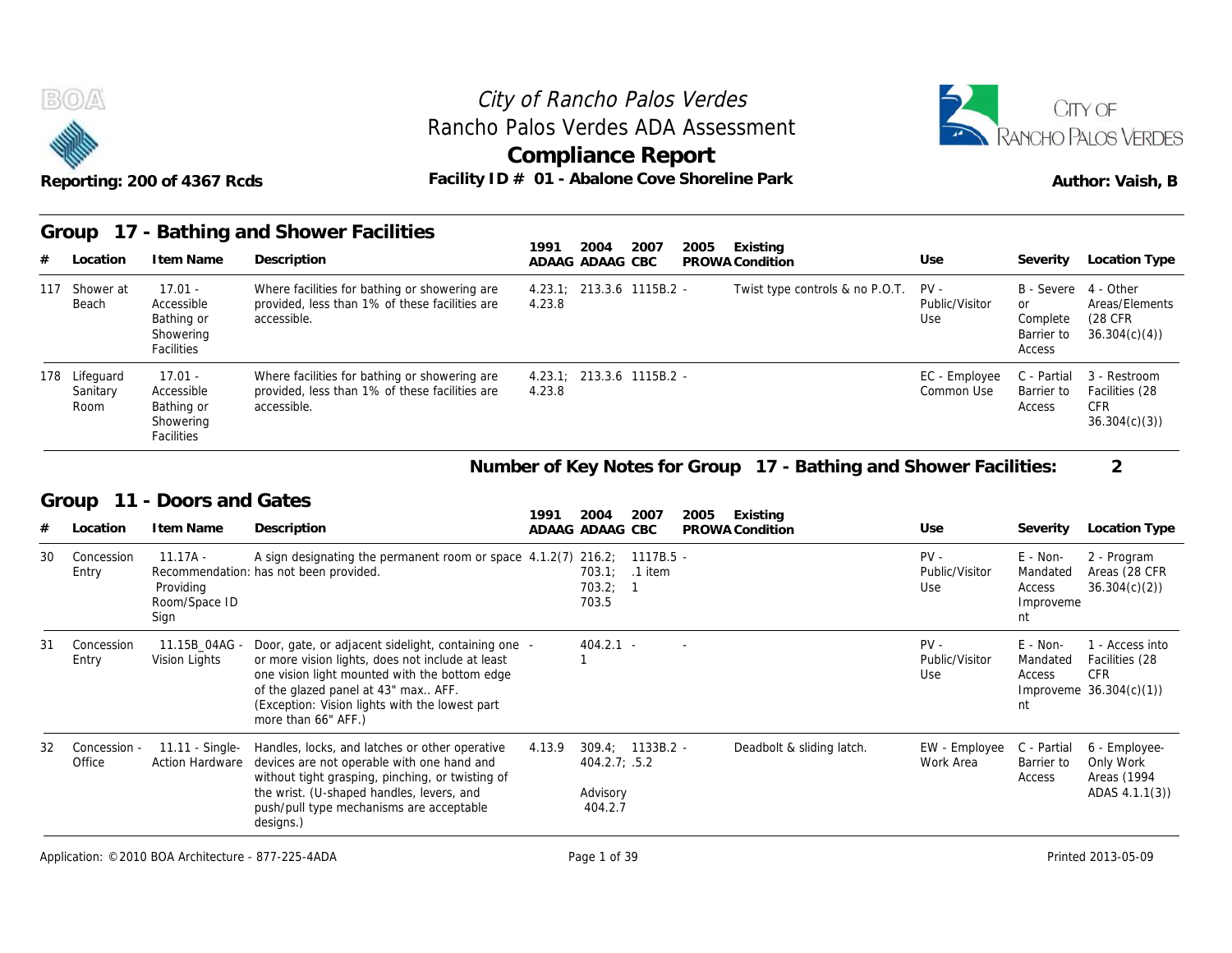



| B(0)/4                       | Reporting: 200 of 4367 Rcds                                                       | Rancho Palos Verdes ADA Assessment<br>Facility ID # 01 - Abalone Cove Shoreline Park                                                                                                                                                                                       | City of Rancho Palos Verdes<br>Compliance Report |                           |                                        |      |                             |                             |                                        | CITY OF<br>RANCHO PALOS VERDES<br>Author: Vaish, B                       |
|------------------------------|-----------------------------------------------------------------------------------|----------------------------------------------------------------------------------------------------------------------------------------------------------------------------------------------------------------------------------------------------------------------------|--------------------------------------------------|---------------------------|----------------------------------------|------|-----------------------------|-----------------------------|----------------------------------------|--------------------------------------------------------------------------|
| Group<br>Location            | 11 - Doors and Gates<br>I tem Name                                                | Description                                                                                                                                                                                                                                                                | 1991                                             | 2004<br>ADAAG ADAAG CBC   | 2007                                   | 2005 | Existing<br>PROWA Condition | Use                         | Severity                               | <b>Location Type</b>                                                     |
| 33<br>Concession -<br>Office | $11.17B -$<br>Room/Space<br>Identification<br>Signs<br>(Visual/Tactile)<br>Signs) | Sign designating the permanent room or space<br>does not comply with ADAAG and CBC<br>requirements for tactile signs.                                                                                                                                                      | $4.1.2(7)$ 216.2;<br>4.30.1<br>4.5.6             | 703.1;<br>703.2;<br>703.5 | $1117B.5 -$<br>.2, 3, 5,<br>6, 7       |      |                             | EW - Employee<br>Work Area  | D - Minor<br>Code<br>Deviation         | 6 - Employee-<br>Only Work<br>Areas (1994<br>ADAS 4.1.1(3))              |
| Concession -<br>34<br>Office | $11.23A -$<br>Mounting<br>Location<br>(Visual/Tactile)<br>Signs)                  | Sign is not mounted on the wall adjacent to the<br>latch side of the door. OR At double leaf doors.<br>the sign is not placed on the nearest adjacent<br>wall.                                                                                                             | 4.30.6                                           |                           | 703.4.2 1117B.5 -<br>.7                |      |                             | EW - Employee<br>Work Area  | C - Partial<br>Barrier to<br>Access    | 6 - Employee-<br>Only Work<br>Areas (1994<br>ADAS 4.1.1(3))              |
| Storage<br>41                | 11.15A - Kick<br>Plate                                                            | Bottom 10" of door does not have a smooth.<br>uninterrupted surface on the push side to allow<br>the door to be opened by a wheelchair footrest<br>without creating a trap or hazardous condition.<br>(This requirement does not apply to automatic<br>and sliding doors.) |                                                  | $\Omega$                  | 404.2.1 1133B.2 -<br>.6                |      | Door stop.                  | EC - Employee<br>Common Use | C - Partial<br>Barrier to<br>Access    | 6 - Employee-<br>Only Work<br>Areas (1994<br>ADAS 4.1.1(3))              |
| Storage<br>42                | $11.17A -$<br>Providing<br>Room/Space ID<br>Sign                                  | A sign designating the permanent room or space $4.1.2(7)$ 216.2;<br>Recommendation: has not been provided.                                                                                                                                                                 |                                                  | 703.1:<br>703.2:<br>703.5 | $1117B.5 -$<br>.1 item<br>$\mathbf{1}$ |      |                             | EC - Employee<br>Common Use | $E - Non-$<br>Mandated<br>Access<br>nt | 6 - Employee-<br>Only Work<br>Areas (1994<br>Improveme ADAS $4.1.1(3)$ ) |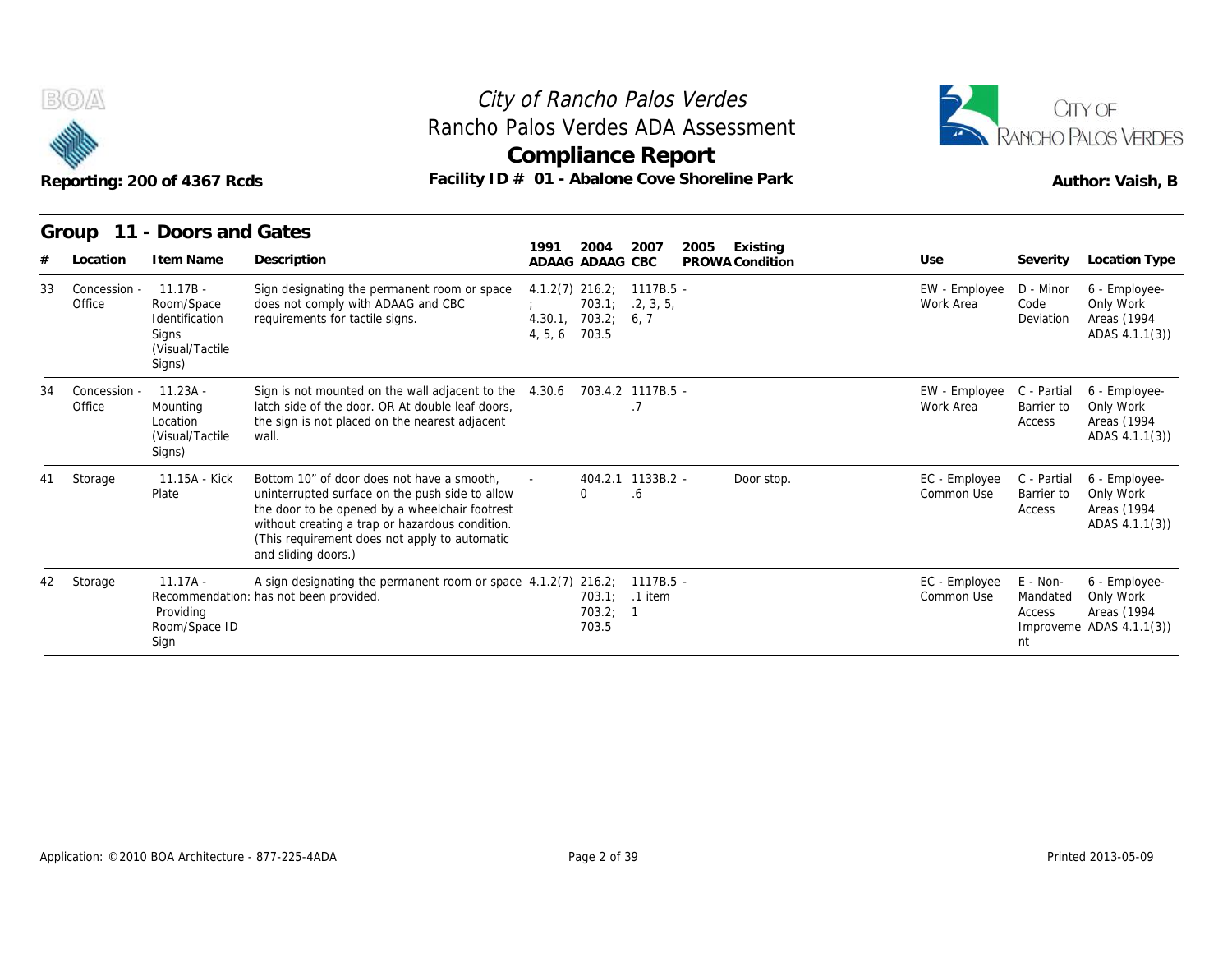





|    |                           | Reporting: 200 of 4367 Rcds                                 | Facility ID # 01 - Abalone Cove Shoreline Park                                                                                                                                                                                                                                                                                                                                                                                                                                                                                                                                                                                                                               |         | <b>Compliance Report</b>                                                                    |                       |      |                             |                                    |                                                   | Author: Vaish, B                                                |
|----|---------------------------|-------------------------------------------------------------|------------------------------------------------------------------------------------------------------------------------------------------------------------------------------------------------------------------------------------------------------------------------------------------------------------------------------------------------------------------------------------------------------------------------------------------------------------------------------------------------------------------------------------------------------------------------------------------------------------------------------------------------------------------------------|---------|---------------------------------------------------------------------------------------------|-----------------------|------|-----------------------------|------------------------------------|---------------------------------------------------|-----------------------------------------------------------------|
|    | Group                     | 11 - Doors and Gates                                        |                                                                                                                                                                                                                                                                                                                                                                                                                                                                                                                                                                                                                                                                              | 1991    |                                                                                             |                       |      |                             |                                    |                                                   |                                                                 |
| #  | Location                  | I tem Name                                                  | Description                                                                                                                                                                                                                                                                                                                                                                                                                                                                                                                                                                                                                                                                  |         | 2004<br>ADAAG ADAAG CBC                                                                     | 2007                  | 2005 | Existing<br>PROWA Condition | Use                                | Severity                                          | Location Type                                                   |
| 44 | Storage                   | 11.06A - Door<br>Maneuvering<br>Space                       | Door that is not automatic or power-assisted<br>does not have compliant maneuvering space<br>relative to the direction of approach as shown in<br>CBC Fig. 11B-26. (Approach // Side // Width //<br>Depth) (Front // Pull // D + 24" * // 60") (Front<br>// Push // D + 0" ** // 48") (Latch // Pull // D +<br>24" // 60") (Latch // Push // D + 24" // 44"<br>***) (Hinge // Pull // D + 36" // 60") (Hinge //<br>Push // 54" **** // 44" *****) (* D + 18" at<br>interior doors.) ( $*$ D + 12" if door has both a<br>latch and a closer.) (*** 48" if door has closer.)<br>(**** Measured from latch toward hinge.)<br>(***** 48" if door has both a latch and a closer.) | Fig. 25 | 4.13.6: 404.2.4. 1133B.2 -<br>1; Tab. $.4.2$<br>404.2.4. Fig.<br>1; Fig. 11B-26<br>404.2.4. |                       |      | Non-fixed furniture.        | EC - Employee<br>Common Use        | C - Partial<br>Barrier to<br>Access               | 6 - Employee-<br>Only Work<br>Areas (1994<br>ADAS 4.1.1(3))     |
| 54 | Concession<br>Bldg.       | $11.17A -$<br>Providing<br>Room/Space ID<br>Sign            | A sign designating the permanent room or space $4.1.2(7)$ 216.2;<br>Recommendation: has not been provided.                                                                                                                                                                                                                                                                                                                                                                                                                                                                                                                                                                   |         | 703.1; .1 item<br>703.2; 1<br>703.5                                                         | $1117B.5 -$           |      |                             | EW - Employee<br>Work Area         | E - Non-<br>Mandated<br>Access<br>Improveme<br>nt | 2 - Program<br>Areas (28 CFR<br>36.304(c)(2)                    |
|    | Nursery<br>School         | 118 West Gate at 11.04 - Gates                              | Gate does not comply with all applicable ADAAG 4.13.3<br>and CBC accessibility requirements for doors.<br>(ADAAG and CBC accessibility requirements for<br>doors apply to gates, including ticket gates.)                                                                                                                                                                                                                                                                                                                                                                                                                                                                    |         | 404.2<br>404.3                                                                              | $1133B.1 -$<br>.1.1.4 |      |                             | $CP -$<br>Client/Patient<br>Use    | A - Safety<br>Hazard                              | 1 - Access into<br>Facilities (28<br><b>CFR</b><br>36.304(c)(1) |
|    | Yard                      | 119 Stage at Play 11.11 - Single-<br><b>Action Hardware</b> | Handles, locks, and latches or other operative<br>devices are not operable with one hand and<br>without tight grasping, pinching, or twisting of<br>the wrist. (U-shaped handles, levers, and<br>push/pull type mechanisms are acceptable<br>designs.)                                                                                                                                                                                                                                                                                                                                                                                                                       | 4.13.9  | 404.2.7; .5.2<br>Advisory<br>404.2.7                                                        | 309.4; 1133B.2 -      |      | Rope handle.                | GS - General<br><b>Student Use</b> | or<br>Complete<br>Barrier to<br>Access            | B - Severe 2 - Program<br>Areas (28 CFR<br>36.304(c)(2)         |
|    | 120 Stage at Play<br>Yard | $11.10B -$<br>Threshold -<br>Height                         | The threshold at doorway exceeds 1/2" in height. 4.13.8                                                                                                                                                                                                                                                                                                                                                                                                                                                                                                                                                                                                                      |         | Advisory .4.1<br>303.3;<br>Fig.<br>303.3                                                    | 303.3; 1133B.2 -      |      | 5" high & step condition.   | GS - General<br>Student Use        | or<br>Complete<br>Barrier to<br>Access            | B - Severe 2 - Program<br>Areas (28 CFR<br>36.304(c)(2)         |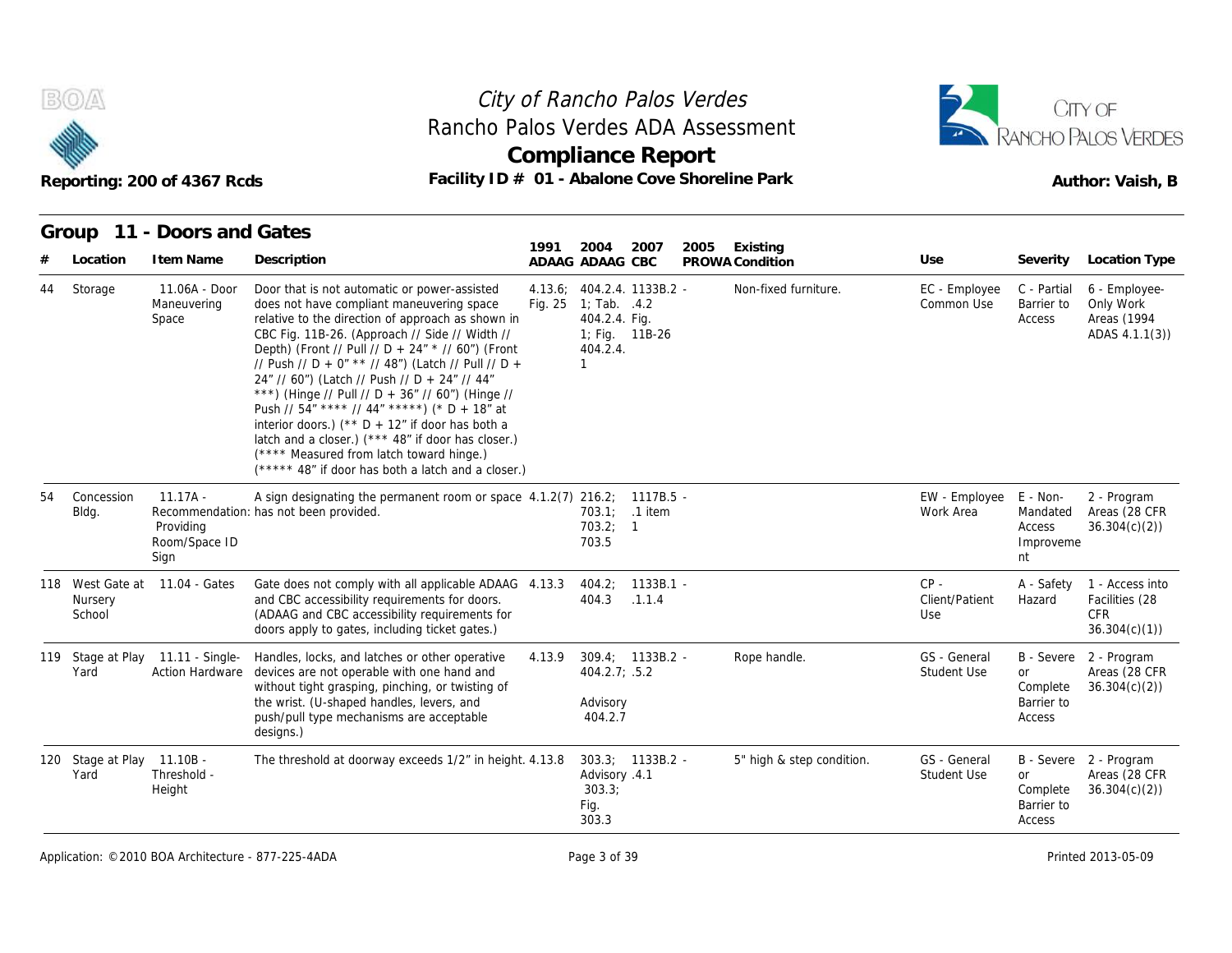



|     |                                        | Reporting: 200 of 4367 Rcds                      | Facility ID # 01 - Abalone Cove Shoreline Park                                                                                                                                                            |        | <b>Compliance Report</b>            |                                               |      |                                                    |                                    |                                                             | RANCHO PALOS VERDES<br>Author: Vaish, B                                    |
|-----|----------------------------------------|--------------------------------------------------|-----------------------------------------------------------------------------------------------------------------------------------------------------------------------------------------------------------|--------|-------------------------------------|-----------------------------------------------|------|----------------------------------------------------|------------------------------------|-------------------------------------------------------------|----------------------------------------------------------------------------|
|     |                                        | Group 11 - Doors and Gates                       |                                                                                                                                                                                                           | 1991   | 2004                                | 2007                                          | 2005 | Existing                                           |                                    |                                                             |                                                                            |
| #   | Location                               | I tem Name                                       | Description                                                                                                                                                                                               |        | ADAAG ADAAG CBC                     |                                               |      | PROWA Condition                                    | Use                                | Severity                                                    | Location Type                                                              |
|     | 122 North Gate<br>at Nursery<br>School | 11.04 - Gates                                    | Gate does not comply with all applicable ADAAG 4.13.3<br>and CBC accessibility requirements for doors.<br>(ADAAG and CBC accessibility requirements for<br>doors apply to gates, including ticket gates.) |        | 404.2;<br>404.3                     | 1133B.1 -<br>.1.1.4                           |      |                                                    | $CP -$<br>Client/Patient<br>Use    | A - Safety<br>Hazard                                        | 1 - Access into<br>Facilities (28<br><b>CFR</b><br>36.304(c)(1)            |
| 129 | North Gate<br>at Nursery<br>School     | 11.04 - Gates                                    | Gate does not comply with all applicable ADAAG 4.13.3<br>and CBC accessibility requirements for doors.<br>(ADAAG and CBC accessibility requirements for<br>doors apply to gates, including ticket gates.) |        | 404.2;<br>404.3                     | $1133B.1 -$<br>.1.1.4                         |      | Sliding gate.                                      | $CP -$<br>Client/Patient<br>Use    | <b>or</b><br>Complete<br>Barrier to<br>Access               | B - Severe 1 - Access into<br>Facilities (28<br><b>CFR</b><br>36.304(c)(1) |
|     | 131 South of<br>Nursery<br>School      | 11.04 - Gates                                    | Gate does not comply with all applicable ADAAG 4.13.3<br>and CBC accessibility requirements for doors.<br>(ADAAG and CBC accessibility requirements for<br>doors apply to gates, including ticket gates.) |        | 404.2:<br>404.3                     | $1133B.1 -$<br>.1.1.4                         |      | > than 1/2" transition from<br>playground to sand. | $CP -$<br>Client/Patient<br>Use    | B - Severe<br><b>or</b><br>Complete<br>Barrier to<br>Access | 1 - Access into<br>Facilities (28<br>CFR<br>36.304(c)(1)                   |
|     | 142 All Purpose<br>Room                | $11.17A -$<br>Providing<br>Room/Space ID<br>Sign | A sign designating the permanent room or space 4.1.2(7) 216.2;<br>Recommendation: has not been provided.                                                                                                  |        | 703.1; .1 item<br>703.2; 1<br>703.5 | 1117B.5 -                                     |      |                                                    | GS - General<br><b>Student Use</b> | E - Non-<br>Mandated<br>Access<br>Improveme<br>nt           | 2 - Program<br>Areas (28 CFR<br>36.304(c)(2)                               |
|     | 155 Hall to All<br>Purpose<br>Room     | 11.05A - Clear<br>Leaf Door                      | When the door is open 90 degrees, clear<br>Opening - Single- opening width is not at least 32" measured<br>between the face of the door and the doorstop<br>on the latch side.                            | 4.13.5 |                                     | 404.2.3 1133B.1 -<br>.1.1.1:<br>1133B.2<br>.2 |      | 30" clear.                                         | GS - General<br>Student Use        | C - Partial<br>Barrier to<br>Access                         | 2 - Program<br>Areas (28 CFR<br>36.304(c)(2)                               |
|     | 156 Kitchen                            | 11.05A - Clear<br>Leaf Door                      | When the door is open 90 degrees, clear<br>Opening - Single- opening width is not at least 32" measured<br>between the face of the door and the doorstop<br>on the latch side.                            |        | 4.13.5  404.2.3  1133B.1 -          | .1.1.1:<br>1133B.2<br>.2                      |      | 29 1/2" clear.                                     | EC - Employee<br>Common Use        | C - Partial<br>Barrier to<br>Access                         | 2 - Program<br>Areas (28 CFR<br>36.304(c)(2)                               |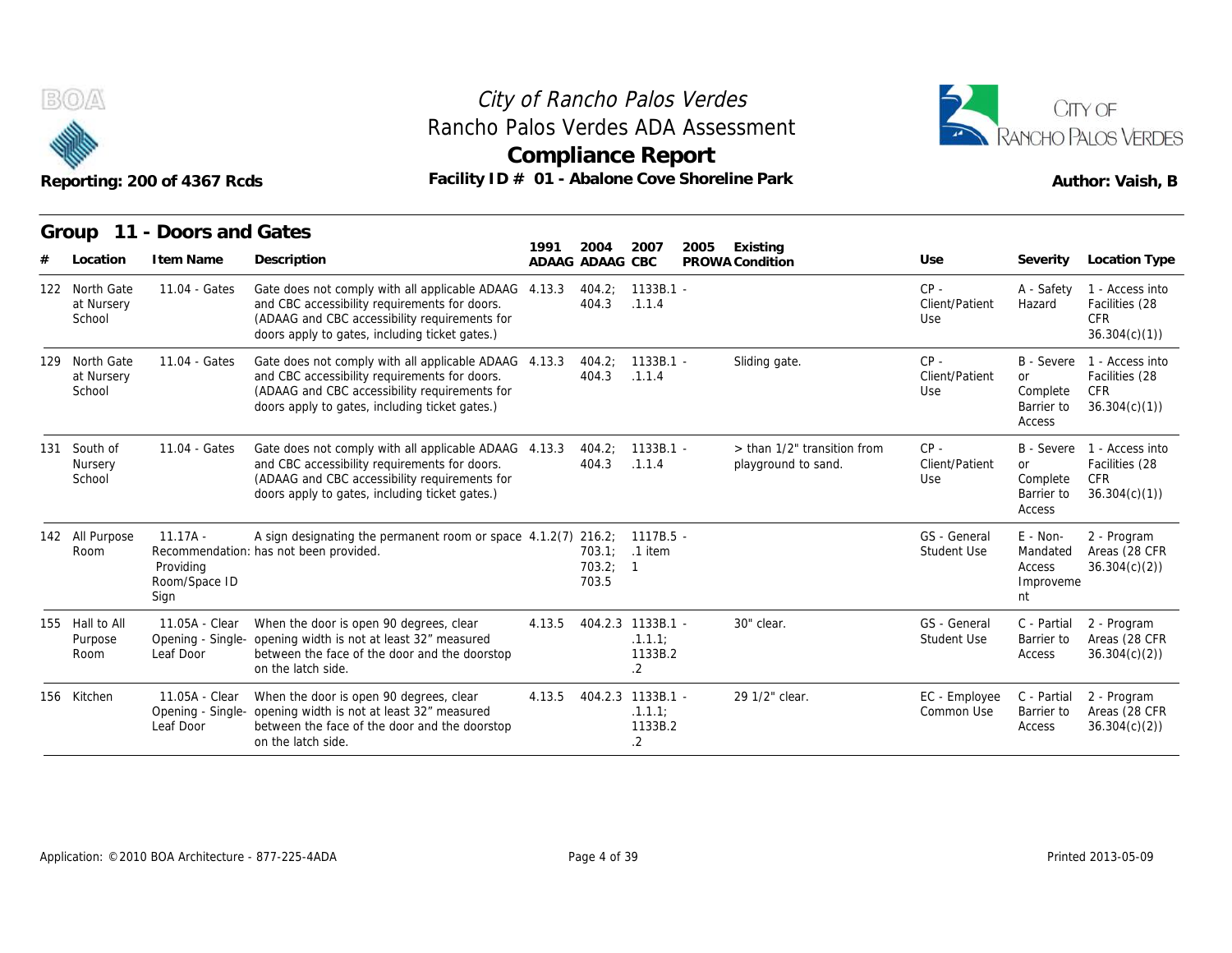



|                                   | Reporting: 200 of 4367 Rcds                            | Rancho Palos Verdes ADA Assessment<br>Facility ID # 01 - Abalone Cove Shoreline Park                                                                                                                                                                                                   |                |                                      | City of Rancho Palos Verdes<br><b>Compliance Report</b> |      |                                                     |     |                             |                                                             | <b>CITY OF</b><br>RANCHO PALOS VERDES<br>Author: Vaish, B    |
|-----------------------------------|--------------------------------------------------------|----------------------------------------------------------------------------------------------------------------------------------------------------------------------------------------------------------------------------------------------------------------------------------------|----------------|--------------------------------------|---------------------------------------------------------|------|-----------------------------------------------------|-----|-----------------------------|-------------------------------------------------------------|--------------------------------------------------------------|
| Location                          | Group 11 - Doors and Gates<br>I tem Name               | Description                                                                                                                                                                                                                                                                            | 1991           | 2004<br>ADAAG ADAAG CBC              | 2007                                                    | 2005 | Existing<br>PROWA Condition                         | Use |                             | Severity                                                    | <b>Location Type</b>                                         |
| 157 Kitchen                       |                                                        | 11.11 - Single- Handles, locks, and latches or other operative<br>Action Hardware devices are not operable with one hand and<br>without tight grasping, pinching, or twisting of<br>the wrist. (U-shaped handles, levers, and<br>push/pull type mechanisms are acceptable<br>designs.) | 4.13.9         | 404.2.7: .5.2<br>Advisory<br>404.2.7 | $309.4; 1133B.2 -$                                      |      | Lock.                                               |     | EC - Employee<br>Common Use | or<br>Complete<br>Barrier to<br>Access                      | B - Severe 2 - Program<br>Areas (28 CFR<br>36.304(c)(2)      |
| 158 Kitchen                       | $11.12 -$<br>Hardware                                  | Mounting height of all operating hardware is not 4.13.9 -<br>30" min or 44" max, as measured to the<br>Mounting Height highest operable part. (1994 ADA Standards<br>permit a max height of 48"; CBC Standards<br>permit a range of 30" min to 44" max)                                |                |                                      | $1133B.2 -$<br>.5.2                                     |      | 57" high.                                           |     | EC - Employee<br>Common Use | C - Partial<br>Barrier to<br>Access                         | 2 - Program<br>Areas (28 CFR<br>36.304(c)(2)                 |
| 159 Kitchen                       | $11.17A -$<br>Providing<br>Room/Space ID<br>Sign       | A sign designating the permanent room or space 4.1.2(7) 216.2; 1117B.5 -<br>Recommendation: has not been provided.                                                                                                                                                                     |                | 703.2; 1<br>703.5                    | 703.1: .1 item                                          |      |                                                     |     | EC - Employee<br>Common Use | $E - Non-$<br>Mandated<br>Access<br>Improveme<br>nt         | 2 - Program<br>Areas (28 CFR<br>36.304(c)(2)                 |
|                                   |                                                        |                                                                                                                                                                                                                                                                                        |                |                                      |                                                         |      | Number of Key Notes for Group 11 - Doors and Gates: |     |                             |                                                             | 21                                                           |
| Group<br>Location                 | I tem Name                                             | 18 - Dressing, Fitting and Locker Rooms<br>Description                                                                                                                                                                                                                                 | 1991           | 2004<br>ADAAG ADAAG CBC              | 2007                                                    | 2005 | Existing<br>PROWA Condition                         | Use |                             | Severity                                                    | <b>Location Type</b>                                         |
| 179 Lifeguard<br>Sanitary<br>Room | $18.01 -$<br>Dressing, Fitting,<br>and Locker<br>Rooms | Dressing, fitting, or locker room does not comply 4.1.3<br>with all applicable CBC and ADAAG accessibility<br>requirements.                                                                                                                                                            | (21)<br>4.35.1 | 222.1                                | 1117B.8 -                                               |      |                                                     |     | EC - Employee<br>Common Use | C - Partial<br>Barrier to<br>Access                         | 3 - Restroom<br>Facilities (28<br><b>CFR</b><br>36.304(c)(3) |
| 180 Lifeguard<br>Sanitary<br>Room | Bench<br>Requirement                                   | 18.05A - Fixed Fixed bench is not provided.                                                                                                                                                                                                                                            | 4.35.4         | 803.4                                | 1117B.8 -                                               |      |                                                     |     | EC - Employee<br>Common Use | B - Severe<br><b>or</b><br>Complete<br>Barrier to<br>Access | 2 - Program<br>Areas (28 CFR<br>36.304(c)(2)                 |

**Number of Key Notes for Group 18 - Dressing, Fitting and Locker Rooms: 2**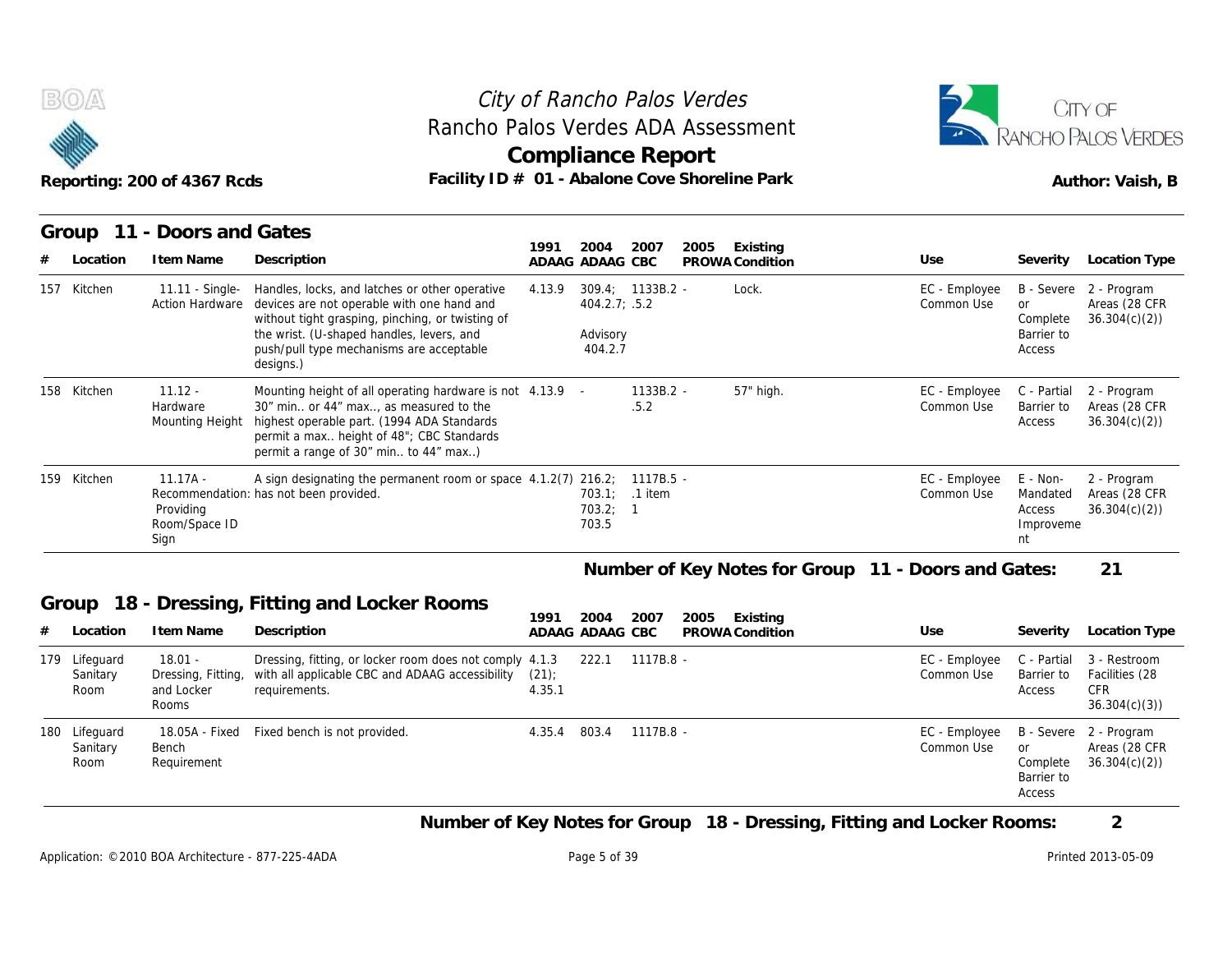



|    |                     | Reporting: 200 of 4367 Rcds                             | Facility ID # 01 - Abalone Cove Shoreline Park                                                                                                                                                                                                                                                                                                                                     | <b>Compliance Report</b>                             |                                   |                                      |      |                             |                                                        |                                                                       | Author: Vaish, B                                                |
|----|---------------------|---------------------------------------------------------|------------------------------------------------------------------------------------------------------------------------------------------------------------------------------------------------------------------------------------------------------------------------------------------------------------------------------------------------------------------------------------|------------------------------------------------------|-----------------------------------|--------------------------------------|------|-----------------------------|--------------------------------------------------------|-----------------------------------------------------------------------|-----------------------------------------------------------------|
|    | Group<br>Location   | 05 - Drinking Fountains<br>I tem Name                   | Description                                                                                                                                                                                                                                                                                                                                                                        | 1991                                                 | 2004<br>ADAAG ADAAG CBC           | 2007                                 | 2005 | Existing<br>PROWA Condition | Use                                                    | Severity                                                              | Location Type                                                   |
| 55 | Concession<br>Bldg. | 05.01A - "Hi"<br>Drinking<br>Fountain<br>Requirement    | Where there is only one drinking fountain area<br>on a floor (e.g, an area with a drinking<br>fountain or separate drinking fountains), it is<br>accessible to wheelchair users and not to<br>persons who have difficulty bending or stooping<br>(i.e., the required accessibility for persons who<br>have difficulty bending or stooping on each floor<br>has not been provided). | (a)<br>4.15.1                                        | $4.1.3(10\ 211.1)$<br>211.2       | 1115B.4 -<br>.6 item<br>$\mathbf{1}$ |      |                             | $PV -$<br>Public/Visitor<br>Use                        | B - Severe 4 - Other<br><b>or</b><br>Complete<br>Barrier to<br>Access | Areas/Elements<br>(28 CFR<br>36.304(c)(4)                       |
| 56 | Concession<br>Bldg. | 05.05A - Knee<br>Space Height                           | Drinking fountain provides less than 27" high<br>accessible knee clearance between the bottom<br>of the apron and the floor.                                                                                                                                                                                                                                                       | 4.15.5(1.306.3)<br>$)$ ; Figs.<br>27(a)<br>and $(b)$ | Fig.<br>306.3                     | $1115B.4 -$<br>.6 item<br>2          |      | 22" high.                   | $PV -$<br>Public/Visitor<br>Use                        | C - Partial<br>Barrier to<br>Access                                   | 4 - Other<br>Areas/Elements<br>(28 CFR)<br>36.304(c)(4)         |
| 57 | Concession<br>Bldg. | 05.05C - Knee<br>Space Depth                            | Drinking fountain provides less than 8" deep<br>accessible knee clearance between the bottom<br>of the apron and the floor, the depth measured<br>from the front edge of the drinking fountain<br>back towards the wall or post.                                                                                                                                                   | ); Figs.<br>27(a)<br>and $(b)$                       | 4.15.5(1.306.3)<br>Figs.<br>306.3 | $1115B.4 -$<br>.6 item<br>2          |      | 4"                          | $PV -$<br>Public/Visitor<br>Use                        | C - Partial<br>Barrier to<br>Access                                   | 4 - Other<br>Areas/Elements<br>(28 CFR)<br>36.304(c)(4)         |
| 58 | Concession<br>Bldg. | 05.09A - Spout<br>Height for<br><b>Wheelchair Users</b> | The spout outlet is higher than 36" from the<br>floor.                                                                                                                                                                                                                                                                                                                             | 4.15.2                                               | 602.6<br>Advisory 4<br>602.6      | $602.4$ ; 1115B.4 -<br>.6 item       |      | 38" high.                   | $PV -$<br>Public/Visitor<br>Use                        | B - Severe 4 - Other<br><b>or</b><br>Complete<br>Barrier to<br>Access | Areas/Elements<br>(28 CFR)<br>36.304(c)(4)                      |
|    |                     |                                                         |                                                                                                                                                                                                                                                                                                                                                                                    |                                                      |                                   |                                      |      |                             | Number of Key Notes for Group 05 - Drinking Fountains: |                                                                       | $\overline{4}$                                                  |
|    | Group               | 10 - Entrances and Exits                                |                                                                                                                                                                                                                                                                                                                                                                                    | 1991                                                 | 2004                              | 2007                                 | 2005 | Existing                    |                                                        |                                                                       |                                                                 |
| #  | Location            | I tem Name                                              | Description                                                                                                                                                                                                                                                                                                                                                                        |                                                      | ADAAG ADAAG CBC                   |                                      |      | PROWA Condition             | Use                                                    | Severity                                                              | Location Type                                                   |
| 25 | Concession<br>Entry | $10.02 -$<br>Entrance Sign                              | Accessible entrance is not identified by an ISA.                                                                                                                                                                                                                                                                                                                                   | 28 CFR 216.6<br>35.163(<br>b)1                       |                                   | 1117B.5 -<br>.8.1.2                  |      |                             | $PV -$<br>Public/Visitor<br>Use                        | C - Partial<br>Barrier to<br>Access                                   | 1 - Access into<br>Facilities (28<br><b>CFR</b><br>36.304(c)(1) |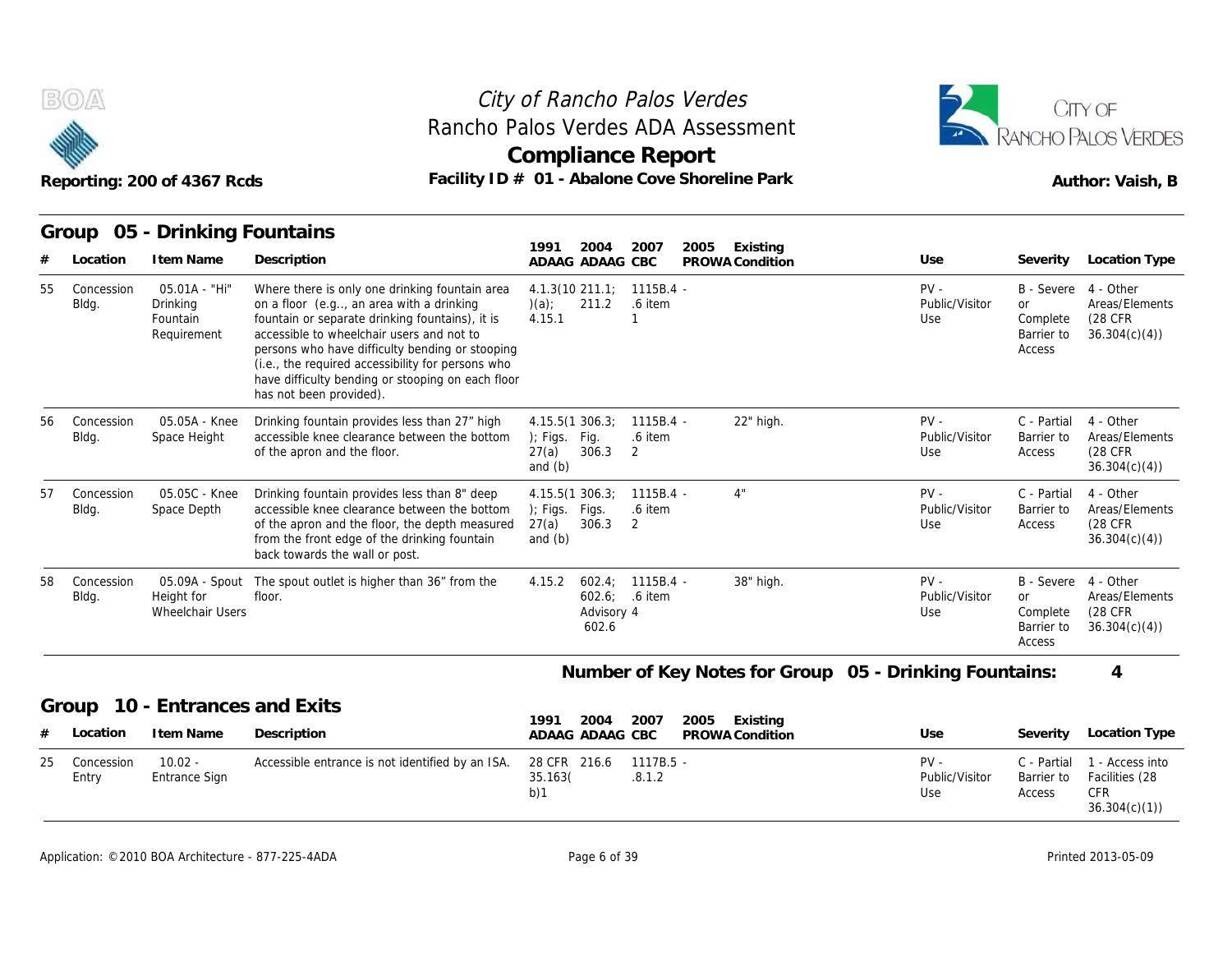



|    |                     | Reporting: 200 of 4367 Rcds                |                                                                                                                                                                                                                                                                                                                                                                                                                                                                                                                                                                                                                                                                                        |                    |                                                          | <b>Compliance Report</b>                        | Facility ID # 01 - Abalone Cove Shoreline Park |                                 |                                               | Author: Vaish, B                                                           |
|----|---------------------|--------------------------------------------|----------------------------------------------------------------------------------------------------------------------------------------------------------------------------------------------------------------------------------------------------------------------------------------------------------------------------------------------------------------------------------------------------------------------------------------------------------------------------------------------------------------------------------------------------------------------------------------------------------------------------------------------------------------------------------------|--------------------|----------------------------------------------------------|-------------------------------------------------|------------------------------------------------|---------------------------------|-----------------------------------------------|----------------------------------------------------------------------------|
|    | Group<br>Location   | 10 - Entrances and Exits<br>I tem Name     | Description                                                                                                                                                                                                                                                                                                                                                                                                                                                                                                                                                                                                                                                                            | 1991               | 2004<br>ADAAG ADAAG CBC                                  | 2007                                            | 2005<br>Existing<br>PROWA Condition            | Use                             | Severity                                      | Location Type                                                              |
| 26 | Concession<br>Entry | $10.07A -$<br>Landing - Level<br>and Clear | Floor is not level (slope is greater than 2% in<br>some or all directions). OR Floor is not clear<br>within the required maneuvering space.                                                                                                                                                                                                                                                                                                                                                                                                                                                                                                                                            | 4.13.6; 305;       | Fig. 25 404.2.4. .4                                      | 1133B.2 -                                       |                                                | $PV -$<br>Public/Visitor<br>Use | C - Partial<br>Barrier to<br>Access           | 1 - Access into<br>Facilities (28<br><b>CFR</b><br>36.304(c)(1)            |
| 27 | Concession<br>Entry | 10.08 - Kick<br>Plate                      | Bottom 10" of door does not have a smooth.<br>uninterrupted surface on the push side to allow<br>the door to be opened by a wheelchair footrest<br>without creating a trap or hazardous condition.<br>(This requirement does not apply to automatic<br>and sliding doors.)                                                                                                                                                                                                                                                                                                                                                                                                             |                    | $\Omega$                                                 | 404.2.1 1133B.2 -<br>.6                         |                                                | $PV -$<br>Public/Visitor<br>Use | A - Safety<br>Hazard                          | 1 - Access into<br>Facilities (28<br><b>CFR</b><br>36.304(c)(1)            |
| 28 | Concession<br>Entry | 10.10 - Single-<br><b>Action Hardware</b>  | Handles, locks, and latches or other operative<br>devices are not operable with one hand and<br>without tight grasping, pinching, or twisting of<br>the wrist. (U-shaped handles, levers, and<br>push/pull type mechanisms are acceptable<br>designs.)                                                                                                                                                                                                                                                                                                                                                                                                                                 | 4.13.9             | 404.2.7; .5.2<br>Advisory<br>404.2.7                     | 309.4; 1133B.2 -                                |                                                | $PV -$<br>Public/Visitor<br>Use | <b>or</b><br>Complete<br>Barrier to<br>Access | B - Severe 1 - Access into<br>Facilities (28<br><b>CFR</b><br>36.304(c)(1) |
| 29 | Concession<br>Entry | $10.13A -$<br>Required Exit<br>Door Sign   | At grade level exterior exit door, there is no<br>tactile and CA Braille exit sign with the word<br>"EXIT" mounted on the wall adjacent to the<br>latch side of the door.                                                                                                                                                                                                                                                                                                                                                                                                                                                                                                              |                    | $4.1.3(16\ 216.4)$<br>); 4.30.1703.2;<br>703.3;<br>703.4 | $1011.3 -$<br>item 1                            |                                                | $PV -$<br>Public/Visitor<br>Use | C - Partial<br>Barrier to<br>Access           | 4 - Other<br>Areas/Elements<br>(28 CFR)<br>36.304(c)(4)                    |
| 47 | Storage             | 10.06A - Door<br>Maneuvering<br>Space      | Door that is not automatic or power-assisted<br>does not have compliant maneuvering space<br>relative to the direction of approach as shown in<br>CBC Fig. 11B-26. (Approach // Side // Width //<br>Depth) (Front // Pull // D + 24" * // 60") (Front<br>// Push // D + 0" ** // 48") (Latch // Pull // D +<br>24" // 60") (Latch // Push // D + 24" // 44"<br>***) (Hinge // Pull // D + 36" // 60") (Hinge //<br>Push // $54''$ **** // $44''$ *****) (* D + $18''$ at<br>interior doors.) (** $D + 12$ " if door has both a<br>latch and a closer.) (*** 48" if door has closer.)<br>(**** Measured from latch toward hinge.)<br>(***** 48" if door has both a latch and a closer.) | 4.13.6;<br>Fig. 25 | 1;<br>Tab.404 Fig.<br>Fig. 404.<br>2.4.1                 | 404.2.4. 1133B.2 -<br>.4.2;<br>$.2.4.1; 11B-26$ | 40" CLR. @ pull side landing.                  | EC - Employee<br>Common Use     | or<br>Complete<br>Barrier to<br>Access        | B - Severe 1 - Access into<br>Facilities (28<br>CFR<br>36.304(c)(1)        |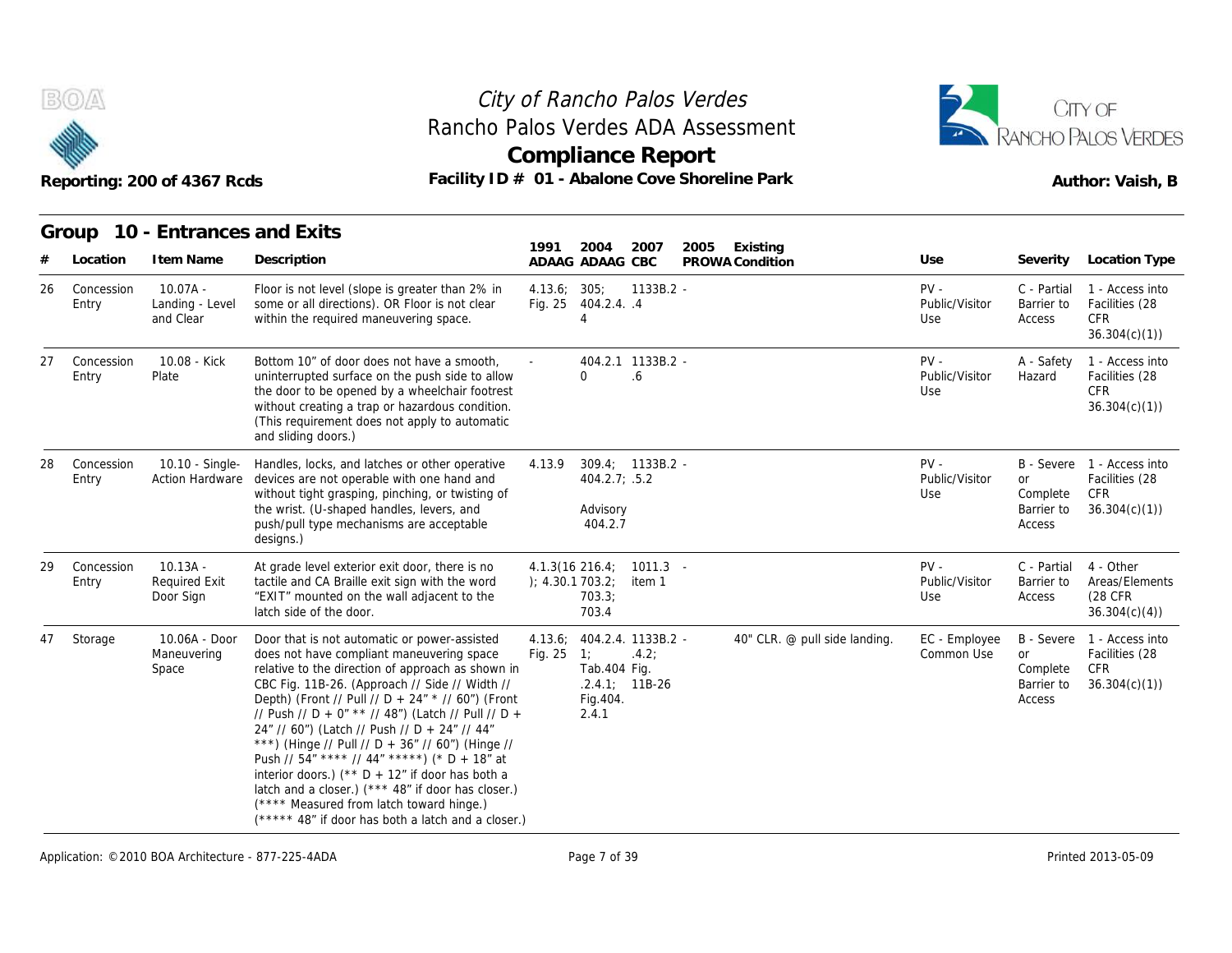

# **Compliance Report** Rancho Palos Verdes ADA Assessment



|    |                     | Reporting: 200 of 4367 Rcds                     | Rancho Palos Verdes ADA Assessment<br>Facility ID # 01 - Abalone Cove Shoreline Park                                                                                                                                                                                                                                                                                                                                                                                                                                                                                                                                                                                          |                            | <b>Compliance Report</b>                                                     |                         |      |                                                           |                             |                                     | <b>RANCHO PALOS VERDES</b><br>Author: Vaish, B                  |
|----|---------------------|-------------------------------------------------|-------------------------------------------------------------------------------------------------------------------------------------------------------------------------------------------------------------------------------------------------------------------------------------------------------------------------------------------------------------------------------------------------------------------------------------------------------------------------------------------------------------------------------------------------------------------------------------------------------------------------------------------------------------------------------|----------------------------|------------------------------------------------------------------------------|-------------------------|------|-----------------------------------------------------------|-----------------------------|-------------------------------------|-----------------------------------------------------------------|
| #  | Location            | Group 10 - Entrances and Exits<br>I tem Name    | Description                                                                                                                                                                                                                                                                                                                                                                                                                                                                                                                                                                                                                                                                   | 1991                       | 2004<br>ADAAG ADAAG CBC                                                      | 2007                    | 2005 | Existing<br>PROWA Condition                               | Use                         | Severity                            | Location Type                                                   |
| 48 | Storage             | 10.08 - Kick<br>Plate                           | Bottom 10" of door does not have a smooth.<br>uninterrupted surface on the push side to allow<br>the door to be opened by a wheelchair footrest<br>without creating a trap or hazardous condition.<br>(This requirement does not apply to automatic<br>and sliding doors.)                                                                                                                                                                                                                                                                                                                                                                                                    |                            | $\Omega$                                                                     | 404.2.1 1133B.2 -<br>.6 |      | Door stop.                                                | EC - Employee<br>Common Use | C - Partial<br>Barrier to<br>Access | 1 - Access into<br>Facilities (28<br><b>CFR</b><br>36.304(c)(1) |
| 49 | Storage             | 10.10 - Single-<br><b>Action Hardware</b>       | Handles, locks, and latches or other operative<br>devices are not operable with one hand and<br>without tight grasping, pinching, or twisting of<br>the wrist. (U-shaped handles, levers, and<br>push/pull type mechanisms are acceptable<br>designs.)                                                                                                                                                                                                                                                                                                                                                                                                                        | 4.13.9                     | 309.4; 1133B.2 -<br>404.2.7; .5.2<br>Advisory<br>404.2.7                     |                         |      |                                                           | EC - Employee<br>Common Use | C - Partial<br>Barrier to<br>Access | 1 - Access into<br>Facilities (28<br>CFR<br>36.304(c)(1)        |
| 50 | Storage             | $10.13A -$<br><b>Required Exit</b><br>Door Sign | At grade level exterior exit door, there is no<br>tactile and CA Braille exit sign with the word<br>"EXIT" mounted on the wall adjacent to the<br>latch side of the door.                                                                                                                                                                                                                                                                                                                                                                                                                                                                                                     |                            | $4.1.3(16\ 216.4)$<br>); 4.30.1703.2;<br>703.3;<br>703.4                     | $1011.3 -$<br>item 1    |      |                                                           | EC - Employee<br>Common Use | D - Minor<br>Code<br>Deviation      | 4 - Other<br>Areas/Elements<br>(28 CFR<br>36.304(c)(4)          |
| 53 | Concession<br>Bldg. | 10.06A - Door<br>Maneuvering<br>Space           | Door that is not automatic or power-assisted<br>does not have compliant maneuvering space<br>relative to the direction of approach as shown in<br>CBC Fig. 11B-26. (Approach // Side // Width //<br>Depth) (Front // Pull // D + 24" * // 60") (Front<br>// Push // D + 0" ** // 48") (Latch // Pull // D +<br>24" // 60") (Latch // Push // D + 24" // 44"<br>***) (Hinge // Pull // D + 36" // 60") (Hinge //<br>Push // 54" **** // 44" *****) (* D + 18" at<br>interior doors.) (** $D + 12$ " if door has both a<br>latch and a closer.) (*** 48" if door has closer.)<br>(**** Measured from latch toward hinge.)<br>(***** 48" if door has both a latch and a closer.) | 4.13.6;<br>Fig. $25 \t1$ ; | 404.2.4. 1133B.2 -<br>Tab.404 Fig.<br>$.2.4.1; 11B-26$<br>Fig. 404.<br>2.4.1 | .4.2:                   |      | 4" clear at pull side. Drinking<br>fountain encroachment. | EW - Employee<br>Work Area  | C - Partial<br>Barrier to<br>Access | 1 - Access into<br>Facilities (28<br><b>CFR</b><br>36.304(c)(1) |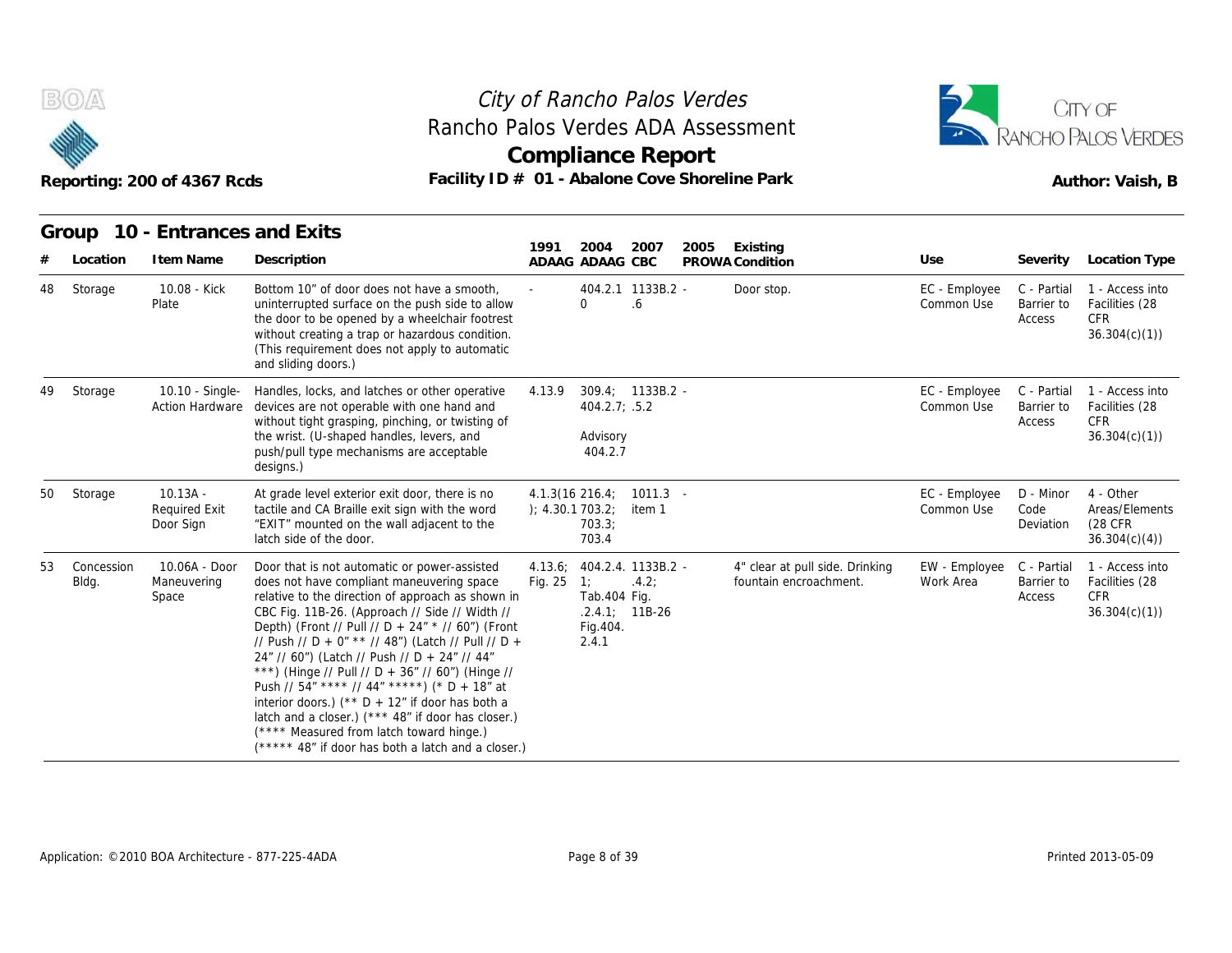



|   | B(0)                                   | Reporting: 200 of 4367 Rcds               | Rancho Palos Verdes ADA Assessment<br>Facility ID # 01 - Abalone Cove Shoreline Park                                                                                                                                                                   |                                | City of Rancho Palos Verdes<br><b>Compliance Report</b>  |                       |      |                              |                                    |                                                             | CITY OF<br>RANCHO PALOS VERDES<br>Author: Vaish, B                         |
|---|----------------------------------------|-------------------------------------------|--------------------------------------------------------------------------------------------------------------------------------------------------------------------------------------------------------------------------------------------------------|--------------------------------|----------------------------------------------------------|-----------------------|------|------------------------------|------------------------------------|-------------------------------------------------------------|----------------------------------------------------------------------------|
| # | Group<br>Location                      | 10 - Entrances and Exits<br>I tem Name    | Description                                                                                                                                                                                                                                            | 1991                           | 2004<br>ADAAG ADAAG CBC                                  | 2007                  | 2005 | Existing<br>PROWA Condition  | Use                                | Severity                                                    | Location Type                                                              |
|   | 128 North Gate<br>at Nursery<br>School | 10.11A - Door<br>Operating Effort         | The force required to operate door exceeds 5<br>Ibs. (Fire doors may have up to 15 lbs to achieve<br>positive latching).                                                                                                                               |                                | 4.13.11 404.2.9 1133B.2 -                                | .5                    |      | > than 30 LBF. sliding gate. | $CP -$<br>Client/Patient<br>Use    | or<br>Complete<br>Barrier to<br>Access                      | B - Severe 1 - Access into<br>Facilities (28<br><b>CFR</b><br>36.304(c)(1) |
|   | 132 South of<br>Nursery<br>School      | 10.10 - Single-<br><b>Action Hardware</b> | Handles, locks, and latches or other operative<br>devices are not operable with one hand and<br>without tight grasping, pinching, or twisting of<br>the wrist. (U-shaped handles, levers, and<br>push/pull type mechanisms are acceptable<br>designs.) | 4.13.9                         | 309.4; 1133B.2 -<br>404.2.7; .5.2<br>Advisory<br>404.2.7 |                       |      |                              | $CP -$<br>Client/Patient<br>Use    | B - Severe<br><b>or</b><br>Complete<br>Barrier to<br>Access | 1 - Access into<br>Facilities (28<br><b>CFR</b><br>36.304(c)(1)            |
|   | 133 South of<br>Nursery<br>School      | 10.11A - Door<br>Operating Effort         | The force required to operate door exceeds 5<br>Ibs. (Fire doors may have up to 15 lbs to achieve<br>positive latching).                                                                                                                               |                                | 4.13.11 404.2.9 1133B.2 -                                | .5                    |      | 25 LBF.                      | $CP -$<br>Client/Patient<br>Use    | <b>or</b><br>Complete<br>Barrier to<br>Access               | B - Severe 1 - Access into<br>Facilities (28<br><b>CFR</b><br>36.304(c)(1) |
|   | 134 All Purpose<br>Room                | $10.02 -$<br><b>Entrance Sign</b>         | Accessible entrance is not identified by an ISA.                                                                                                                                                                                                       | 28 CFR 216.6<br>35.163(<br>b)1 |                                                          | $1117B.5 -$<br>.8.1.2 |      |                              | GS - General<br><b>Student Use</b> | C - Partial<br>Barrier to<br>Access                         | 1 - Access into<br>Facilities (28<br><b>CFR</b><br>36.304(c)(1)            |
|   | 135 All Purpose<br>Room                | 10.05 - Clear<br>Door Opening             | When the door is open 90 degrees, clear<br>opening width is not at least 32" measured<br>between the face of the door and the doorstop<br>on the latch side.                                                                                           | 4.13.5                         | 404.2.3; 1133B.1 -<br>Fig.<br>404.2.3 1133B.2            | .1.1.1<br>.2          |      | 27" clear.                   | GS - General<br><b>Student Use</b> | C - Partial<br>Barrier to<br>Access                         | 1 - Access into<br>Facilities (28<br><b>CFR</b><br>36.304(c)(1)            |

Application: ©2010 BOA Architecture - 877-225-4ADA Page 9 of 39 Page 9 of 39 Printed 2013-05-09 Printed 2013-05-09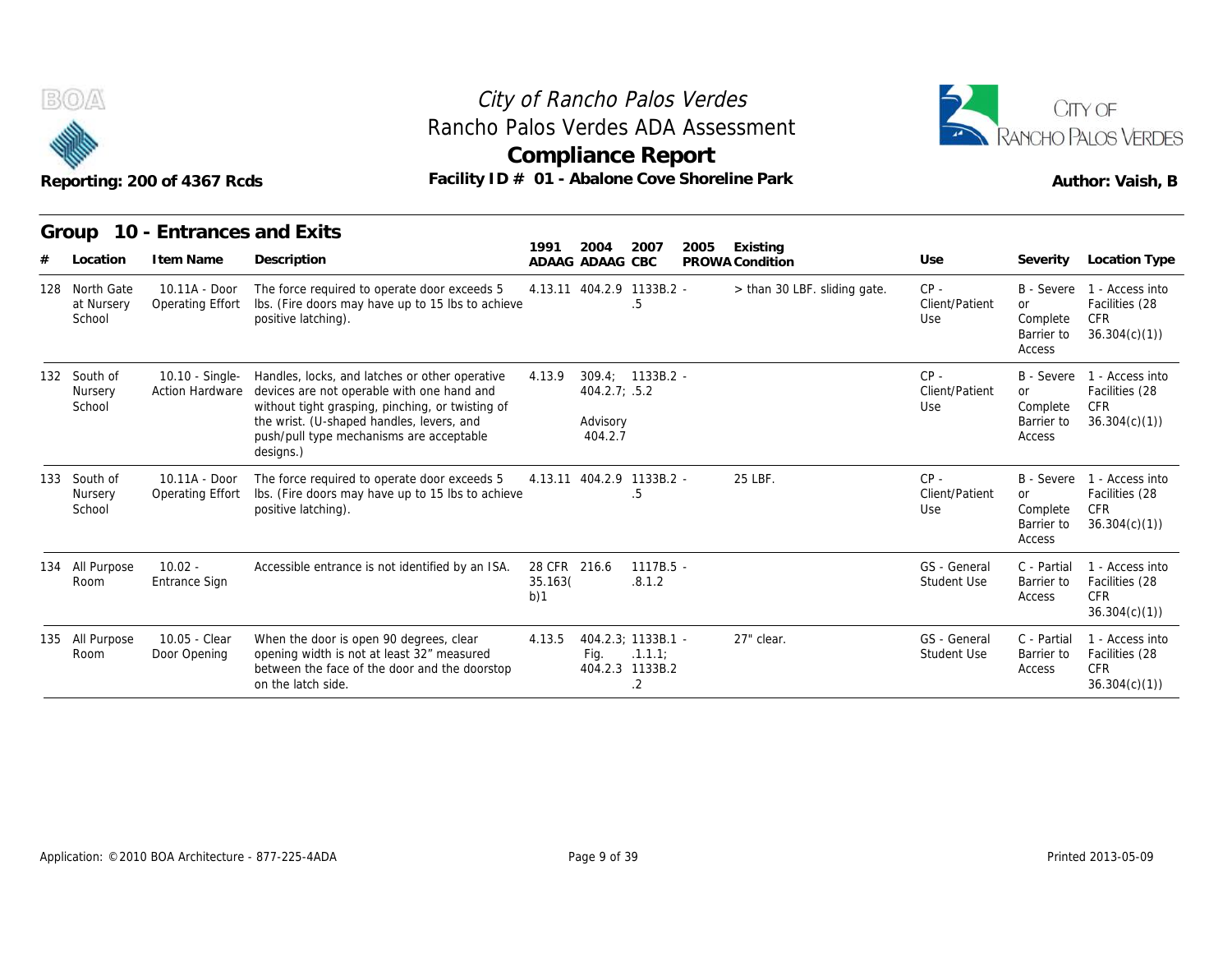



#### **Group 10 - Entrances and Exits INSURANCE 10.064367 Rcds**<br> **Item Name Description**<br> **Item Name Description**<br> **IO.064 - Door Door that is not automatic or power-assisted Maneuvering does not have compliant maneuvering state 1991 ADAAG 2004 ADAAG CBC PROWA 2007 2005 Existing # Location Condition Use Severity Location Type** 10.06A - Door Room Maneuvering does not Space The relative to the direction of approach as shown in Table 3. Table 7. Door that is not automatic or power-assisted does not have compliant maneuvering space Fig. 25 1; CBC Fig. 11B-26. (Approach // Side // Width // Depth) (Front // Pull // D + 24" \* // 60") (Front // Push // D + 0" \*\* // 48") (Latch // Pull // D + 24" // 60") (Latch // Push // D + 24" // 44" \*\*\*) (Hinge // Pull // D + 36" // 60") (Hinge // Push // 54" \*\*\*\* // 44" \*\*\*\*\*) (\* D + 18" at interior doors.) (\*\*  $D + 12$ " if door has both a latch and a closer.) (\*\*\* 48" if door has closer.) (\*\*\*\* Measured from latch toward hinge.) (\*\*\*\*\* 48" if door has both a latch and a closer.) 4.13.6; 404.2.4. Fig. 25 1; .4.2; Tab.404 Fig. .2.4.1; 11B-26 Fig.404. 2.4.1 4" at pull side. Verdes<br>
Assessment<br>
Ort<br>
Shoreline Park<br>
Au<br>
2005 Existing<br>
PROWA Condition<br>
4" at pull side. GS - General C - Partia<br>
Student Use<br>
Student Use<br>
Access Student Use Barrier to C - Partial 1 - Access into Barrier to Facilities (28 Access CFR 36.304(c)(1)) BOA<br>
Reporting: 200 of 436<br>
Group 10 - Entrar<br>
# Location Item Nam<br>
136 All Purpose 10.06A -<br>
Room Maneuverir<br>
Space 10.07A - Room Landing - Level some or al and Clear Floor is not level (slope is greater than 2% in some or all directions). OR Floor is not clear Fig. 25 within the required maneuvering space. 4.13.6; Fig. 25 404.2.4. 305; 1133B.2 4 .4 Student Use Barrier to<br>Access<br>Access<br>4.5% GS - General C - Partia<br>Student Use Barrier to<br>Access Student Use Barrier to C - Partial 1 - Access into Barrier to Facilities (28 Access CFR 36.304(c)(1)) Room Maneuverir<br>
Space<br>
137 All Purpose 10.07A<br>
Room Landing - L<br>
and Clear 10.08 - Kick Plate uninterrupted surface on the push side to allow Bottom 10" of door does not have a smooth, the door to be opened by a wheelchair footrest without creating a trap or hazardous condition. (This requirement does not apply to automatic and sliding doors.) 4.13.6; 305; 1133B.2 - 4.5<br>Fig. 25 404.2.4. .4<br>- 404.2.1 1133B.2 - Dou<br>0 .6  $0 \qquad .6$ 404.2.1 1133B.2 - Door stop. .6 4.5% GS - General C - Partia<br>Student Use Barrier to<br>Access<br>- Door stop. GS - General A - Safet<br>Student Use Hazard Student Use Hazard A - Safety 1 - Access into Hazard Facilities (28 CFR 36.304(c)(1)) 137 All Purpose 10.07A -<br>
Room Landing - Landing - Landing - Landing - Landing - Landing - Landing - Landing - Landing - Landing - Landing - Landing - Landing - Landing - Landing - Landing - Landing - Landing - Landing - L Room Plate uninte<br>the divitho<br>witho (This<br>and s<br>All Purpose 10.09B - The t Room Threshold -Height Floor is not level (slope is greater than 2% in  $4.13.6$ ; 305; 1133B.2 -<br>
some or all directions). OR Floor is not clear Fig. 25  $404.2.4$ . 4<br>
within the required maneuvering space.  $4$ <br>
Bottom 10" of door does not have a Advisory .4.1 303.3; Fig. 303.3 303.3; 1133B.2 - 1 3/4" high. 4.5% GS - General C - Partia<br>
Student Use Barrier to<br>
Access<br>
- Door stop. GS - General A - Safet<br>
Student Use Hazard<br>
- 1 3/4" high. GS - General C - Partia<br>
Student Use Barrier to<br>
Access Student Use Barrier to C - Partial 1 - Access into Barrier to Facilities (28 Access CFR 36.304(c)(1)) Tarry All Purpose 10.07A -<br>
Room Landing - Landing - Landing - Landing - Landing - Landing - Landing - Landing - Landing - Landing - Landing - Landing - Landing - Landing - Landing - Landing - Landing - Landing - Landing -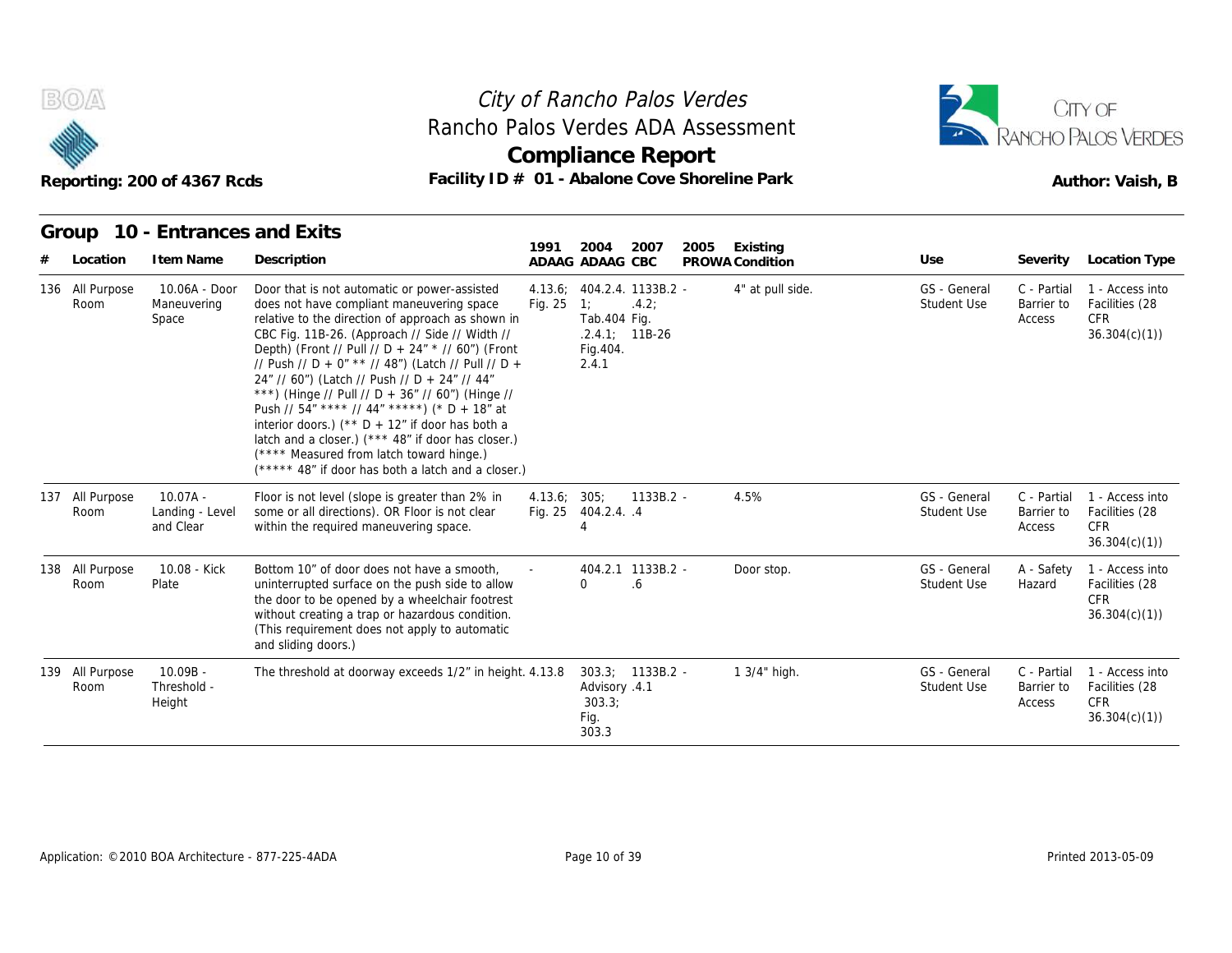



|                         | Reporting: 200 of 4367 Rcds                     |                                                                                                                                                                                                                                                                            | <b>Compliance Report</b><br>Facility ID # 01 - Abalone Cove Shoreline Park       |                                     |                                       |                                        | Author: Vaish, B                                                           |
|-------------------------|-------------------------------------------------|----------------------------------------------------------------------------------------------------------------------------------------------------------------------------------------------------------------------------------------------------------------------------|----------------------------------------------------------------------------------|-------------------------------------|---------------------------------------|----------------------------------------|----------------------------------------------------------------------------|
| Group<br>Location       | 10 - Entrances and Exits<br>I tem Name          | Description                                                                                                                                                                                                                                                                | 1991<br>2004<br>2007<br>ADAAG ADAAG CBC                                          | 2005<br>Existing<br>PROWA Condition | Use                                   | Severity                               | <b>Location Type</b>                                                       |
| 140 All Purpose<br>Room | 10.10 - Single-<br><b>Action Hardware</b>       | Handles, locks, and latches or other operative<br>devices are not operable with one hand and<br>without tight grasping, pinching, or twisting of<br>the wrist. (U-shaped handles, levers, and<br>push/pull type mechanisms are acceptable<br>designs.)                     | 4.13.9<br>$309.4; 1133B.2 -$<br>404.2.7; .5.2<br>Advisory<br>404.2.7             |                                     | GS - General<br><b>Student Use</b>    | or<br>Complete<br>Barrier to<br>Access | B - Severe 1 - Access into<br>Facilities (28<br>CFR<br>36.304(c)(1)        |
| 141 All Purpose<br>Room | $10.13A -$<br><b>Required Exit</b><br>Door Sign | At grade level exterior exit door, there is no<br>tactile and CA Braille exit sign with the word<br>"EXIT" mounted on the wall adjacent to the<br>latch side of the door.                                                                                                  | $4.1.3(16\ 216.4)$<br>$1011.3 -$<br>); 4.30.1703.2;<br>item 1<br>703.3;<br>703.4 |                                     | GS - General<br>Student Use           | C - Partial<br>Barrier to<br>Access    | 4 - Other<br>Areas/Elements<br>(28 CFR)<br>36.304(c)(4)                    |
| 162 North Exit<br>Door  | Changes in<br>Level - Threshold less.           | 10.09A - $> 1/4$ " Where threshold is 1/4" min to 1/2" max in<br>height, change in level is not beveled at 1:2 or                                                                                                                                                          | 303.3; 1133B.2 -<br>4.13.8<br>Advisory .4.1<br>303.3;<br>Fig.<br>303.3           | $>1/4$ " abrupt.                    | EW - Employee<br>Work Area            | C - Partial<br>Barrier to<br>Access    | 1 - Access into<br>Facilities (28<br><b>CFR</b><br>36.304(c)(1)            |
| 163 North Exit<br>Door  | 10.10 - Single-<br><b>Action Hardware</b>       | Handles, locks, and latches or other operative<br>devices are not operable with one hand and<br>without tight grasping, pinching, or twisting of<br>the wrist. (U-shaped handles, levers, and<br>push/pull type mechanisms are acceptable<br>designs.)                     | 309.4; 1133B.2 -<br>4.13.9<br>404.2.7; .5.2<br>Advisory<br>404.2.7               | Lock.                               | EW - Employee<br>Work Area            | or<br>Complete<br>Barrier to<br>Access | B - Severe 1 - Access into<br>Facilities (28<br><b>CFR</b><br>36.304(c)(1) |
| 164 North Exit<br>Door  | $10.13A -$<br><b>Required Exit</b><br>Door Sign | At grade level exterior exit door, there is no<br>tactile and CA Braille exit sign with the word<br>"EXIT" mounted on the wall adjacent to the<br>latch side of the door.                                                                                                  | $4.1.3(16\ 216.4)$<br>$1011.3 -$<br>); 4.30.1703.2;<br>item 1<br>703.3;<br>703.4 |                                     | EW - Employee<br>Work Area            | C - Partial<br>Barrier to<br>Access    | 4 - Other<br>Areas/Elements<br>(28 CFR<br>36.304(c)(4)                     |
| 165 Patio Door          | 10.08 - Kick<br>Plate                           | Bottom 10" of door does not have a smooth,<br>uninterrupted surface on the push side to allow<br>the door to be opened by a wheelchair footrest<br>without creating a trap or hazardous condition.<br>(This requirement does not apply to automatic<br>and sliding doors.) | 404.2.1 1133B.2 -<br>$\Omega$<br>.6                                              |                                     | EW - Employee A - Safety<br>Work Area | Hazard                                 | 1 - Access into<br>Facilities (28<br><b>CFR</b><br>36.304(c)(1)            |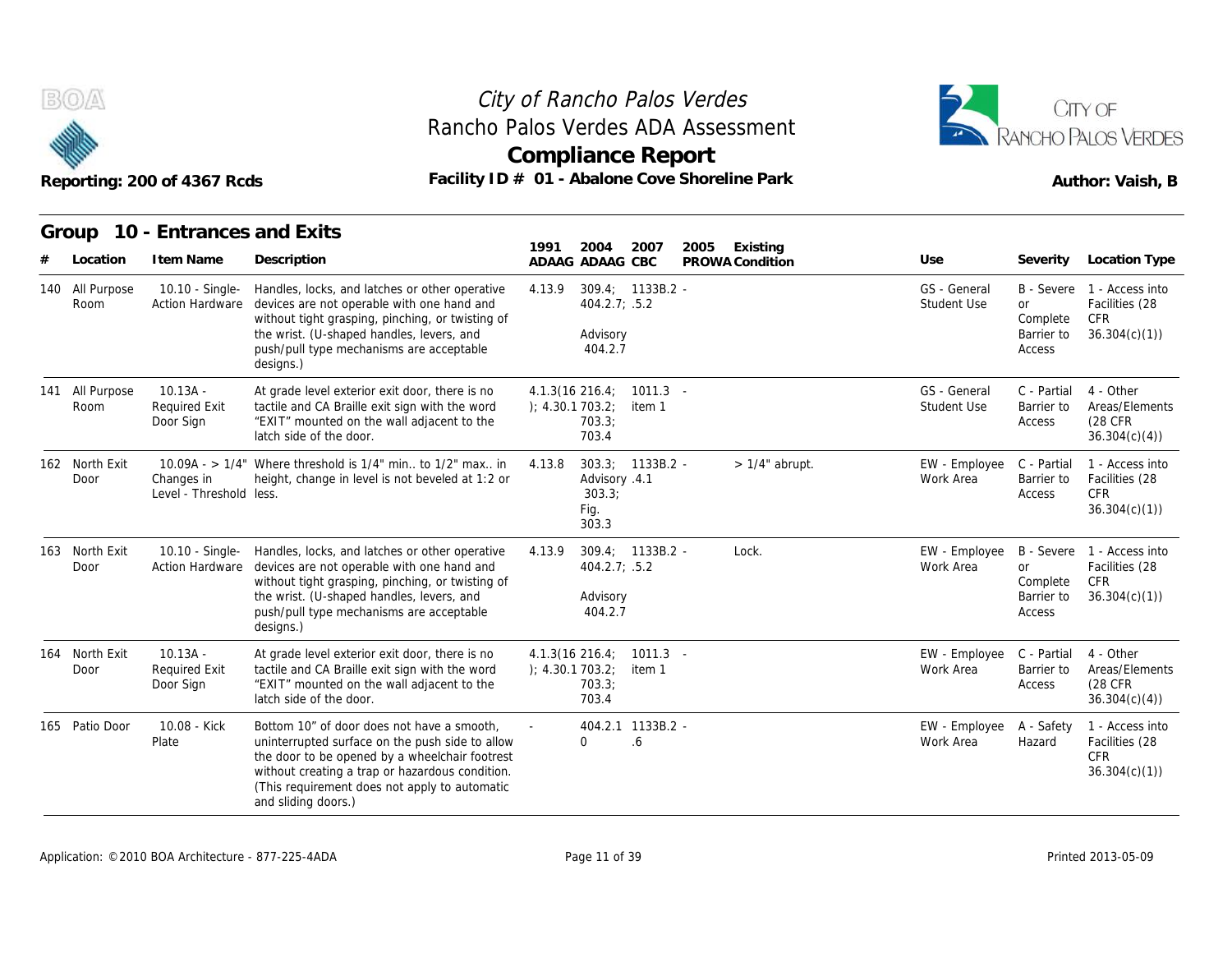



| B(0)                  |                       | Reporting: 200 of 4367 Rcds                     | Rancho Palos Verdes ADA Assessment<br>Facility ID # 01 - Abalone Cove Shoreline Park                                                                                                                                                                   |                                    |                                          | City of Rancho Palos Verdes<br><b>Compliance Report</b> |      |                             |                             |                                               | CITY OF<br>RANCHO PALOS VERDES<br>Author: Vaish, B                  |
|-----------------------|-----------------------|-------------------------------------------------|--------------------------------------------------------------------------------------------------------------------------------------------------------------------------------------------------------------------------------------------------------|------------------------------------|------------------------------------------|---------------------------------------------------------|------|-----------------------------|-----------------------------|-----------------------------------------------|---------------------------------------------------------------------|
|                       | Location              | Group 10 - Entrances and Exits<br>I tem Name    | Description                                                                                                                                                                                                                                            | 1991                               | 2004<br>ADAAG ADAAG CBC                  | 2007                                                    | 2005 | Existing<br>PROWA Condition | Use                         | Severity                                      | Location Type                                                       |
| 166 Patio Door        |                       | Changes in<br>Level - Threshold less.           | 10.09A - $> 1/4$ " Where threshold is 1/4" min., to 1/2" max., in<br>height, change in level is not beveled at 1:2 or                                                                                                                                  | 4.13.8                             | Advisory .4.1<br>303.3;<br>Fig.<br>303.3 | 303.3; 1133B.2 -                                        |      |                             | EW - Employee<br>Work Area  | C - Partial<br>Barrier to<br>Access           | 1 - Access into<br>Facilities (28<br><b>CFR</b><br>36.304(c)(1)     |
| 167 Patio Door        |                       | 10.10 - Single-<br><b>Action Hardware</b>       | Handles, locks, and latches or other operative<br>devices are not operable with one hand and<br>without tight grasping, pinching, or twisting of<br>the wrist. (U-shaped handles, levers, and<br>push/pull type mechanisms are acceptable<br>designs.) | 4.13.9                             | 404.2.7; .5.2<br>Advisory<br>404.2.7     | 309.4; 1133B.2 -                                        |      | Lock.                       | EW - Employee<br>Work Area  | or<br>Complete<br>Barrier to<br>Access        | B - Severe 1 - Access into<br>Facilities (28<br>CFR<br>36.304(c)(1) |
| 168 Patio Door        |                       | $10.07A -$<br>Landing - Level<br>and Clear      | Floor is not level (slope is greater than 2% in<br>some or all directions). OR Floor is not clear<br>within the required maneuvering space.                                                                                                            | 4.13.6; 305;<br>Fig. 25            | 404.2.4. .4                              | $1133B.2 -$                                             |      | 9.9%                        | EW - Employee<br>Work Area  | C - Partial<br>Barrier to<br>Access           | 1 - Access into<br>Facilities (28<br><b>CFR</b><br>36.304(c)(1)     |
| 181<br>Room           | Lifeguard<br>Sanitary | 10.05 - Clear<br>Door Opening                   | When the door is open 90 degrees, clear<br>opening width is not at least 32" measured<br>between the face of the door and the doorstop<br>on the latch side.                                                                                           | 4.13.5                             | Fig.                                     | 404.2.3; 1133B.1 -<br>.1.1.1<br>404.2.3 1133B.2<br>.2   |      | 30" clear.                  | EC - Employee<br>Common Use | C - Partial<br>Barrier to<br>Access           | 1 - Access into<br>Facilities (28<br><b>CFR</b><br>36.304(c)(1)     |
| 182 Lifequard<br>Room | Sanitary              | 10.10 - Single-<br>Action Hardware              | Handles, locks, and latches or other operative<br>devices are not operable with one hand and<br>without tight grasping, pinching, or twisting of<br>the wrist. (U-shaped handles, levers, and<br>push/pull type mechanisms are acceptable<br>designs.) | 4.13.9                             | $404.2.7$ ; .5.2<br>Advisory<br>404.2.7  | 309.4; 1133B.2 -                                        |      |                             | EC - Employee<br>Common Use | <b>or</b><br>Complete<br>Barrier to<br>Access | B - Severe 1 - Access into<br>Facilities (28<br>CFR<br>36.304(c)(1) |
| 183 Lifequard<br>Room | Sanitary              | $10.13A -$<br><b>Required Exit</b><br>Door Sign | At grade level exterior exit door, there is no<br>tactile and CA Braille exit sign with the word<br>"EXIT" mounted on the wall adjacent to the<br>latch side of the door                                                                               | 4.1.3(16.216.4)<br>); 4.30.1703.2; | 703.3;<br>703 4                          | $1011.3 -$<br>item 1                                    |      |                             | EC - Employee<br>Common Use | C - Partial<br>Barrier to<br>Access           | 4 - Other<br>Areas/Elements<br>(28 CFR<br>36.304(c)(1)              |

Sanitary Required Exit tactile ar Door Sign "EXIT" mounted on the wall adjacent to the At grade level exterior exit door, there is no 4.1.3(1 tactile and CA Braille exit sign with the word latch side of the door. 4.1.3(16  $); 4.30.1703.2;$ 216.4; 703.2; item 1 703.3; 703.4 1011.3 - The EC - Employee C - Partial Common Use Barrier to C - Partial 4 - Other Barrier to Areas/Elements Access (28 CFR 36.304(c)(4)) Room Door Sign

**Number of Key Notes for Group 10 - Entrances and Exits: 31**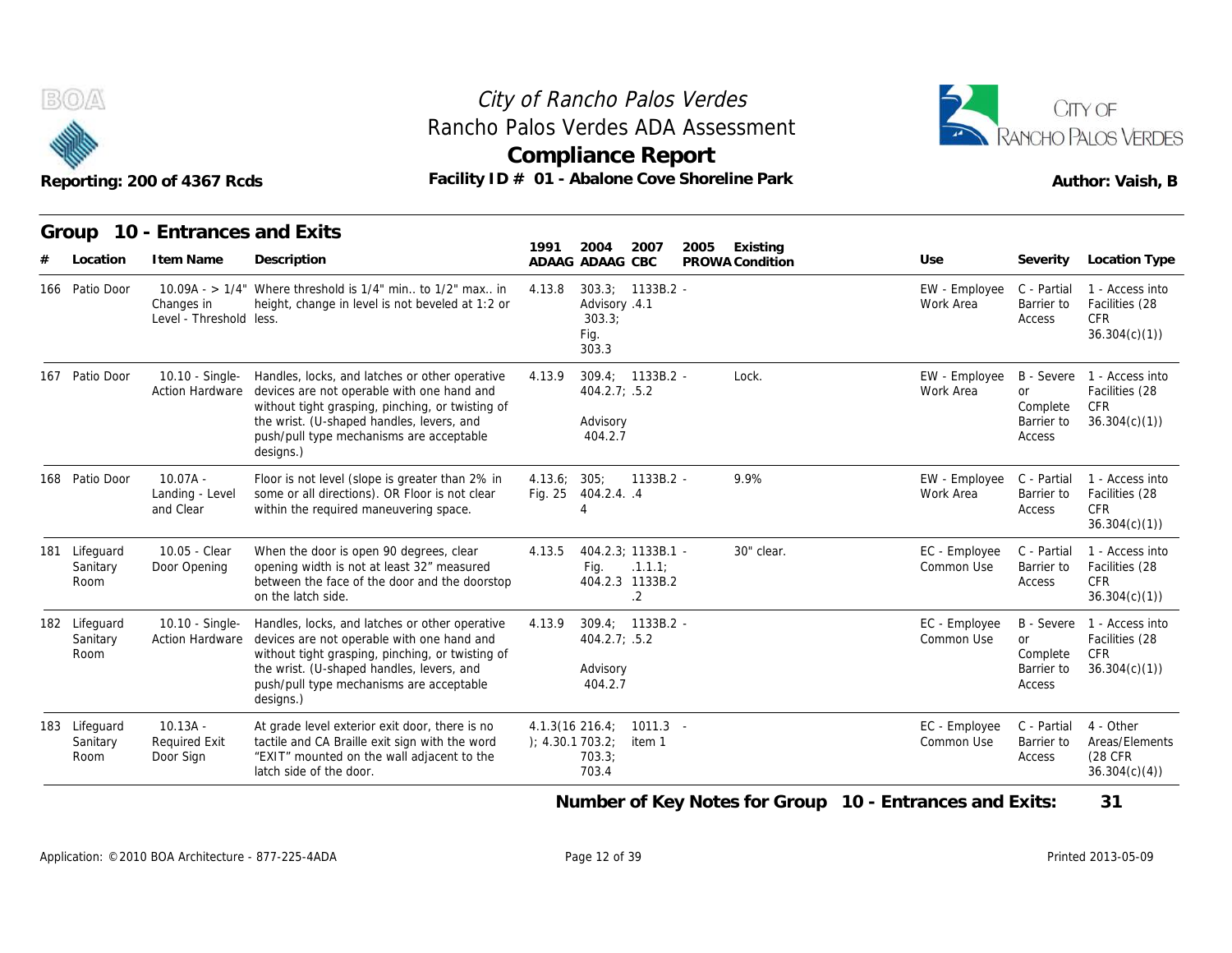



|    |                                          | Reporting: 200 of 4367 Rcds                                   | Rancho Palos Verdes ADA Assessment<br>Facility ID # 01 - Abalone Cove Shoreline Park                                                          |       |                         | City of Rancho Palos Verdes<br><b>Compliance Report</b> |      |                                                             |                                    |                                                             | CITY OF<br>RANCHO PALOS VERDES<br>Author: Vaish, B              |
|----|------------------------------------------|---------------------------------------------------------------|-----------------------------------------------------------------------------------------------------------------------------------------------|-------|-------------------------|---------------------------------------------------------|------|-------------------------------------------------------------|------------------------------------|-------------------------------------------------------------|-----------------------------------------------------------------|
|    | Location                                 | I tem Name                                                    | Group 03B - On-Site Path of Travel<br>Description                                                                                             | 1991  | 2004<br>ADAAG ADAAG CBC | 2007                                                    | 2005 | Existing<br>PROWA Condition                                 | Use                                | Severity                                                    | <b>Location Type</b>                                            |
| 51 | N. Path<br>leading to<br>storage Rm.     | $03B.03 -$<br>Facilities<br>Connected                         | Accessible routes of travel do not connect all<br>accessible buildings, facilities, elements and<br>spaces on the same site with one another. | (a)   | 206.2.2                 | 4.1.2(2) 206.2.2; 1114B.1 -<br>.2:<br>Advisory 1127B.1  |      | P.O.T no connection to park.                                | EC - Employee<br>Common Use        | <b>B</b> - Severe<br>or<br>Complete<br>Barrier to<br>Access | 1 - Access into<br>Facilities (28<br><b>CFR</b><br>36.304(c)(1) |
| 52 | N. Path<br>leading to<br>storage Rm.     | 03B.04 - Width                                                | Accessible route of travel is less than 48" wide<br>(note: 48" wide requirement does not apply to<br>doorways or gates).                      | 4.3.3 |                         | 403.5.1 1133B.7 -<br>$\cdot$ 1                          |      | 40" wide walkway.                                           | EC - Employee<br>Common Use        | C - Partial<br>Barrier to<br>Access                         | 1 - Access into<br>Facilities (28<br>CFR<br>36.304(c)(1)        |
| 59 | Near<br>Concession<br>Bldg.              | 03B.04 - Width                                                | Accessible route of travel is less than 48" wide<br>(note: 48" wide requirement does not apply to<br>doorways or gates).                      | 4.3.3 |                         | 403.5.1 1133B.7 -<br>$\cdot$ 1                          |      | 36" walkway.                                                | $PV -$<br>Public/Visitor<br>Use    | B - Severe<br>or<br>Complete<br>Barrier to<br>Access        | 1 - Access into<br>Facilities (28<br><b>CFR</b><br>36.304(c)(1) |
| 60 | Near<br>Concession<br>Bldg.              | $03B.22 -$<br>Other - On-Site<br>Accessible Path<br>of Travel | See Additional Comments                                                                                                                       |       |                         |                                                         |      | Vending machine on P.O.T.                                   | $PV -$<br>Public/Visitor<br>Use    | B - Severe<br><b>or</b><br>Complete<br>Barrier to<br>Access | 1 - Access into<br>Facilities (28<br><b>CFR</b><br>36.304(c)(1) |
|    | 123 Playground                           | 03B.03 -<br><b>Facilities</b><br>Connected                    | Accessible routes of travel do not connect all<br>accessible buildings, facilities, elements and<br>spaces on the same site with one another. | (a)   | 206.2.2                 | 4.1.2(2) 206.2.2; 1114B.1 -<br>.2:<br>Advisory 1127B.1  |      | No P.O.T. from parking to play<br>ground to nursery school. | $PV -$<br>Public/Visitor<br>Use    | B - Severe<br>or<br>Complete<br>Barrier to<br>Access        | 1 - Access into<br>Facilities (28<br><b>CFR</b><br>36.304(c)(1) |
|    | 124 East of<br>Shade<br><b>Structure</b> | 03B.09 - Cross<br>Slope                                       | Cross slope of the accessible route of travel<br>exceeds 1:50.                                                                                | 4.3.7 | 403.3                   | 1133B.7 -<br>.1.3                                       |      | 9.5%                                                        | GS - General<br><b>Student Use</b> | C - Partial<br>Barrier to<br>Access                         | 1 - Access into<br>Facilities (28<br><b>CFR</b><br>36.304(c)(1) |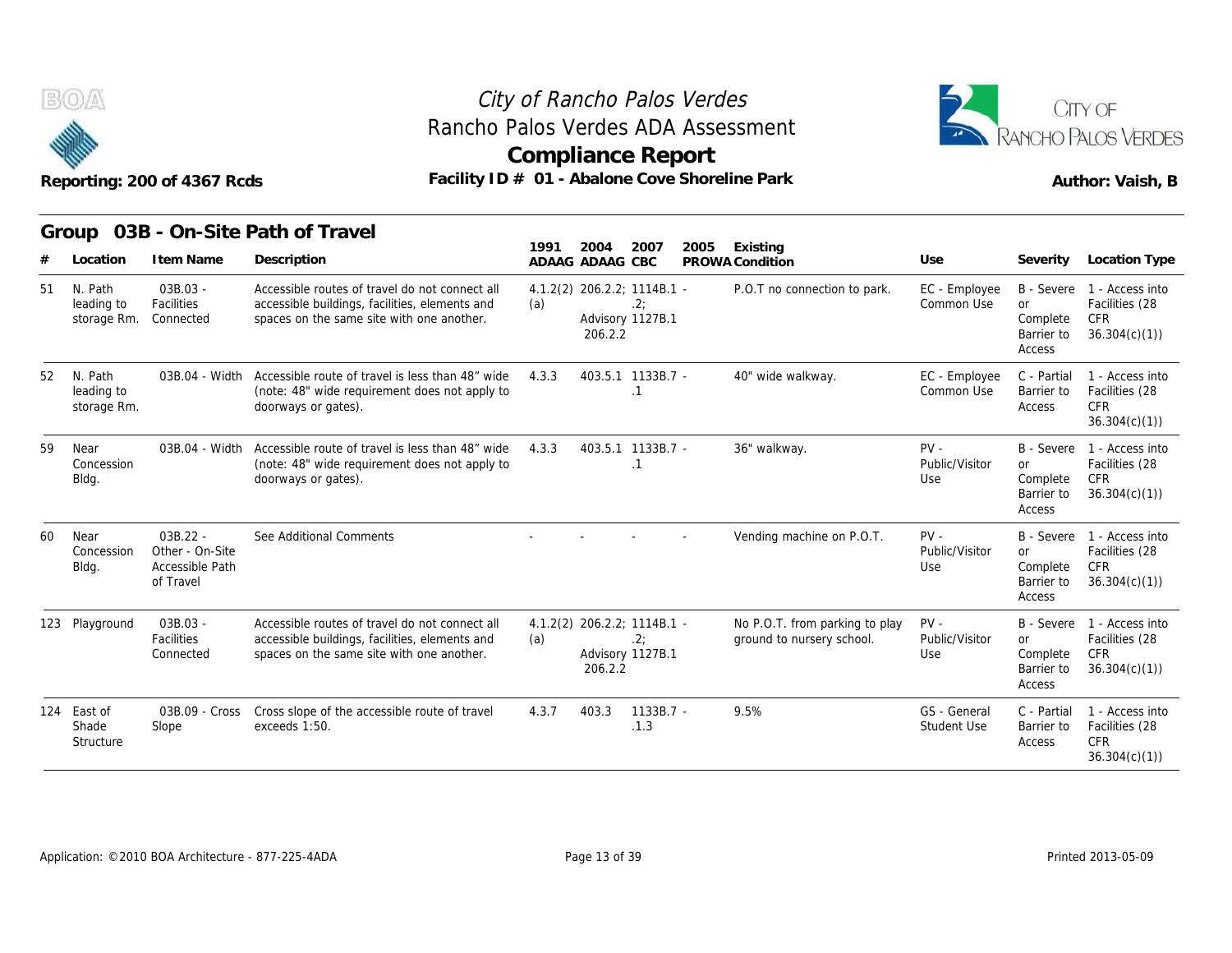



#### **Group 03B - On-Site Path of Travel**

|     | B(0)                              | Reporting: 200 of 4367 Rcds                           | Rancho Palos Verdes ADA Assessment<br>Facility ID # 01 - Abalone Cove Shoreline Park                                                                                                      | City of Rancho Palos Verdes<br>Compliance Report |                                |                     | CITY OF<br><b>RANCHO PALOS VERDES</b><br>Author: Vaish, B |                                                             |                                 |                                            |                                                                 |
|-----|-----------------------------------|-------------------------------------------------------|-------------------------------------------------------------------------------------------------------------------------------------------------------------------------------------------|--------------------------------------------------|--------------------------------|---------------------|-----------------------------------------------------------|-------------------------------------------------------------|---------------------------------|--------------------------------------------|-----------------------------------------------------------------|
|     | Group<br>Location                 | I tem Name                                            | 03B - On-Site Path of Travel<br>Description                                                                                                                                               | 1991                                             | 2004<br>ADAAG ADAAG CBC        | 2007                | 2005                                                      | Existing<br>PROWA Condition                                 | Use                             | Severity                                   | Location Type                                                   |
| 125 | East of<br>Shade<br>Structure     |                                                       | 03B.15 - Surface Accessible route surfaces are not stable, firm<br>and slip-resistant.                                                                                                    | 4.5.1                                            | Advisory<br>302.1              | $302.1$ ; 1124B.1 - |                                                           | Loose gravel.                                               | GS - General<br>Student Use     | A - Safety<br>Hazard                       | 1 - Access into<br>Facilities (28<br><b>CFR</b><br>36.304(c)(1) |
|     | 126 East of<br>Shade<br>Structure |                                                       | $03B.13 - 1/2$ " Curb ramps, ramps, or elevators are not used<br>Changes in Level for changes in level greater than 1/2 inch. (Lifts<br>may only be used in certain limited situations.)  | 4.5.2                                            | 303.4                          | $1124B.2 -$         |                                                           | > 1/2" at utility cover.                                    | GS - General<br>Student Use     | C - Partial<br>Barrier to<br>Access        | 1 - Access into<br>Facilities (28<br><b>CFR</b><br>36.304(c)(1) |
|     | 130 West of<br>Nursery<br>School  | 03B.09 - Cross<br>Slope                               | Cross slope of the accessible route of travel<br>exceeds 1:50.                                                                                                                            | 4.3.7                                            | 403.3                          | 1133B.7 -<br>.1.3   |                                                           | 2.3%                                                        | $CP -$<br>Client/Patient<br>Use | C - Partial<br>Barrier to<br>Access        | 1 - Access into<br>Facilities (28<br><b>CFR</b><br>36.304(c)(1) |
|     |                                   |                                                       |                                                                                                                                                                                           |                                                  |                                |                     |                                                           | Number of Key Notes for Group 03B - On-Site Path of Travel: |                                 |                                            | 9                                                               |
|     | Group                             | 01 - Parking                                          |                                                                                                                                                                                           |                                                  |                                |                     |                                                           |                                                             |                                 |                                            |                                                                 |
|     | Location                          | I tem Name                                            | Description                                                                                                                                                                               | 1991                                             | 2004<br>ADAAG ADAAG CBC        | 2007                | 2005                                                      | Existing<br>PROWA Condition                                 | Use                             | Severity                                   | Location Type                                                   |
|     | Parking Lot                       | $01.02 -$<br>Number -<br>Accessible<br>Darking Snaces | Where parking spaces are provided for self-<br>parking by employees or visitors or both, the<br>required number of accessible parking spaces is<br>not provided (Note: All or some of the |                                                  | 4.1.2(5) 208.3.1(1129B.1<br>2) | 1129B.2<br>. Tahla  |                                                           | Non marked stalls, two ISA<br>Signs at central entrance.    | $PV -$<br>Public/Visitor<br>Use | B - Severe<br>or<br>Complete<br>Rarriar to | 1 - Access into<br>Facilities (28<br><b>CFR</b><br>36.301(c)(1) |

#### **Number of Key Notes for Group 03B - On-Site Path of Travel: 9**

#### **Group 01 - Parking**

| # | Location    | I tem Name                                            | Description                                                                                                                                                                                                                                                                                                                                                                                                                                                                                                                                                                                                                                                                                                                                                                                                                           | 1991 | 2004<br>ADAAG ADAAG CBC        | 2007                        | 2005 | Existing<br>PROWA Condition                              | Use                           | Severity                                      | Location Type                                                       |
|---|-------------|-------------------------------------------------------|---------------------------------------------------------------------------------------------------------------------------------------------------------------------------------------------------------------------------------------------------------------------------------------------------------------------------------------------------------------------------------------------------------------------------------------------------------------------------------------------------------------------------------------------------------------------------------------------------------------------------------------------------------------------------------------------------------------------------------------------------------------------------------------------------------------------------------------|------|--------------------------------|-----------------------------|------|----------------------------------------------------------|-------------------------------|-----------------------------------------------|---------------------------------------------------------------------|
|   | Parking Lot | $01.02 -$<br>Number -<br>Accessible<br>Parking Spaces | Where parking spaces are provided for self-<br>parking by employees or visitors or both, the<br>required number of accessible parking spaces is<br>not provided. (Note: All or some of the<br>accessible parking spaces may be in a different<br>location if equivalent or greater accessibility is<br>ensured.) (Spaces required: $(1 to 25 \t/1)$ $(26$<br>to 50 $\frac{1}{2}$ (51 to 75 $\frac{1}{3}$ ) (76 to 100 $\frac{1}{4}$ )<br>$(101 \text{ to } 150 \text{ }$ // 5) $(151 \text{ to } 200 \text{ }$ // 6) $(201 \text{ to } 150 \text{ }$<br>300 // 7) (301 to 400 // 8) (401 to 500 //<br>9) $(501 \text{ to } 1,000 \text{ } \text{/} \text{/} \cdot \text{*})$ $(1,000 \text{ and over } \text{ } \text{/} \text{/} \cdot$<br>**) (*Two percent of total.) (**Twenty plus<br>one for each 100, or fraction over 1,001.) |      | 4.1.2(5) 208.3.1(1129B.1<br>2) | 1129B.2<br>: Table<br>11B-6 |      | Non marked stalls, two ISA<br>Signs at central entrance. | PV -<br>Public/Visitor<br>Use | <b>or</b><br>Complete<br>Barrier to<br>Access | B - Severe 1 - Access into<br>Facilities (28<br>CFR<br>36.304(c)(1) |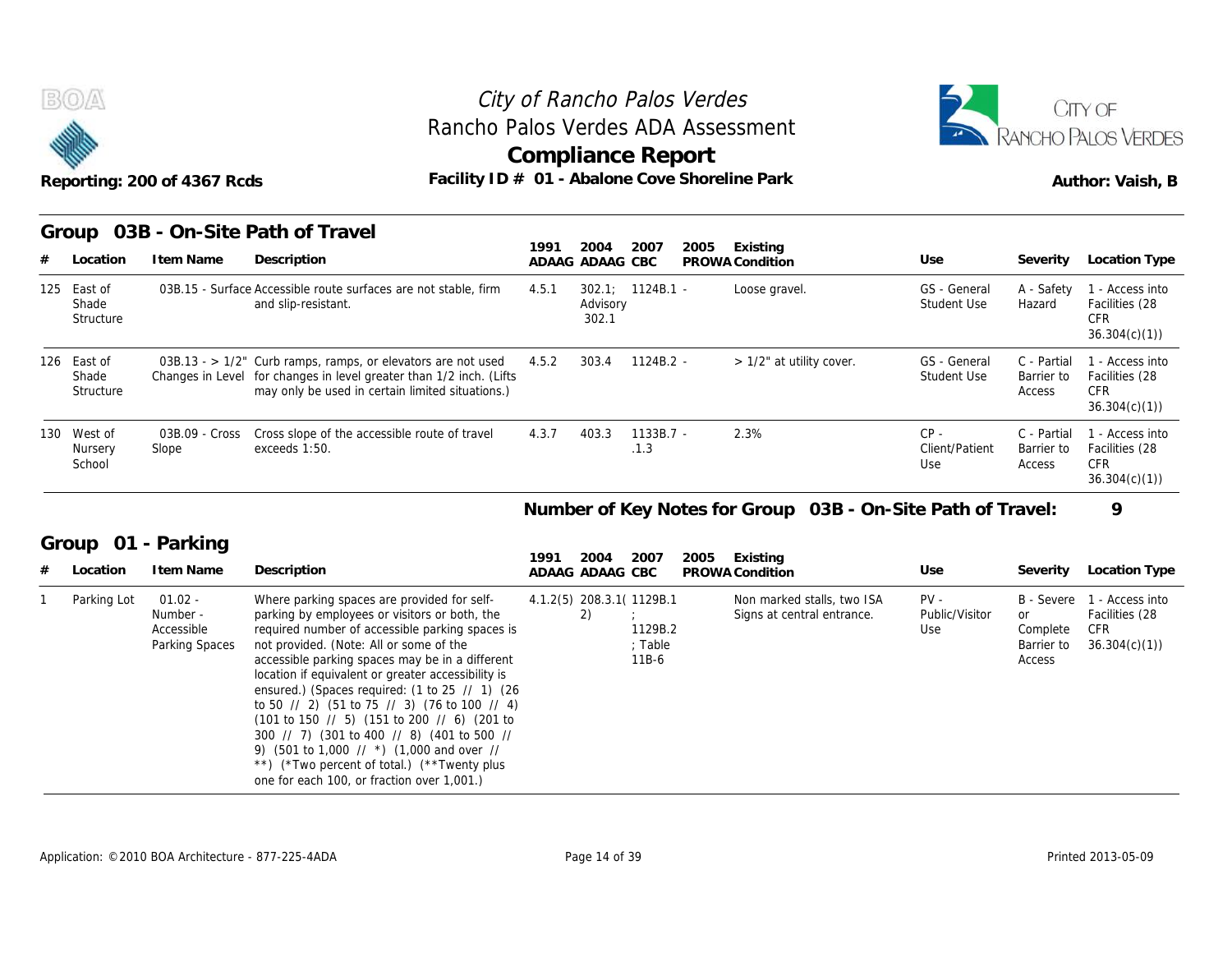



|                |             | Reporting: 200 of 4367 Rcds                          | Facility ID # 01 - Abalone Cove Shoreline Park                                                                                                                                                                                                                                                                      |       |                         | <b>Compliance Report</b>                       |      |                                     |                                 |                                                             | Author: Vaish, B                                                           |
|----------------|-------------|------------------------------------------------------|---------------------------------------------------------------------------------------------------------------------------------------------------------------------------------------------------------------------------------------------------------------------------------------------------------------------|-------|-------------------------|------------------------------------------------|------|-------------------------------------|---------------------------------|-------------------------------------------------------------|----------------------------------------------------------------------------|
|                | Location    | Group 01 - Parking<br>I tem Name                     | Description                                                                                                                                                                                                                                                                                                         | 1991  | 2004<br>ADAAG ADAAG CBC | 2007                                           | 2005 | Existing<br>PROWA Condition         | Use                             | Severity                                                    | Location Type                                                              |
| $\overline{2}$ | Parking Lot | $01.04 - Van$                                        | Lot does not provides the required number of<br>Accessible Spaces designated "van accessible" parking spaces (one (b);<br>in every eight accessible parking spaces; one in 4.6.4<br>every six per 2004 ADAAG).                                                                                                      |       |                         | 4.1.2(5) 208.2.4 1129B.3<br>item 2,<br>1129B.4 |      |                                     | $PV -$<br>Public/Visitor<br>Use | B - Severe<br><b>or</b><br>Complete<br>Barrier to<br>Access | 1 - Access into<br>Facilities (28<br>CFR<br>36.304(c)(1)                   |
|                | Parking Lot | 01.09 - Stall<br><b>Dimensions</b>                   | Accessible parking spaces, including van spaces, 4.6.3<br>are not at least 9' wide and 18' long with a<br>demarcated access aisle. (Two spaces may<br>share a common aisle; parking space width is<br>measured from the center line of the stripe on<br>one side to the center line of the stripe on the<br>other.) |       | 502.2                   | 1129B.3<br>items 1<br>& 2                      |      | Not demarcated, none provided. PV - | Public/Visitor<br>Use           | <b>or</b><br>Complete<br>Barrier to<br>Access               | B - Severe 1 - Access into<br>Facilities (28<br><b>CFR</b><br>36.304(c)(1) |
|                | Parking Lot | $01.11 - Car$<br>Access Aisle -<br><b>Dimensions</b> | Car access aisle is not at least 5' wide and 18'<br>long. (Aisle width is measured from the center<br>line of the stripe on one side to the center line of<br>the stripe on the other.)                                                                                                                             | (a)   |                         | 4.1.2(5) 502.3.1 1129B.3<br>item 1             |      | Not demarcated, none provided. PV - | Public/Visitor<br>Use           | or<br>Complete<br>Barrier to<br>Access                      | B - Severe 1 - Access into<br>Facilities (28<br><b>CFR</b><br>36.304(c)(1) |
|                | Parking Lot |                                                      | 01.14 - Surface Access aisle is not stable, firm, and slip resistant. 4.5.1                                                                                                                                                                                                                                         |       | 302                     | 1124B.1                                        |      | Gravel.                             | $PV -$<br>Public/Visitor<br>Use | A - Safety<br>Hazard                                        | 1 - Access into<br>Facilities (28<br><b>CFR</b><br>36.304(c)(1)            |
| 6              | Parking Lot | Aisle and<br><b>Accessible Route</b>                 | 01.15A - Access Access aisle do not connects directly to an<br>accessible route of travel.                                                                                                                                                                                                                          | 4.3   | 502.3                   | 1129B.1                                        |      | None provided.                      | $PV -$<br>Public/Visitor<br>Use | B - Severe<br>or<br>Complete<br>Barrier to<br>Access        | 1 - Access into<br>Facilities (28<br>CFR<br>36.304(c)(1)                   |
|                | Parking Lot | $01.15B -$<br>Parking Space<br>Sign                  | Accessible parking space has no reflectorized<br>sign visible from the stall, showing an ISA in<br>white on a blue background.                                                                                                                                                                                      | 4.6.4 | 502.6                   | 1129B.4                                        |      |                                     | $PV -$<br>Public/Visitor<br>Use | C - Partial<br>Barrier to<br>Access                         | 4 - Other<br>Areas/Elements<br>(28 CFR<br>36.304(c)(4)                     |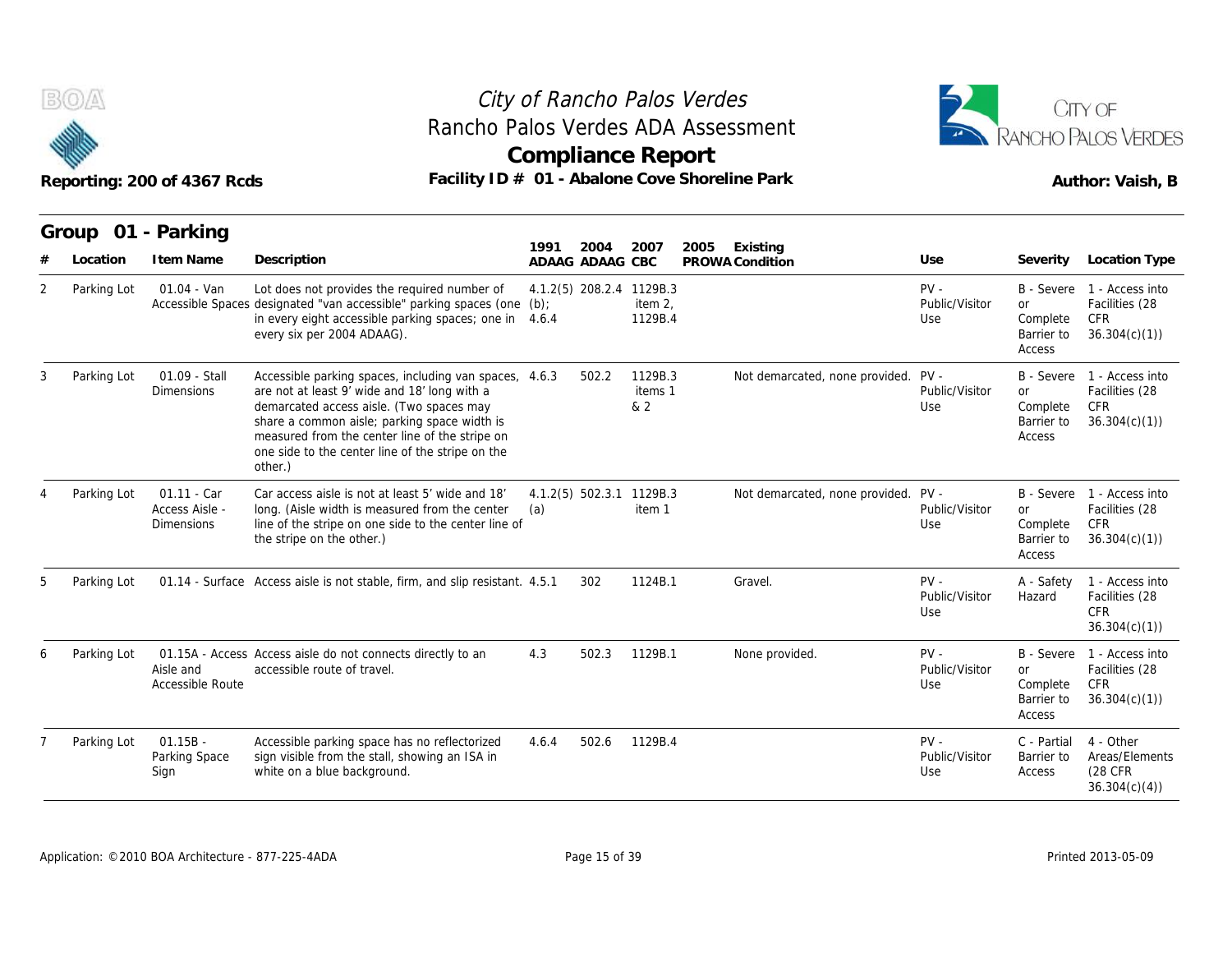



| B(0)                                    | Reporting: 200 of 4367 Rcds                           |                                                                                                                                                                                                                                                                                                                                                                                                                                                                                                                                                                                                                                              |      | <b>Compliance Report</b>       | City of Rancho Palos Verdes<br>Rancho Palos Verdes ADA Assessment<br>Facility ID # 01 - Abalone Cove Shoreline Park | CITY OF<br>RANCHO PALOS VERDES<br>Author: Vaish, B                                      |                                 |                                                                       |                                                                 |  |
|-----------------------------------------|-------------------------------------------------------|----------------------------------------------------------------------------------------------------------------------------------------------------------------------------------------------------------------------------------------------------------------------------------------------------------------------------------------------------------------------------------------------------------------------------------------------------------------------------------------------------------------------------------------------------------------------------------------------------------------------------------------------|------|--------------------------------|---------------------------------------------------------------------------------------------------------------------|-----------------------------------------------------------------------------------------|---------------------------------|-----------------------------------------------------------------------|-----------------------------------------------------------------|--|
|                                         | Group 01 - Parking                                    |                                                                                                                                                                                                                                                                                                                                                                                                                                                                                                                                                                                                                                              |      |                                |                                                                                                                     |                                                                                         |                                 |                                                                       |                                                                 |  |
| Location<br>#                           | I tem Name                                            | Description                                                                                                                                                                                                                                                                                                                                                                                                                                                                                                                                                                                                                                  | 1991 | 2004<br>ADAAG ADAAG CBC        | 2007                                                                                                                | 2005<br>Existing<br>PROWA Condition                                                     | Use                             | Severity                                                              | Location Type                                                   |  |
| 8<br>Parking Lot                        | $01.15C -$<br>Minimum Fine<br>Sign                    | Accessible parking space has no sign stating<br>"Minimum Fine \$250" below the ISA.                                                                                                                                                                                                                                                                                                                                                                                                                                                                                                                                                          |      |                                | 1129B.4                                                                                                             |                                                                                         | $PV -$<br>Public/Visitor<br>Use | C - Partial<br>Barrier to<br>Access                                   | 4 - Other<br>Areas/Elements<br>(28 CFR)<br>36.304(c)(4)         |  |
| Parking Lot<br>9                        | $01.18 -$<br>Pavement Sign                            | A 36" square ISA is not painted on the<br>pavement at the rear of the stall.                                                                                                                                                                                                                                                                                                                                                                                                                                                                                                                                                                 |      | 502.6                          | 1129B.4                                                                                                             |                                                                                         | $PV -$<br>Public/Visitor<br>Use | C - Partial<br>Barrier to<br>Access                                   | 1 - Access into<br>Facilities (28<br><b>CFR</b><br>36.304(c)(1) |  |
| Parking Lot<br>10                       | 01.19B - Tow-<br>away Sign                            | A California tow-away sign is not posted in a<br>conspicuous place at each entrance to off-street<br>parking lot, or immediately adjacent to and<br>visible from each accessible stall.                                                                                                                                                                                                                                                                                                                                                                                                                                                      |      |                                | 1129B.4                                                                                                             |                                                                                         | $PV -$<br>Public/Visitor<br>Use | B - Severe 4 - Other<br><b>or</b><br>Complete<br>Barrier to<br>Access | Areas/Elements<br>(28 CFR<br>36.304(c)(4)                       |  |
| Parking Lot<br>11                       | Parking                                               | 01.23 - Other - See Additional Comments                                                                                                                                                                                                                                                                                                                                                                                                                                                                                                                                                                                                      |      |                                |                                                                                                                     | 14 1/2" high Parking Sign.                                                              | $PV -$<br>Public/Visitor<br>Use | C - Partial<br>Barrier to<br>Access                                   | 4 - Other<br>Areas/Elements<br>(28 CFR)<br>36.304(c)(4)         |  |
| 112 Parking Lot<br>at Nursery<br>School | $01.02 -$<br>Number -<br>Accessible<br>Parking Spaces | Where parking spaces are provided for self-<br>parking by employees or visitors or both, the<br>required number of accessible parking spaces is<br>not provided. (Note: All or some of the<br>accessible parking spaces may be in a different<br>location if equivalent or greater accessibility is<br>ensured.) (Spaces required: (1 to 25 // 1) (26<br>to 50 // 2) (51 to 75 // 3) (76 to 100 // 4)<br>(101 to 150 // 5) (151 to 200 // 6) (201 to<br>300 // 7) (301 to 400 // 8) (401 to 500 //<br>9) (501 to 1,000 // *) (1,000 and over //<br>**) (*Two percent of total.) (**Twenty plus<br>one for each 100, or fraction over 1,001.) |      | 4.1.2(5) 208.3.1(1129B.1<br>2) | 1129B.2<br>; Table<br>11B-6                                                                                         | No demarcated parking (7 cars<br>allowed to park according to<br>nursery school staff). | $CP -$<br>Client/Patient<br>Use | B - Severe<br><b>or</b><br>Complete<br>Barrier to<br>Access           | 1 - Access into<br>Facilities (28<br>CFR<br>36.304(c)(1)        |  |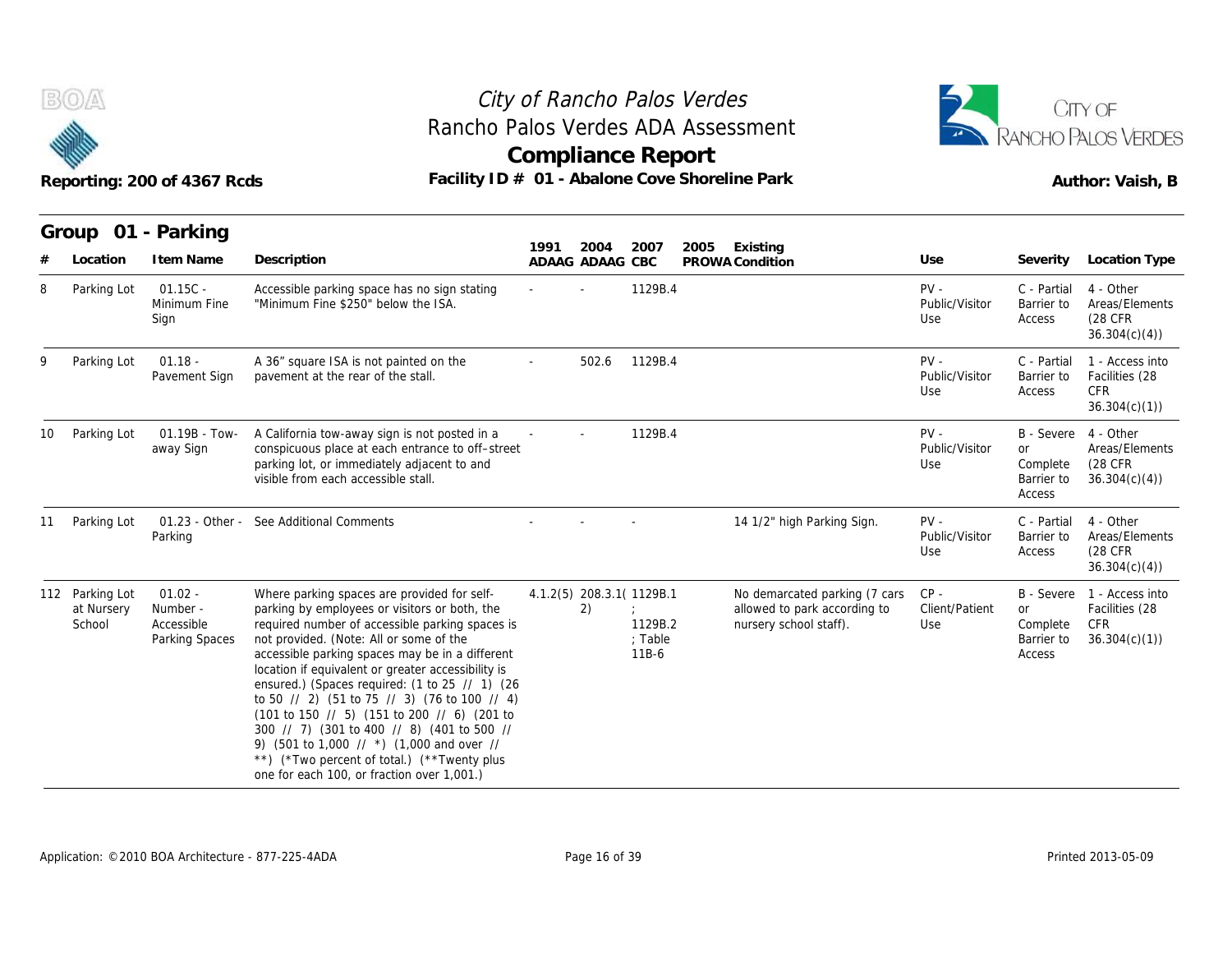



| <b>BOA</b>                                   | Reporting: 200 of 4367 Rcds | Rancho Palos Verdes ADA Assessment<br>Facility ID # 01 - Abalone Cove Shoreline Park                                                                                                                           | City of Rancho Palos Verdes<br><b>Compliance Report</b> |                               |                                    |      |                                                              |                                 |                                                      | CITY OF<br><b>RANCHO PALOS VERDES</b><br>Author: Vaish, B       |
|----------------------------------------------|-----------------------------|----------------------------------------------------------------------------------------------------------------------------------------------------------------------------------------------------------------|---------------------------------------------------------|-------------------------------|------------------------------------|------|--------------------------------------------------------------|---------------------------------|------------------------------------------------------|-----------------------------------------------------------------|
| Group<br>Location<br>#                       | 01 - Parking<br>I tem Name  | Description                                                                                                                                                                                                    | 1991                                                    | 2004<br>ADAAG ADAAG CBC       | 2007                               | 2005 | Existing<br>PROWA Condition                                  | Use                             | Severity                                             | Location Type                                                   |
| 113 Parking Lot<br>at Nursery<br>School      | 01.04 - Van                 | Lot does not provides the required number of<br>Accessible Spaces designated "van accessible" parking spaces (one (b);<br>in every eight accessible parking spaces; one in 4.6.4<br>every six per 2004 ADAAG). |                                                         | 4.1.2(5) 208.2.4 1129B.3      | item 2,<br>1129B.4                 |      | None provided, no demarcated<br>parking.                     | $CP -$<br>Client/Patient<br>Use | B - Severe<br>or<br>Complete<br>Barrier to<br>Access | 1 - Access into<br>Facilities (28<br><b>CFR</b><br>36.304(c)(1) |
| 114 Parking Lot<br>at Nursery<br>School      | 01.13 - Level<br>Surface    | The accessible parking spaces and access aisles 4.6.3<br>are not level (slope is greater than 2%).                                                                                                             |                                                         | $502.4 \& 4$                  | 502.4; 1129B.3<br>advisory items 3 |      | Deteriorating surface, slope @<br>4.7%                       | $CP -$<br>Client/Patient<br>Use | C - Partial<br>Barrier to<br>Access                  | 1 - Access into<br>Facilities (28<br><b>CFR</b><br>36.304(c)(1) |
|                                              |                             |                                                                                                                                                                                                                |                                                         |                               |                                    |      | Number of Key Notes for Group 01 - Parking:                  |                                 |                                                      | 14                                                              |
| Group 30 - Parks<br>Location<br>#            | I tem Name                  | Description                                                                                                                                                                                                    | 1991                                                    | 2004<br>ADAAG ADAAG CBC       | 2007                               | 2005 | Existing<br>PROWA Condition                                  | Use                             | Severity                                             | Location Type                                                   |
| Facility to<br>12.<br>nark routes Accessible | $30.04 -$                   | Accessible routes of travel do not connect all<br>accessible buildings facilities elements and                                                                                                                 | (a)                                                     | $4.1.2(2)$ 206.2.2; 1114B.1 - |                                    |      | No P.O.T. from restrooms to<br>accessible parking & to route | $PV -$<br>Public/Visitor        | A - Safety<br>Hazard                                 | 1 - Access into<br><b>Eacilities</b> (28                        |

#### **Number of Key Notes for Group 01 - Parking: 14**

#### **Group 30 - Parks**

|                 |                                         |                                                                              |                                                                                                                                               |       |                                        |                                    |                          |                                                                           |                                 | Access                                               |                                                                 |
|-----------------|-----------------------------------------|------------------------------------------------------------------------------|-----------------------------------------------------------------------------------------------------------------------------------------------|-------|----------------------------------------|------------------------------------|--------------------------|---------------------------------------------------------------------------|---------------------------------|------------------------------------------------------|-----------------------------------------------------------------|
|                 | 114 Parking Lot<br>at Nursery<br>School | 01.13 - Level<br>Surface                                                     | The accessible parking spaces and access aisles 4.6.3<br>are not level (slope is greater than 2%).                                            |       | 502.4<br>502.4                         | 1129B.3<br>advisory items 3<br>& 4 |                          | Deteriorating surface, slope @<br>4.7%                                    | $CP -$<br>Client/Patient<br>Use | C - Partial<br>Barrier to<br>Access                  | - Access into<br>Facilities (28<br><b>CFR</b><br>36.304(c)(1)   |
|                 |                                         |                                                                              |                                                                                                                                               |       |                                        |                                    |                          | Number of Key Notes for Group 01 - Parking:                               |                                 |                                                      | 14                                                              |
|                 | Group                                   | 30 - Parks                                                                   |                                                                                                                                               | 1991  | 2004                                   | 2007                               | 2005                     | Existing                                                                  |                                 |                                                      |                                                                 |
| #               | Location                                | I tem Name                                                                   | Description                                                                                                                                   |       | ADAAG ADAAG CBC                        |                                    |                          | PROWA Condition                                                           | Use                             | Severity                                             | Location Type                                                   |
| 12 <sup>2</sup> | Facility to<br>park routes              | $30.04 -$<br>Accessible<br>Route - Facilities<br>Connected                   | Accessible routes of travel do not connect all<br>accessible buildings, facilities, elements and<br>spaces on the same site with one another. | (a)   | 4.1.2(2) 206.2.2; 1114B.1 -<br>206.2.2 | .2:<br>Advisory 1127B.1            |                          | No P.O.T. from restrooms to<br>accessible parking & to route<br>entrances | $PV -$<br>Public/Visitor<br>Use | A - Safety<br>Hazard                                 | 1 - Access into<br>Facilities (28<br><b>CFR</b><br>36.304(c)(1) |
| 13              | East Route<br>entrance                  | $30.05 -$<br>Accessible<br>Route - Width                                     | Accessible route of travel is less than 48" wide<br>(note: 48" wide requirement does not apply to<br>doorways or gates).                      | 4.3.3 |                                        | 403.5.1 1133B.7 -                  |                          | 26 1/2" clear between posts.                                              | $PV -$<br>Public/Visitor<br>Use | B - Severe<br>or<br>Complete<br>Barrier to<br>Access | 2 - Program<br>Areas (28 CFR<br>36.304(c)(2)                    |
| 14              | East Route                              | $30.06C -$<br>Outdoor<br>Recreation<br><b>Access Route</b><br>(ORAR) Surface | The surface of the access route is not firm or<br>stable.                                                                                     |       |                                        |                                    | 1999<br>ADAAG-<br>16.3.1 | Loose gravel, and grass.                                                  | $PV -$<br>Public/Visitor<br>Use | A - Safety<br>Hazard                                 | 2 - Program<br>Areas (28 CFR<br>36.304(c)(2)                    |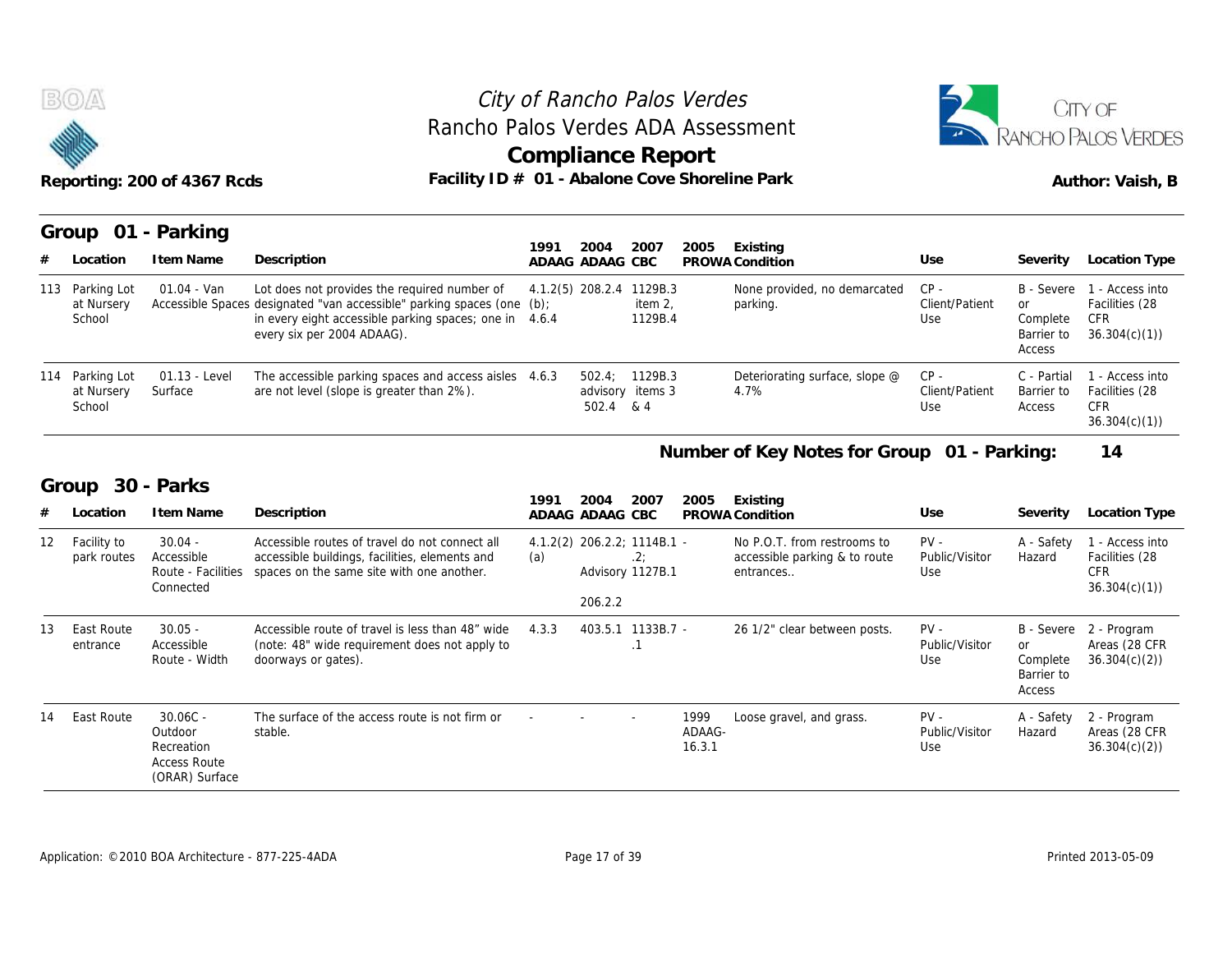



|    |                     | Reporting: 200 of 4367 Rcds                                                                    | Rancho Palos Verdes ADA Assessment<br>Facility ID # 01 - Abalone Cove Shoreline Park                                                                                                                                                                                                                                                                                                                                                                                   | <b>Compliance Report</b> |                 |               |                                 |                                        | RANCHO PALOS VERDES<br>Author: Vaish, B |                                     |                                              |
|----|---------------------|------------------------------------------------------------------------------------------------|------------------------------------------------------------------------------------------------------------------------------------------------------------------------------------------------------------------------------------------------------------------------------------------------------------------------------------------------------------------------------------------------------------------------------------------------------------------------|--------------------------|-----------------|---------------|---------------------------------|----------------------------------------|-----------------------------------------|-------------------------------------|----------------------------------------------|
|    | Group               | 30 - Parks                                                                                     |                                                                                                                                                                                                                                                                                                                                                                                                                                                                        | 1991                     | 2004            | 2007          |                                 |                                        |                                         |                                     |                                              |
|    | Location            | I tem Name                                                                                     | Description                                                                                                                                                                                                                                                                                                                                                                                                                                                            |                          | ADAAG ADAAG CBC |               | 2005                            | Existing<br>PROWA Condition            | Use                                     | Severity                            | Location Type                                |
| 15 | East Route          | 30.06E -<br>Outdoor<br>Recreation<br><b>Access Route</b><br>(ORAR)<br>Segment - Cross<br>Slope | Cross slope of the access route segment<br>exceeds 3.33%. Exception: Cross slopes of 5%<br>maximum are permitted to ensure proper<br>drainage.                                                                                                                                                                                                                                                                                                                         |                          |                 |               | 1999<br>ADAAG-<br>16.3.7.1      | Varies 3.0% to 6.4%                    | $PV -$<br>Public/Visitor<br>Use         | C - Partial<br>Barrier to<br>Access | 2 - Program<br>Areas (28 CFR<br>36.304(c)(2) |
| 16 | Perimeter<br>Route  | $30.06B -$<br>Outdoor<br>Recreation<br><b>Access Route</b><br>(ORAR) Resting<br>Space          | Resting space does not comply with 1999<br>ADAAG Section 16.3.8 (Resting intervals shall be<br>60" min. in length, shall have a width at least as<br>wide as the access route and have a slope of<br>3.33% or less in any direction. The installation<br>of resting spaces is required as follows: Percent<br>slope, maximum length, Rest interval: 0% to<br>5.0%, No restriction, No restriction; 5.1% to<br>8.33%, 50', Every 50'; 8.34% to 10%, 30',<br>Every 30'.) |                          |                 |               | 1999<br>ADAAG-<br>16.3.8        | Grass on P.O.T.                        | $PV -$<br>Public/Visitor<br>Use         | C - Partial<br>Barrier to<br>Access | 2 - Program<br>Areas (28 CFR<br>36.304(c)(2) |
| 17 | Perimeter<br>Route  | $30.06C -$<br>Outdoor<br>Recreation<br><b>Access Route</b><br>(ORAR) Surface                   | The surface of the access route is not firm or<br>stable.                                                                                                                                                                                                                                                                                                                                                                                                              |                          |                 |               | 1999<br>ADAAG- trail.<br>16.3.1 | Loose dirt, erosion, and grass on PV - | Public/Visitor<br>Use                   | A - Safety<br>Hazard                | 2 - Program<br>Areas (28 CFR<br>36.304(c)(2) |
| 18 | Perimeter<br>Route  | 30.06E -<br>Outdoor<br>Recreation<br><b>Access Route</b><br>(ORAR)<br>Segment - Cross<br>Slope | Cross slope of the access route segment<br>exceeds 3.33%. Exception: Cross slopes of 5%<br>maximum are permitted to ensure proper<br>drainage.                                                                                                                                                                                                                                                                                                                         |                          |                 |               | 1999<br>ADAAG-<br>16.3.7.1      | Varies 4.1% to 31%                     | $PV -$<br>Public/Visitor<br>Use         | C - Partial<br>Barrier to<br>Access | 2 - Program<br>Areas (28 CFR<br>36.304(c)(2) |
| 19 | Near South<br>Route | 30.28 - Picnic<br>Site - Surface<br>Slope                                                      | The accessible picnic site is located on a surface 4.3.7<br>area with slope greater than 2% in some or all<br>directions. (1999 ADAAG: 3% slope is allowed<br>when necessary for drainage).                                                                                                                                                                                                                                                                            |                          | 403.3           | $\sim$ $\sim$ | 1999<br>ADAAG-<br>16.5.7        |                                        | $PV -$<br>Public/Visitor<br>Use         | C - Partial<br>Barrier to<br>Access | 2 - Program<br>Areas (28 CFR<br>36.304(c)(2) |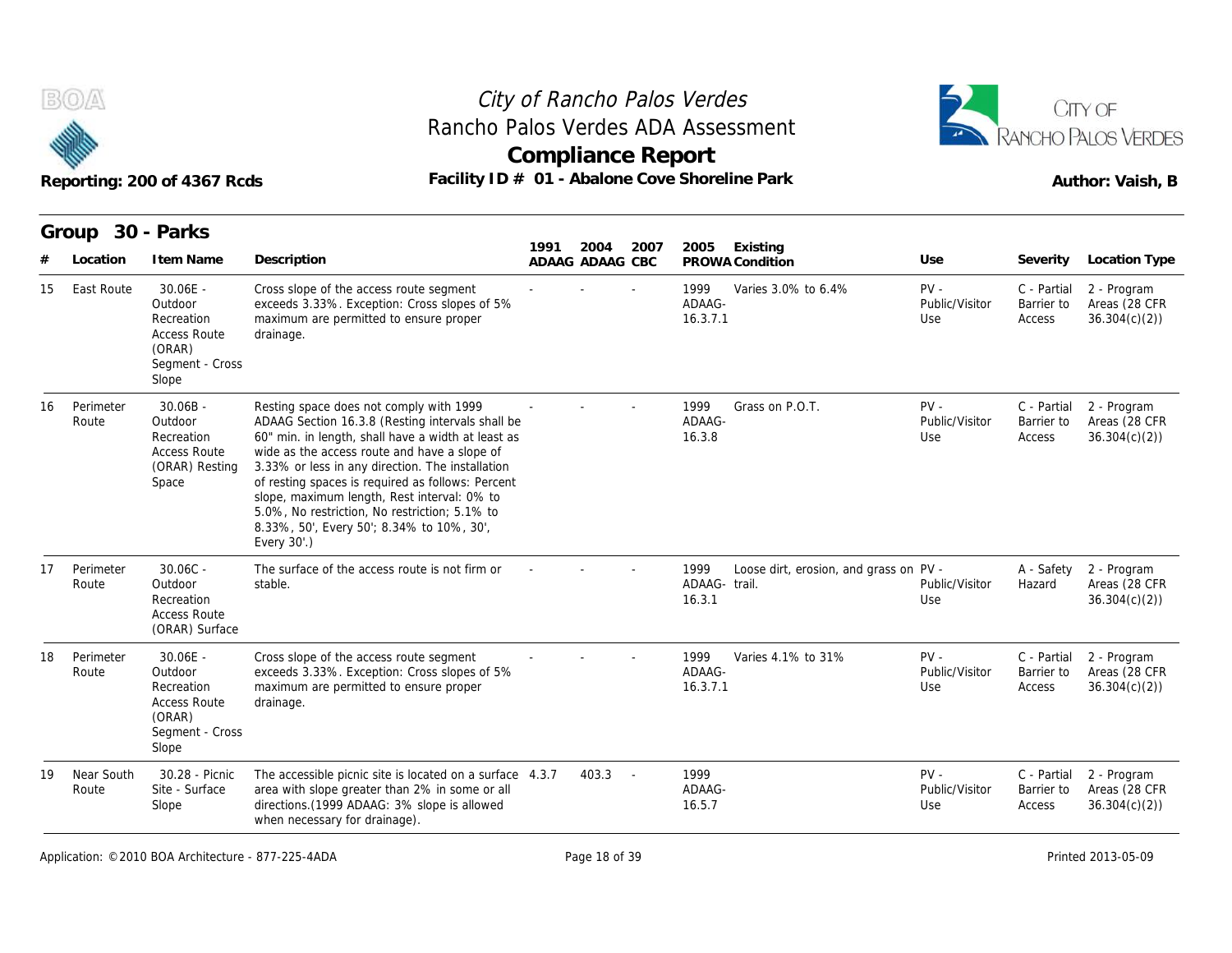



|    |                                 | Reporting: 200 of 4367 Rcds                                                          | Rancho Palos Verdes ADA Assessment<br>Facility ID # 01 - Abalone Cove Shoreline Park                                                                                                                                          | <b>Compliance Report</b> |                                |                                |                                                                        |                                  |                                 |                                                 | RANCHO PALOS VERDES<br>Author: Vaish, B                                    |
|----|---------------------------------|--------------------------------------------------------------------------------------|-------------------------------------------------------------------------------------------------------------------------------------------------------------------------------------------------------------------------------|--------------------------|--------------------------------|--------------------------------|------------------------------------------------------------------------|----------------------------------|---------------------------------|-------------------------------------------------|----------------------------------------------------------------------------|
|    | Group                           | 30 - Parks<br>I tem Name                                                             | Description                                                                                                                                                                                                                   | 1991                     | 2004                           | 2007                           | 2005                                                                   | Existing                         | Use                             |                                                 |                                                                            |
| 20 | Location<br>Near South<br>Route | 30.34C - Picnic<br>Table - Knee<br>Space Depth                                       | Picnic table does not provide at least 19" depth 4.32.3<br>for accessible knee clearance.                                                                                                                                     |                          | ADAAG ADAAG CBC<br>305:<br>306 | 1122B.3 1999                   | ADAAG-<br>16.5.4                                                       | PROWA Condition<br>14 1/2" deep. | $PV -$<br>Public/Visitor<br>Use | Severity<br>C - Partial<br>Barrier to<br>Access | Location Type<br>2 - Program<br>Areas (28 CFR<br>36.304(c)(2)              |
| 21 | Central Route 30.06A -          | Outdoor<br>Recreation<br><b>Access Route</b><br>(ORAR)<br>Segment -<br>Running Slope | Running slope of access route segment in the<br>direction of travel does not comply with the<br>following: a. 5% or less for any distance. b.<br>From 5.1% to 8.33% for 50' maximum. c. From<br>8.34% to 10% for 30' maximum. |                          |                                |                                | 1999<br>ADAAG-<br>16.3.7.2<br>.1:<br>16.3.7.2<br>.2:<br>16.3.7.2<br>.3 | 11.1%                            | $PV -$<br>Public/Visitor<br>Use | C - Partial<br>Barrier to<br>Access             | 2 - Program<br>Areas (28 CFR<br>36.304(c)(2)                               |
| 22 | Central Route 30.06C -          | Outdoor<br>Recreation<br><b>Access Route</b><br>(ORAR) Surface                       | The surface of the access route is not firm or<br>stable.                                                                                                                                                                     |                          |                                |                                | 1999<br>ADAAG- trail.<br>16.3.1                                        | Loose dirt, erosion, & grass on  | $PV -$<br>Public/Visitor<br>Use | A - Safety<br>Hazard                            | 2 - Program<br>Areas (28 CFR<br>36.304(c)(2)                               |
| 23 | Central Route 30.06E -          | Outdoor<br>Recreation<br><b>Access Route</b><br>(ORAR)<br>Segment - Cross<br>Slope   | Cross slope of the access route segment<br>exceeds 3.33%. Exception: Cross slopes of 5%<br>maximum are permitted to ensure proper<br>drainage.                                                                                |                          |                                |                                | 1999<br>ADAAG-<br>16.3.7.1                                             | 4.8%                             | $PV -$<br>Public/Visitor<br>Use | C - Partial<br>Barrier to<br>Access             | 2 - Program<br>Areas (28 CFR<br>36.304(c)(2)                               |
| 24 | West Route<br>entrance          | $30.05 -$<br>Accessible<br>Route - Width                                             | Accessible route of travel is less than 48" wide<br>(note: 48" wide requirement does not apply to<br>doorways or gates).                                                                                                      | 4.3.3                    |                                | 403.5.1 1133B.7 -<br>$\cdot$ 1 |                                                                        | 35" clear width.                 | $PV -$<br>Public/Visitor<br>Use | or<br>Complete<br>Barrier to<br>Access          | B - Severe 1 - Access into<br>Facilities (28<br><b>CFR</b><br>36.304(c)(1) |
|    | 184 Chapel View<br>Trail        | $30.11E -$<br>Trails - Tread<br>Obstacles                                            | Tread obstacles such as roots or rocks are<br>higher than 2". Exception: obstacles may be up<br>to 3" high where the running slope and cross<br>slope are 5% or less.                                                         |                          |                                |                                | 1999<br>ADAAG-<br>16.2.5                                               | 2" to 3" rocks.                  | $PV -$<br>Public/Visitor<br>Use | C - Partial<br>Barrier to<br>Access             | 2 - Program<br>Areas (28 CFR<br>36.304(c)(2)                               |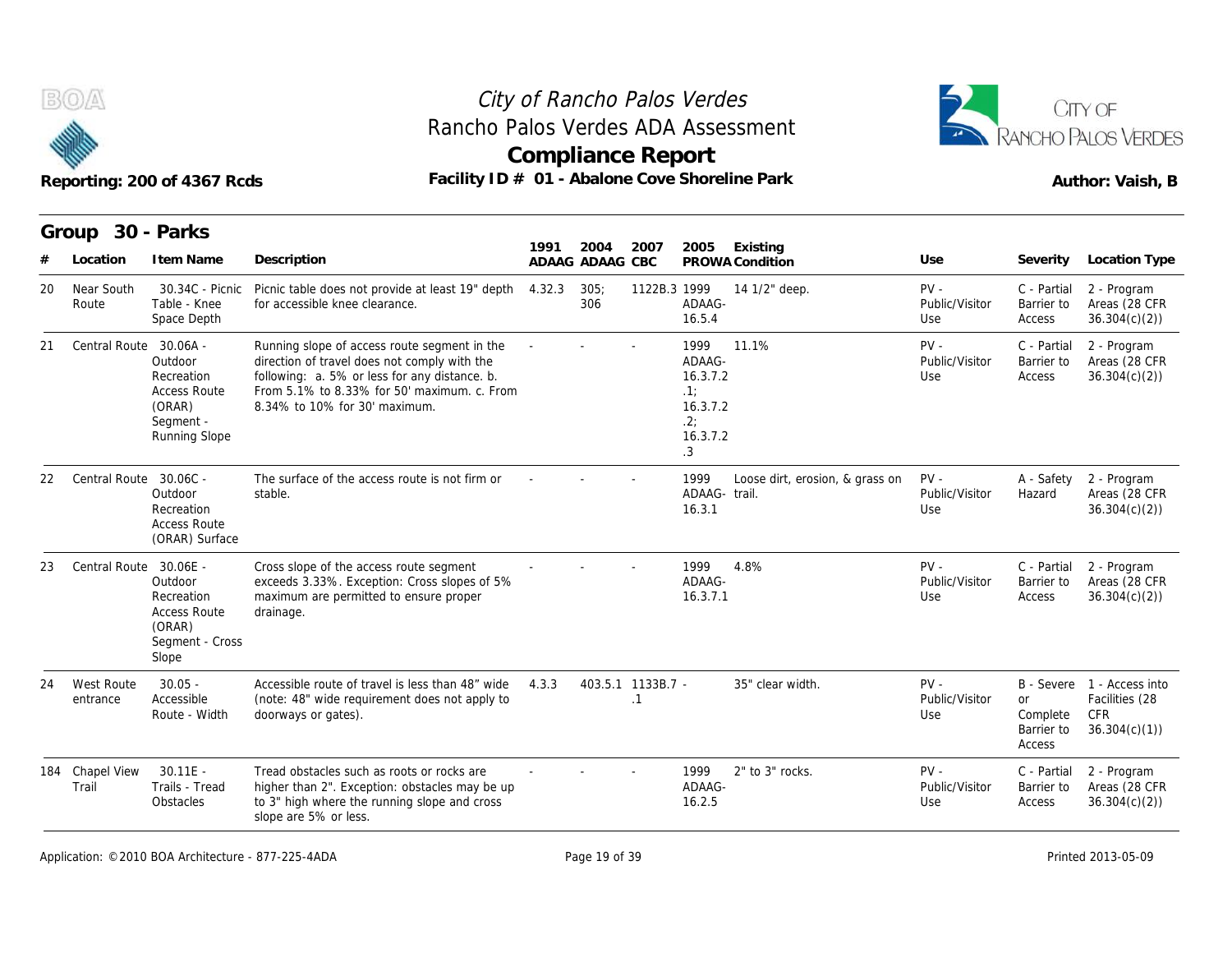



|       |                           | Reporting: 200 of 4367 Rcds                  | Facility ID # 01 - Abalone Cove Shoreline Park                                                                                                                                                                                                                                                                                        |      |                         | <b>Compliance Report</b> |                                                                                                |                             |                                 |                                     | Author: Vaish, B                             |
|-------|---------------------------|----------------------------------------------|---------------------------------------------------------------------------------------------------------------------------------------------------------------------------------------------------------------------------------------------------------------------------------------------------------------------------------------|------|-------------------------|--------------------------|------------------------------------------------------------------------------------------------|-----------------------------|---------------------------------|-------------------------------------|----------------------------------------------|
| Group | Location                  | 30 - Parks<br>I tem Name                     | Description                                                                                                                                                                                                                                                                                                                           | 1991 | 2004<br>ADAAG ADAAG CBC | 2007                     | 2005                                                                                           | Existing<br>PROWA Condition | Use                             | Severity                            | Location Type                                |
|       | 185 Chapel View<br>Trail  | 30.10A - Trail<br>Segment -<br>Running Slope | Running slope of trail segment in the direction of -<br>travel does not comply with the following: a.<br>5% or less for any distance. b. From 5.1% to<br>8.33% for 200' maximum. c. From 8.34% to<br>10% for 30' maximum. d. From 10% to 12% for<br>10' maximum.                                                                      |      |                         |                          | 1999<br>ADAAG-<br>16.2.7.2<br>.1:<br>16.2.7.2<br>.2:<br>16.2.7.2<br>.3:<br>16.2.7.2<br>.4      | 15.1% to 27.2%.             | $PV -$<br>Public/Visitor<br>Use | C - Partial<br>Barrier to<br>Access | 2 - Program<br>Areas (28 CFR<br>36.304(c)(2) |
|       | 186 Chapel View<br>Trail  | 30.10C - Trail<br>Segment - Cross<br>Slope   | Cross slope of the trail segment exceeds 1:20.                                                                                                                                                                                                                                                                                        |      |                         |                          | 1999<br>ADAAG-<br>16.2.7.1                                                                     | 5.8% to 21.1%               | $PV -$<br>Public/Visitor<br>Use | C - Partial<br>Barrier to<br>Access | 2 - Program<br>Areas (28 CFR<br>36.304(c)(2) |
|       | 187 Chapel View<br>Trail  | $30.11H -$<br>Trails - Signs                 | Trail complying with 1999 ADAAG Section 16.2<br>is not designated with a symbol at the trailhead<br>and at designated access points. OR Signage<br>has been provided but does not indicate the<br>total distance of the accessible segment and the<br>location of the first point of departure from the<br>Section 16.2 requirements. |      |                         |                          | 1999<br>ADAAG-<br>16.2.10                                                                      |                             | $PV -$<br>Public/Visitor<br>Use | D - Minor<br>Code<br>Deviation      | 2 - Program<br>Areas (28 CFR<br>36.304(c)(2) |
|       | 188 Chapel View<br>Trail  | 30.10E - Trail<br>Surface                    | The surface of the trail is not firm or stable.                                                                                                                                                                                                                                                                                       |      |                         |                          | 1999<br>ADAAG-<br>16.2.1                                                                       | Loose rocks.                | $PV -$<br>Public/Visitor<br>Use | A - Safety<br>Hazard                | 2 - Program<br>Areas (28 CFR<br>36.304(c)(2) |
|       | 189 Abalone<br>Cove Trail | 30.10A - Trail<br>Segment -<br>Running Slope | Running slope of trail segment in the direction of -<br>travel does not comply with the following: a.<br>5% or less for any distance. b. From 5.1% to<br>8.33% for 200' maximum. c. From 8.34% to<br>10% for 30' maximum. d. From 10% to 12% for<br>10' maximum.                                                                      |      |                         |                          | 1999<br>ADAAG-<br>16.2.7.2<br>.1:<br>16.2.7.2<br>.2:<br>16.2.7.2<br>.3;<br>16.2.7.2<br>$\cdot$ | 14.9% to 23%                | $PV -$<br>Public/Visitor<br>Use | C - Partial<br>Barrier to<br>Access | 2 - Program<br>Areas (28 CFR<br>36.304(c)(2) |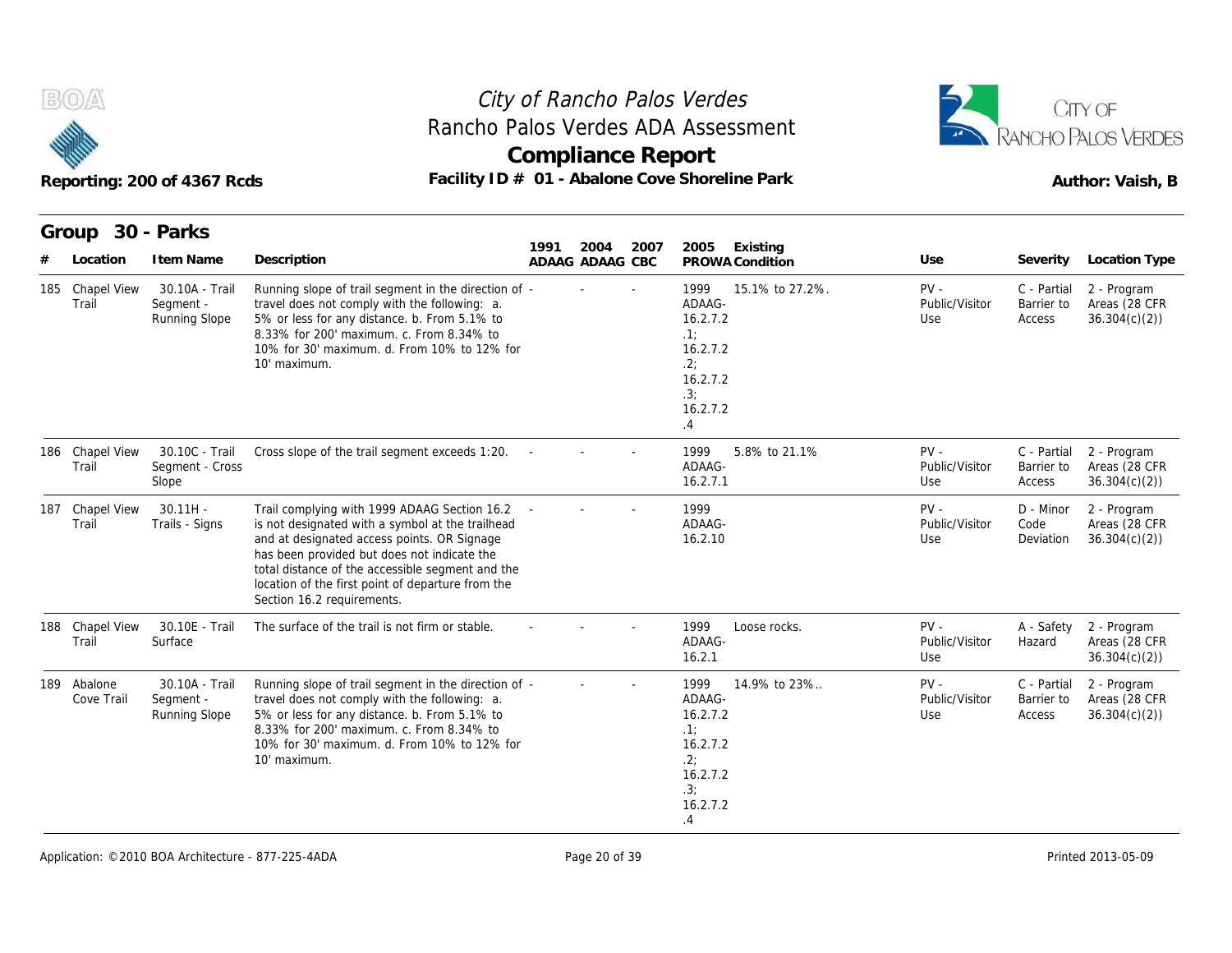



| B(0)/4<br>Reporting: 200 of 4367 Rcds<br>30 - Parks<br>Group |                                                            |                                                                                                                                                                                                                                                                                                                                                                                                                                                                                              | City of Rancho Palos Verdes<br>Rancho Palos Verdes ADA Assessment<br><b>Compliance Report</b><br>Facility ID # 01 - Abalone Cove Shoreline Park |                                                            |      |                                                                               |                                 |                                               |                                                         |  |
|--------------------------------------------------------------|------------------------------------------------------------|----------------------------------------------------------------------------------------------------------------------------------------------------------------------------------------------------------------------------------------------------------------------------------------------------------------------------------------------------------------------------------------------------------------------------------------------------------------------------------------------|-------------------------------------------------------------------------------------------------------------------------------------------------|------------------------------------------------------------|------|-------------------------------------------------------------------------------|---------------------------------|-----------------------------------------------|---------------------------------------------------------|--|
| Location                                                     | I tem Name                                                 | Description                                                                                                                                                                                                                                                                                                                                                                                                                                                                                  | 1991                                                                                                                                            | 2004<br>ADAAG ADAAG CBC                                    | 2007 | 2005<br>Existing<br>PROWA Condition                                           | Use                             | Severity                                      | Location Type                                           |  |
| 190 Abalone<br>Cove Trail                                    | 30.10B - Trail<br><b>Resting Space</b>                     | Resting space does not comply with 1999<br>ADAAG Section 16.2.8 (Resting intervals shall be<br>60" min. in length, shall have a width at least as<br>wide as the trail and have a slope of 5% or less<br>in any direction. The installation of resting<br>spaces is required as follows: Percent slope,<br>maximum length, Rest interval: 0% to 5.0%, No<br>restriction, No restriction; 5.1% to 8.33%, 200',<br>Every 200'; 8.34% to 10%, 30', Every 30';<br>10.1% to 12%, 10', Every 10'.) |                                                                                                                                                 |                                                            |      | 1999<br>ADAAG-<br>16.2.7.2<br>: 16.2.8                                        | $PV -$<br>Public/Visitor<br>Use | C - Partial<br>Barrier to<br>Access           | 2 - Program<br>Areas (28 CFR<br>36.304(c)(2)            |  |
| 191 Abalone<br>Cove Trail                                    | 30.10C - Trail<br>Segment - Cross<br>Slope                 | Cross slope of the trail segment exceeds 1:20.                                                                                                                                                                                                                                                                                                                                                                                                                                               |                                                                                                                                                 |                                                            |      | 1999<br>9.6% to 15.8%<br>ADAAG-<br>16.2.7.1                                   | $PV -$<br>Public/Visitor<br>Use | C - Partial<br>Barrier to<br>Access           | 2 - Program<br>Areas (28 CFR<br>36.304(c)(2)            |  |
| 192 Abalone<br>Cove Trail                                    | 30.10E - Trail<br>Surface                                  | The surface of the trail is not firm or stable.                                                                                                                                                                                                                                                                                                                                                                                                                                              |                                                                                                                                                 |                                                            |      | 1999<br>Loose rocks, 2 1/2" high roots,<br>ADAAG- pipes, & erosion.<br>16.2.1 | $PV -$<br>Public/Visitor<br>Use | A - Safety<br>Hazard                          | 2 - Program<br>Areas (28 CFR<br>36.304(c)(2)            |  |
| 193 Abalone<br>Cove Trail                                    | $30.11H -$<br>Trails - Signs                               | Trail complying with 1999 ADAAG Section 16.2<br>is not designated with a symbol at the trailhead<br>and at designated access points. OR Signage<br>has been provided but does not indicate the<br>total distance of the accessible segment and the<br>location of the first point of departure from the<br>Section 16.2 requirements.                                                                                                                                                        |                                                                                                                                                 |                                                            |      | 1999<br>ADAAG-<br>16.2.10                                                     | $PV -$<br>Public/Visitor<br>Use | D - Minor<br>Code<br>Deviation                | 2 - Program<br>Areas (28 CFR<br>36.304(c)(2)            |  |
| 194 Beach School<br>Trail                                    | $30.04 -$<br>Accessible<br>Route - Facilities<br>Connected | Accessible routes of travel do not connect all<br>accessible buildings, facilities, elements and<br>spaces on the same site with one another.                                                                                                                                                                                                                                                                                                                                                | (a)                                                                                                                                             | 4.1.2(2) 206.2.2; 1114B.1 -<br>Advisory 1127B.1<br>206.2.2 | .2:  |                                                                               | $PV -$<br>Public/Visitor<br>Use | <b>or</b><br>Complete<br>Barrier to<br>Access | B - Severe 2 - Program<br>Areas (28 CFR<br>36.304(c)(2) |  |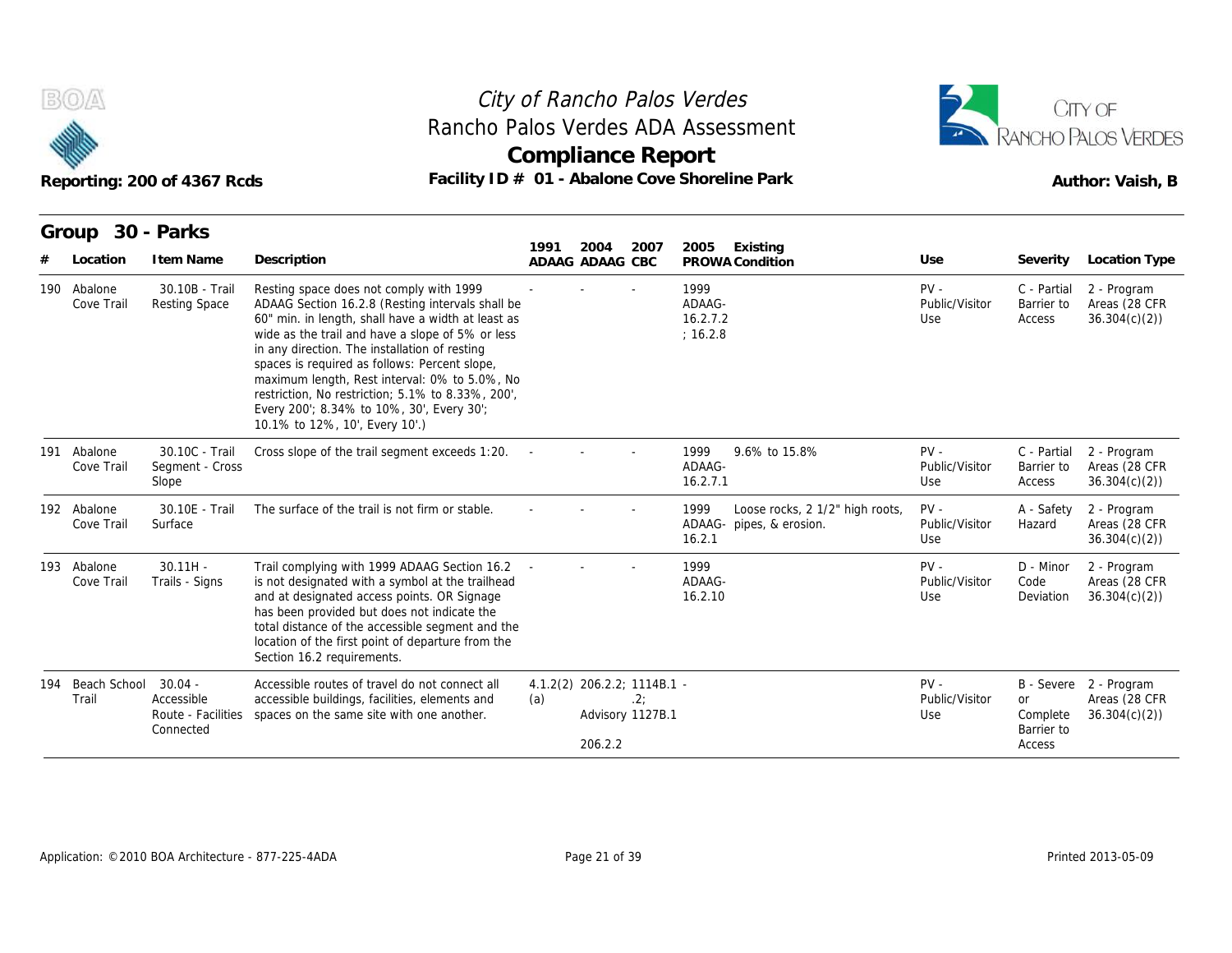



|     |                                  | Reporting: 200 of 4367 Rcds                          | Facility ID # 01 - Abalone Cove Shoreline Park                                                                                                                                                                                                                                                                                        |      |                         | <b>Compliance Report</b> |                                                                                           |                              | RANCHO PALOS VERDES             | Author: Vaish, B                       |                                                         |
|-----|----------------------------------|------------------------------------------------------|---------------------------------------------------------------------------------------------------------------------------------------------------------------------------------------------------------------------------------------------------------------------------------------------------------------------------------------|------|-------------------------|--------------------------|-------------------------------------------------------------------------------------------|------------------------------|---------------------------------|----------------------------------------|---------------------------------------------------------|
|     | Group<br>Location                | 30 - Parks<br>I tem Name                             | Description                                                                                                                                                                                                                                                                                                                           | 1991 | 2004<br>ADAAG ADAAG CBC | 2007                     | 2005                                                                                      | Existing<br>PROWA Condition  | Use                             | Severity                               | Location Type                                           |
|     | 195 Abalone<br>Cove Trail        | 30.10A - Trail<br>Segment -<br>Running Slope         | Running slope of trail segment in the direction of -<br>travel does not comply with the following: a.<br>5% or less for any distance. b. From 5.1% to<br>8.33% for 200' maximum. c. From 8.34% to<br>10% for 30' maximum, d. From 10% to 12% for<br>10' maximum.                                                                      |      |                         |                          | 1999<br>ADAAG-<br>16.2.7.2<br>.1:<br>16.2.7.2<br>.2:<br>16.2.7.2<br>.3:<br>16.2.7.2<br>.4 | 18% to 51%.                  | $PV -$<br>Public/Visitor<br>Use | C - Partial<br>Barrier to<br>Access    | 2 - Program<br>Areas (28 CFR<br>36.304(c)(2)            |
|     | 196 Abalone<br>Cove Trail        | 30.10C - Trail<br>Segment - Cross<br>Slope           | Cross slope of the trail segment exceeds 1:20.                                                                                                                                                                                                                                                                                        |      |                         |                          | 1999<br>ADAAG-<br>16.2.7.1                                                                | 6% to 27%                    | $PV -$<br>Public/Visitor<br>Use | C - Partial<br>Barrier to<br>Access    | 2 - Program<br>Areas (28 CFR<br>36.304(c)(2)            |
|     | 197 Abalone<br>Cove Trail        | 30.10E - Trail<br>Surface                            | The surface of the trail is not firm or stable.                                                                                                                                                                                                                                                                                       |      |                         |                          | 1999<br>ADAAG-<br>16.2.1                                                                  | Loose gravel, cracks.        | $PV -$<br>Public/Visitor<br>Use | A - Safety<br>Hazard                   | 2 - Program<br>Areas (28 CFR<br>36.304(c)(2)            |
|     | 198 Abalone<br>Cove Trail        | $30.11H -$<br>Trails - Signs                         | Trail complying with 1999 ADAAG Section 16.2<br>is not designated with a symbol at the trailhead<br>and at designated access points. OR Signage<br>has been provided but does not indicate the<br>total distance of the accessible segment and the<br>location of the first point of departure from the<br>Section 16.2 requirements. |      |                         |                          | 1999<br>ADAAG-<br>16.2.10                                                                 |                              | $PV -$<br>Public/Visitor<br>Use | D - Minor<br>Code<br>Deviation         | 2 - Program<br>Areas (28 CFR<br>36.304(c)(2)            |
|     | 199 East of<br>Nursery<br>School | 30.24 - Picnic<br>Table -<br>Accessible Route route. | Picnic table is not accessible. OR Picnic table is<br>not connected to an outdoor recreation access                                                                                                                                                                                                                                   |      |                         | 1127B.1 1999             | ADAAG-<br>1132B.2 16.5.1.1                                                                |                              | $PV -$<br>Public/Visitor<br>Use | C - Partial<br>Barrier to<br>Access    | 2 - Program<br>Areas (28 CFR<br>36.304(c)(2)            |
| 200 | East of<br>Nursery<br>School     | 30.29 - Picnic<br>Site Surface                       | Picnic tables and benches are not on a firm and -<br>stable surface.                                                                                                                                                                                                                                                                  |      |                         |                          | 1999<br>ADAAG-table.<br>16.5.6                                                            | Big rock & meter near picnic | $PV -$<br>Public/Visitor<br>Use | or<br>Complete<br>Barrier to<br>Access | B - Severe 2 - Program<br>Areas (28 CFR<br>36.304(c)(2) |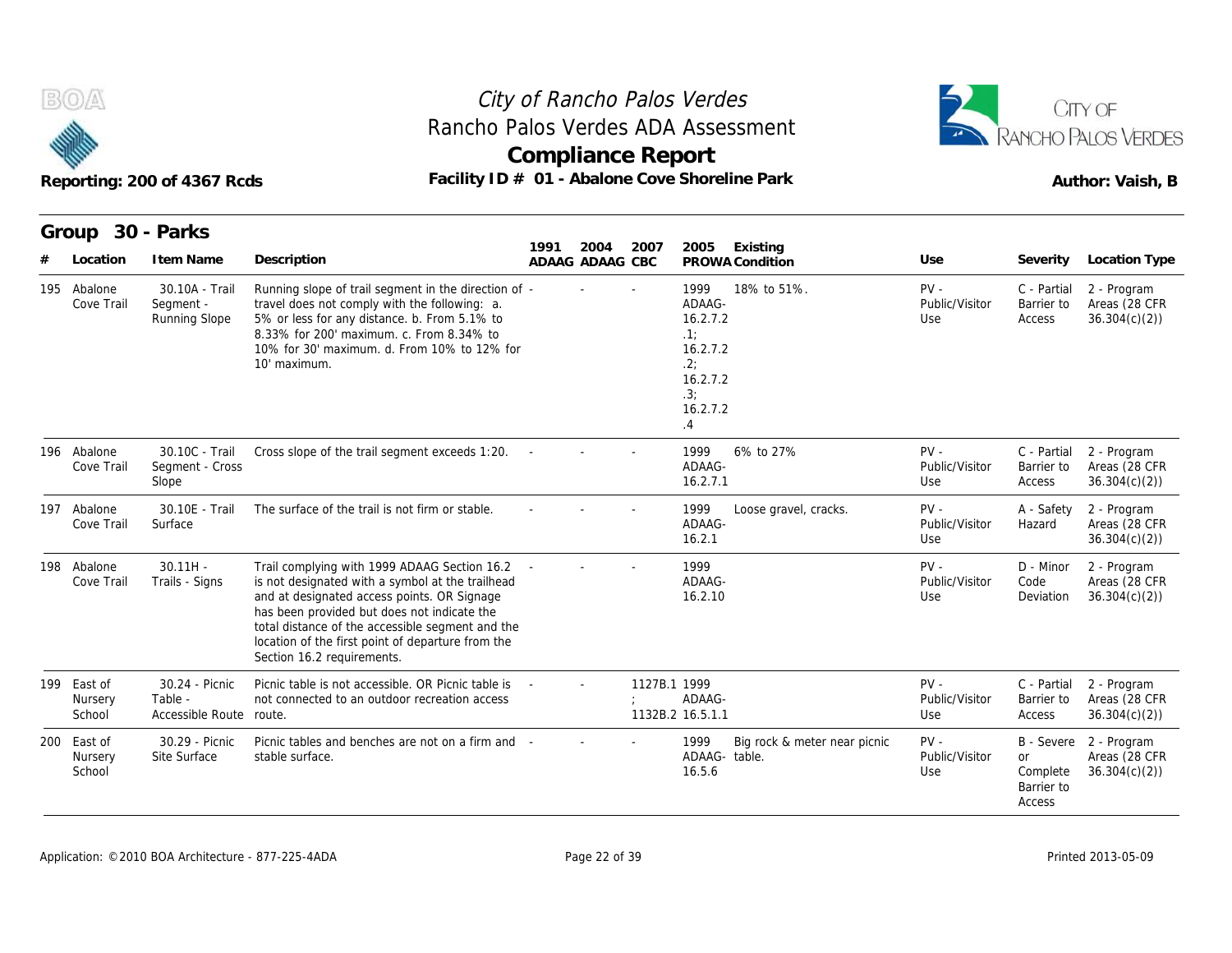| B(0) | Reporting: 200 of 4367 Rcds<br>30 - Parks<br>Group |                                      |                                                                                                                                                                                                                                                                                           | City of Rancho Palos Verdes<br>Rancho Palos Verdes ADA Assessment<br><b>Compliance Report</b><br>Facility ID # 01 - Abalone Cove Shoreline Park |                                                                                |      | CITY OF<br>RANCHO PALOS VERDES<br>Author: Vaish, B    |                             |                                     |                                                             |
|------|----------------------------------------------------|--------------------------------------|-------------------------------------------------------------------------------------------------------------------------------------------------------------------------------------------------------------------------------------------------------------------------------------------|-------------------------------------------------------------------------------------------------------------------------------------------------|--------------------------------------------------------------------------------|------|-------------------------------------------------------|-----------------------------|-------------------------------------|-------------------------------------------------------------|
|      | Location                                           | I tem Name                           | Description                                                                                                                                                                                                                                                                               | 2004<br>1991<br>ADAAG ADAAG CBC                                                                                                                 | 2007                                                                           | 2005 | Existing<br>PROWA Condition                           | Use                         | Severity                            | <b>Location Type</b>                                        |
|      | Group                                              | 14 - Rooms and Spaces                |                                                                                                                                                                                                                                                                                           | 1991<br>2004                                                                                                                                    | 2007                                                                           | 2005 | Number of Key Notes for Group 30 - Parks:<br>Existing |                             |                                     | 30                                                          |
|      | Location                                           | I tem Name                           | Description                                                                                                                                                                                                                                                                               | ADAAG ADAAG CBC                                                                                                                                 |                                                                                |      | PROWA Condition                                       | Use                         | Severity                            | Location Type                                               |
| 35   | Concession -<br>Office                             |                                      | 14.32A - Reach Controls, dispensers, and similar devices are not 4.1.3(13 -<br>Range - Controls between 9" and 54" AFF when the clear floor<br>space allows a parallel approach. OR They are<br>not between 15" and 48" AFF when the clear<br>floor space allows only a forward approach. | 4.27.3<br>4.2.5;<br>$4.2.6$ :<br>Fig. $5$ ;<br>Fig. 6                                                                                           | $1117B.6 -$<br>(3)<br>1118.5;<br>1118.6;<br>Fig.<br>$11B-5C$<br>Fig.<br>11B-5D |      | Coat hook.                                            | EW - Employee<br>Work Area  | C - Partial<br>Barrier to<br>Access | 6 - Employee-<br>Only Work<br>Areas (1994<br>ADAS 4.1.1(3)) |
| 36   | Concession -<br>Office                             | Rooms and<br><b>Spaces</b>           | 14.50 - Other - See Additional Comments                                                                                                                                                                                                                                                   |                                                                                                                                                 |                                                                                |      | 7 LBF. sliding window at counter. CP -                | Client/Patient<br>Use       | C - Partial<br>Barrier to<br>Access | 2 - Program<br>Areas (28 CFR<br>36.304(c)(2)                |
| 37   | Concession -<br>Office                             |                                      | 14.32A - Reach Controls, dispensers, and similar devices are not 4.1.3(13 -<br>Range - Controls between 9" and 54" AFF when the clear floor<br>space allows a parallel approach. OR They are<br>not between 15" and 48" AFF when the clear<br>floor space allows only a forward approach. | $\cdot$<br>4.27.3;<br>4.2.5;<br>$4.2.6$ :<br>Fig. $5$ ;<br>Fig. 6                                                                               | 1117B.6 -<br>(3)<br>1118.5;<br>1118.6;<br>Fig.<br>$11B-5C$<br>Fig.<br>11B-5D   |      | 58" high lock.                                        | EW - Employee<br>Work Area  | C - Partial<br>Barrier to<br>Access | 6 - Employee-<br>Only Work<br>Areas (1994<br>ADAS 4.1.1(3)) |
| 38   | Concession -<br>Office                             | $14.35 -$<br>Controls -<br>Operation | The controls are not accessible. (Accessible<br>controls shall be operable with one hand, and<br>without tight grasping, pinching, or twisting of<br>the wrist, and the force to operate the controls<br>shall be no greater than 5 lbs.)                                                 | 309.4<br>4.27.4                                                                                                                                 | 1117B.6 -<br>(4)                                                               |      |                                                       | EC - Employee<br>Common Use | C - Partial<br>Barrier to<br>Access | 6 - Employee-<br>Only Work<br>Areas (1994<br>ADAS 4.1.1(3)) |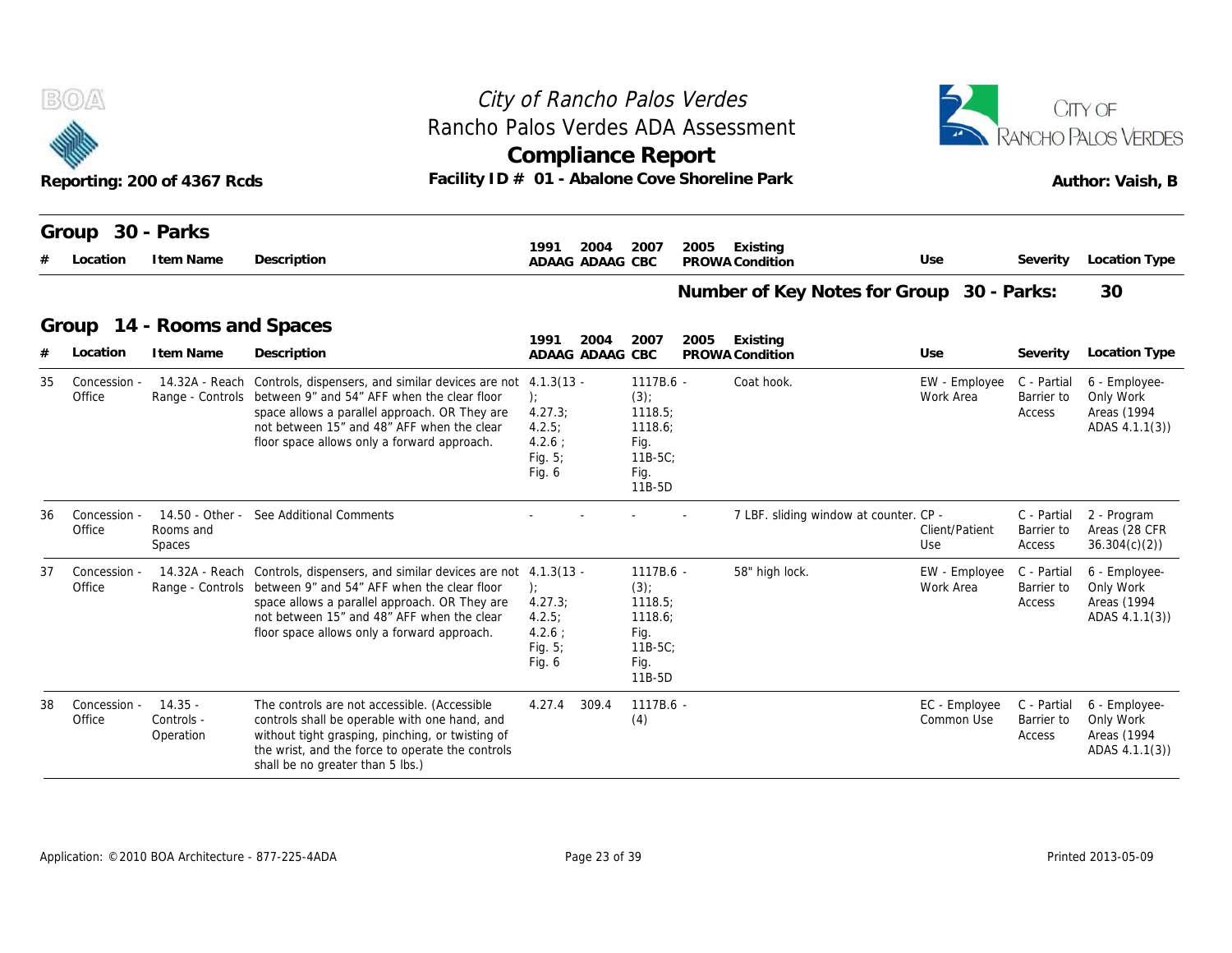



|    |                        | Reporting: 200 of 4367 Rcds                                   | Rancho Palos Verdes ADA Assessment<br>Facility ID # 01 - Abalone Cove Shoreline Park                                                                                                                                                                                                                                                                                                                                                                                                                                   |                                                               | <b>Compliance Report</b>                    |                                                                                    | City of Rancho Palos Verdes |                         |                             |                                     | CITY OF<br>RANCHO PALOS VERDES<br>Author: Vaish, B          |
|----|------------------------|---------------------------------------------------------------|------------------------------------------------------------------------------------------------------------------------------------------------------------------------------------------------------------------------------------------------------------------------------------------------------------------------------------------------------------------------------------------------------------------------------------------------------------------------------------------------------------------------|---------------------------------------------------------------|---------------------------------------------|------------------------------------------------------------------------------------|-----------------------------|-------------------------|-----------------------------|-------------------------------------|-------------------------------------------------------------|
|    | Group                  | 14 - Rooms and Spaces                                         |                                                                                                                                                                                                                                                                                                                                                                                                                                                                                                                        | 1991                                                          | 2004                                        | 2007                                                                               | 2005                        | Existing                |                             |                                     |                                                             |
|    | Location               | I tem Name                                                    | Description                                                                                                                                                                                                                                                                                                                                                                                                                                                                                                            |                                                               | ADAAG ADAAG CBC                             |                                                                                    |                             | PROWA Condition         | Use                         | Severity                            | Location Type                                               |
| 39 | Concession -<br>Office | $14.28 -$<br>Fixed/Built-in<br>Seating, Tables<br>or Counters | At fixed or built-in seating, tables, or counters in 4.1.3(18 226.1; 1122B.1 -<br>public or common employee areas, less than 5% );<br>of the provided seating spaces are wheelchair<br>accessible and have a 30" by 48" clear space<br>which overlaps an accessible route of travel.<br>(Wheelchair accessible seating spaces are<br>between 28" - 34" high and with knee space<br>measuring at least 27" high, 30" wide, and 19"<br>deep.) (These elements include study carrels<br>and student laboratory stations.) | 4.32.1<br>4.32.4                                              | Advisory<br>226.1;<br>305:<br>306:<br>902.2 |                                                                                    |                             | 35 3/4" high.           | EC - Employee<br>Common Use | C - Partial<br>Barrier to<br>Access | 6 - Employee-<br>Only Work<br>Areas (1994<br>ADAS 4.1.1(3)) |
| 40 | Concession -<br>Office | $14.29C -$<br>Counter - Knee<br>Space Depth                   | Where seating for persons in wheelchairs is<br>provided at table or counter, knee space is less<br>than 19" deep.                                                                                                                                                                                                                                                                                                                                                                                                      | 4.32.3                                                        | Fig.<br>306.3                               | 306.3.2: 1122B.3 -<br>$\therefore$ Fig.<br>11B-13                                  |                             | 141/2"                  | EC - Employee<br>Common Use | D - Minor<br>Code<br>Deviation      | 6 - Employee-<br>Only Work<br>Areas (1994<br>ADAS 4.1.1(3)) |
| 43 | Storage                |                                                               | 14.32A - Reach Controls, dispensers, and similar devices are not 4.1.3(13 -<br>Range - Controls between 9" and 54" AFF when the clear floor<br>space allows a parallel approach. OR They are<br>not between 15" and 48" AFF when the clear<br>floor space allows only a forward approach.                                                                                                                                                                                                                              | $\cdot$<br>4.27.3;<br>4.2.5;<br>4.2.6:<br>Fig. 5;<br>Fig. 6   |                                             | 1117B.6 -<br>$(3)$ ;<br>1118.5;<br>1118.6;<br>Fig.<br>11B-5C;<br>Fig.<br>11B-5D    |                             | 71" high coat hook.     | EC - Employee<br>Common Use | C - Partial<br>Barrier to<br>Access | 6 - Employee-<br>Only Work<br>Areas (1994<br>ADAS 4.1.1(3)) |
| 45 | Storage                |                                                               | 14.32A - Reach Controls, dispensers, and similar devices are not 4.1.3(13 -<br>Range - Controls between 9" and 54" AFF when the clear floor<br>space allows a parallel approach. OR They are<br>not between 15" and 48" AFF when the clear<br>floor space allows only a forward approach.                                                                                                                                                                                                                              | $\cdot$<br>4.27.3;<br>4.2.5<br>4.2.6:<br>Fig. $5$ ;<br>Fig. 6 |                                             | 1117B.6 -<br>$(3)$ ;<br>1118.5;<br>1118.6;<br>Fig.<br>$11B-5C$ ;<br>Fig.<br>11B-5D |                             | 65" high first aid kit. | EC - Employee<br>Common Use | C - Partial<br>Barrier to<br>Access | 6 - Employee-<br>Only Work<br>Areas (1994<br>ADAS 4.1.1(3)) |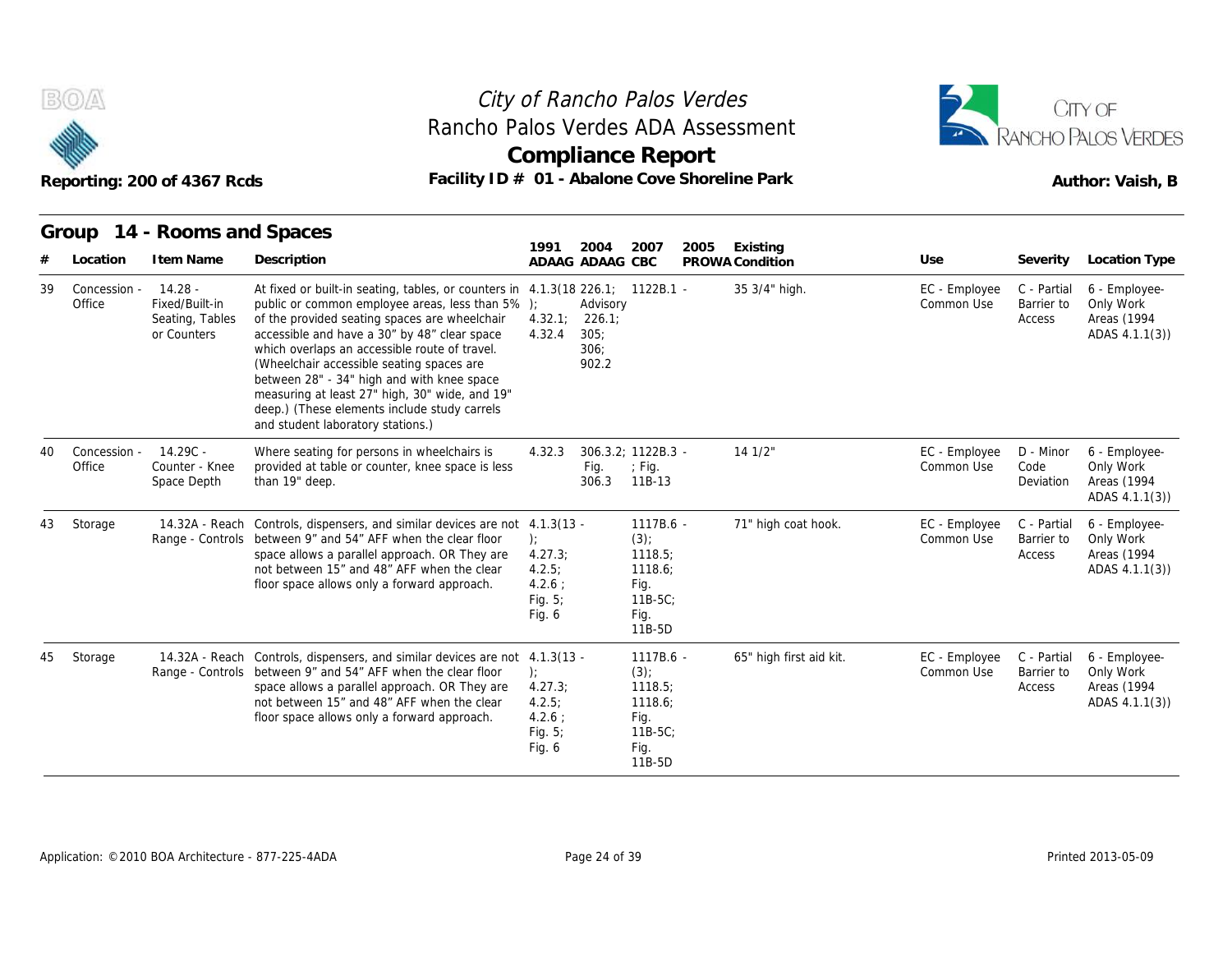



|     |                        | Reporting: 200 of 4367 Rcds                      | Facility ID # 01 - Abalone Cove Shoreline Park                                                                                                                                                                                                                                                                                                                    |                                                              |                         | <b>Compliance Report</b>                                                         |      |                     |                                    |                                        | Author: Vaish, B                                                       |
|-----|------------------------|--------------------------------------------------|-------------------------------------------------------------------------------------------------------------------------------------------------------------------------------------------------------------------------------------------------------------------------------------------------------------------------------------------------------------------|--------------------------------------------------------------|-------------------------|----------------------------------------------------------------------------------|------|---------------------|------------------------------------|----------------------------------------|------------------------------------------------------------------------|
|     |                        | Group 14 - Rooms and Spaces                      |                                                                                                                                                                                                                                                                                                                                                                   | 1991                                                         | 2004                    | 2007                                                                             | 2005 | Existing            |                                    |                                        |                                                                        |
|     | Location               | I tem Name                                       | Description                                                                                                                                                                                                                                                                                                                                                       |                                                              | ADAAG ADAAG CBC         |                                                                                  |      | PROWA Condition     | Use                                | Severity                               | Location Type                                                          |
| 46  | Storage                |                                                  | 14.32A - Reach Controls, dispensers, and similar devices are not 4.1.3(13 -<br>Range - Controls between 9" and 54" AFF when the clear floor<br>space allows a parallel approach. OR They are<br>not between 15" and 48" AFF when the clear<br>floor space allows only a forward approach.                                                                         | ):<br>4.27.3;<br>4.2.5:<br>$4.2.6$ ;<br>Fig. $5$ ;<br>Fig. 6 |                         | 1117B.6 -<br>$(3)$ ;<br>1118.5;<br>1118.6;<br>Fig.<br>$11B-5C$<br>Fig.<br>11B-5D |      | 60" high PTD.       | EC - Employee<br>Common Use        | C - Partial<br>Barrier to<br>Access    | 6 - Employee-<br>Only Work<br>Areas (1994<br>ADAS 4.1.1(3))            |
| 121 | Stage at Play<br>Yard  | 14.31 - Head<br>Room                             | Clear head room is at less than 80" within the<br>pedestrian circulation area, including the<br>accessible route of travel.                                                                                                                                                                                                                                       | 4.4.2                                                        | 307.2:<br>Fig.<br>307.2 | 1133B.8 -<br>.6.2                                                                |      | 7" at 67 1/2" AFF.  | GS - General<br>Student Use        | A - Safety<br>Hazard                   | 2 - Program<br>Areas (28 CFR<br>36.304(c)(2)                           |
|     | 127 Shade<br>Structure | $14.36A -$<br>Counter Height                     | Where provided in public or common use areas, 4.32.4<br>countertops are not between 28" - 34" high.<br>(Common use areas are those interior and<br>exterior rooms, spaces, or elements that are<br>made available for the use of a restricted group<br>of people (for example, the occupants of an<br>office building, or the guests of such occupants).          |                                                              | 902.3                   | 1122B.4 -                                                                        |      | 38" A.F.F. counter. | $CP -$<br>Client/Patient<br>Use    | C - Partial<br>Barrier to<br>Access    | 2 - Program<br>Areas (28 CFR<br>36.304(c)(2)                           |
|     |                        | 143 Chair Storage 14.21B - 36"<br>Width Standard | The accessible route of travel is not at least 36"<br>wide where the occupancy load is $<$ 10. (For a<br>depth of 24" max, clear opening width may be<br>reduced to 32" min) (Doorways are compliant<br>when the door, open 90 degrees, affords a clear<br>opening width of at least 32".)                                                                        | 4.3.3:<br>Fig.<br>7(a)(b)                                    | Fig.<br>403.5.1         | $403.5.1: 1133B.3 -$<br>$\cdot$ .1                                               |      | 29 1/2" wide.       | GS - General<br><b>Student Use</b> | C - Partial<br>Barrier to<br>Access    | 2 - Program<br>Areas (28 CFR<br>36.304(c)(2)                           |
|     | 160 Kitchen            | $14.36B -$<br>Kitchen<br>Counter/Sink<br>Height  | Where provided in public or common use areas, 4.24.2<br>countertops and sinks are not mounted at 34"<br>AFF. max(Common use areas are those interior<br>and exterior rooms, spaces, or elements that are<br>made available for the use of a restricted group<br>of people (for example, the occupants of an<br>office building, or the guests of such occupants). |                                                              | 212.3;<br>606.3         | 1115B.4 -<br>.7(2)<br>1122B.4                                                    |      | 35 1/2"             | EC - Employee<br>Common Use        | or<br>Complete<br>Barrier to<br>Access | B - Severe 6 - Employee-<br>Only Work<br>Areas (1994<br>ADAS 4.1.1(3)) |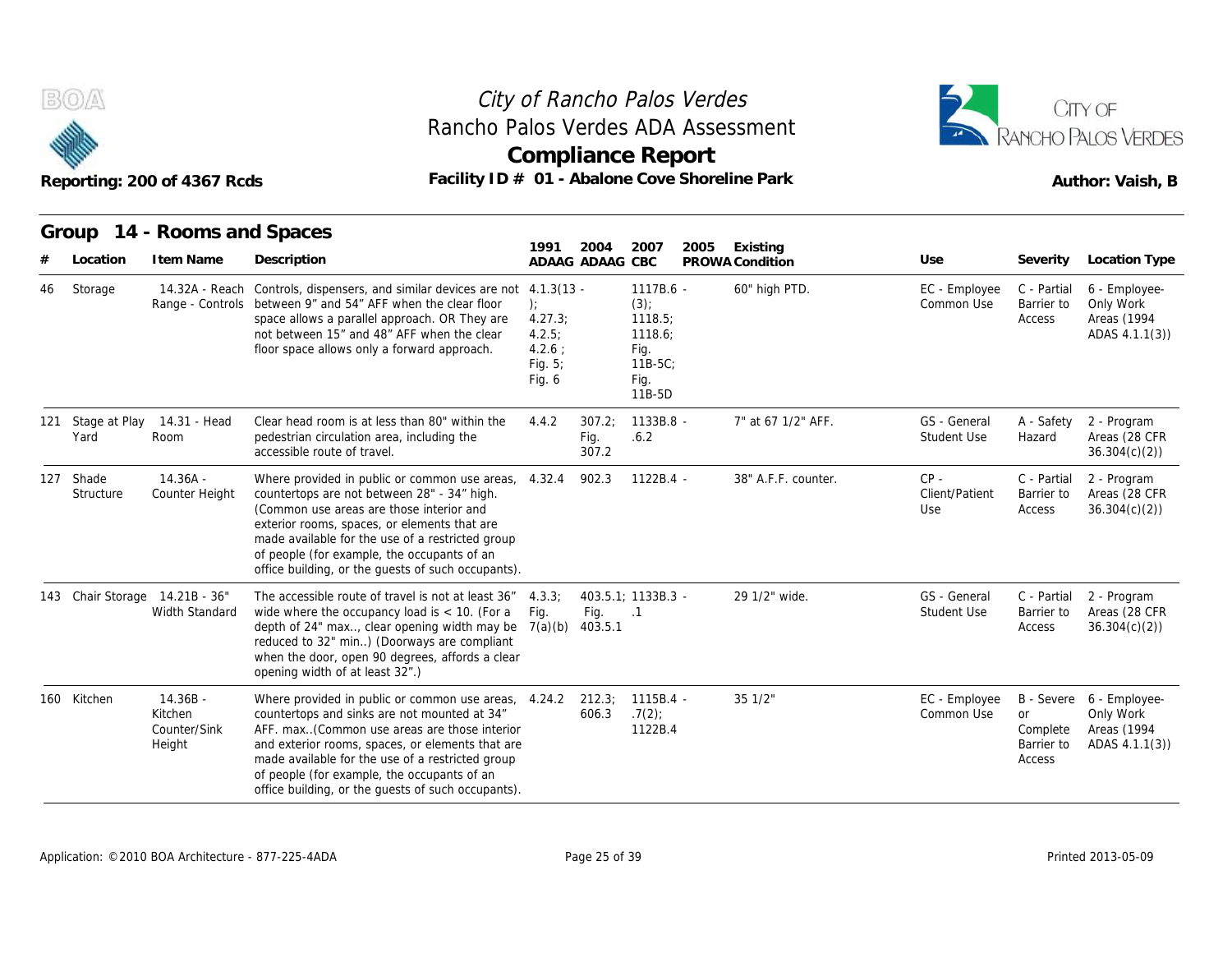

# **Compliance Report** Rancho Palos Verdes ADA Assessment





|                                                 | Facility ID # 01 - Abalone Cove Shoreline Park<br>Reporting: 200 of 4367 Rcds |                                                                                                                                                                                                                                       |      |                                                         | <b>Compliance Report</b>        |      | Rancho Palos Verdes ADA Assessment                               |                                 | RANCHO PALOS VERDES<br>Author: Vaish, B                                   |                                                                              |
|-------------------------------------------------|-------------------------------------------------------------------------------|---------------------------------------------------------------------------------------------------------------------------------------------------------------------------------------------------------------------------------------|------|---------------------------------------------------------|---------------------------------|------|------------------------------------------------------------------|---------------------------------|---------------------------------------------------------------------------|------------------------------------------------------------------------------|
|                                                 | Group 14 - Rooms and Spaces                                                   |                                                                                                                                                                                                                                       | 1991 | 2004                                                    | 2007                            | 2005 | Existing                                                         |                                 |                                                                           |                                                                              |
| Location<br>161 Kitchen                         | I tem Name<br>Sink                                                            | Description<br>14.37 - Kitchen Sink does not provide accessible knee clearance 4.24.3<br>(i.e. at least 27" high, 30" wide, and 19" deep).                                                                                            |      | ADAAG ADAAG CBC<br>305:<br>306:<br>606.2                | $1115B.4 -$<br>.7(2)<br>1122B.4 |      | PROWA Condition<br>Pipes encroach into knee space. EC - Employee | Use<br>Common Use               | Severity<br>C - Partial<br>Barrier to<br>Access                           | Location Type<br>6 - Employee-<br>Only Work<br>Areas (1994<br>ADAS 4.1.1(3)) |
|                                                 |                                                                               |                                                                                                                                                                                                                                       |      |                                                         |                                 |      | Number of Key Notes for Group 14 - Rooms and Spaces:             |                                 |                                                                           | 14                                                                           |
| Group<br>Location                               | 06 - Telephones<br>I tem Name                                                 | Description                                                                                                                                                                                                                           | 1991 | 2004<br>ADAAG ADAAG CBC                                 | 2007                            | 2005 | Existing<br>PROWA Condition                                      | Use                             | Severity                                                                  | <b>Location Type</b>                                                         |
| $N.E.$ of<br>83<br>Concession                   | 06.02A - Clear<br>Floor Space                                                 | The accessible telephone does not have a 30" x 4.31.2;<br>48" clear floor space that adjoins or overlaps an 4.2.4<br>accessible route of travel and that allows either<br>a forward or parallel approach by wheelchair<br>users.      |      | 305:<br>704.2.1: .2<br>Advisory<br>704.2.1              | $1117B.2 -$                     |      | No P.O.T. to payphone.                                           | $PV -$<br>Public/Visitor<br>Use | B - Severe 4 - Other<br><sub>or</sub><br>Complete<br>Barrier to<br>Access | Areas/Elements<br>(28 CFR<br>36.304(c)(4)                                    |
|                                                 |                                                                               |                                                                                                                                                                                                                                       |      |                                                         |                                 |      |                                                                  |                                 |                                                                           |                                                                              |
| N.E. of<br>84<br>Concession                     | 06.02B - ISA<br>Sign                                                          | The wheelchair accessible telephone is not<br>identified by the ISA.                                                                                                                                                                  | (b)  | 4.1.3(17 703.2.1; 1117B.5 -<br>Fig.<br>4.30.7(1 703.2.1 | .8.1                            |      |                                                                  | $PV -$<br>Public/Visitor<br>Use | C - Partial<br>Barrier to<br>Access                                       | 4 - Other<br>(28 CFR)<br>36.304(c)(4)                                        |
| 115 Pay Phone<br>North of<br>Lifeguard<br>Tower | 06.02A - Clear<br>Floor Space                                                 | The accessible telephone does not have a 30" x 4.31.2; 305;<br>48" clear floor space that adjoins or overlaps an 4.2.4<br>accessible route of travel and that allows either<br>a forward or parallel approach by wheelchair<br>users. |      | 704.2.1: .2<br>Advisory<br>704.2.1                      | $1117B.2 -$                     |      | Bollards in front.                                               | $PV -$<br>Public/Visitor<br>Use | B - Severe 4 - Other<br>or<br>Complete<br>Barrier to<br>Access            | Areas/Elements<br>Areas/Elements<br>(28 CFR<br>36.304(c)(4)                  |

**Number of Key Notes for Group 06 - Telephones: 4**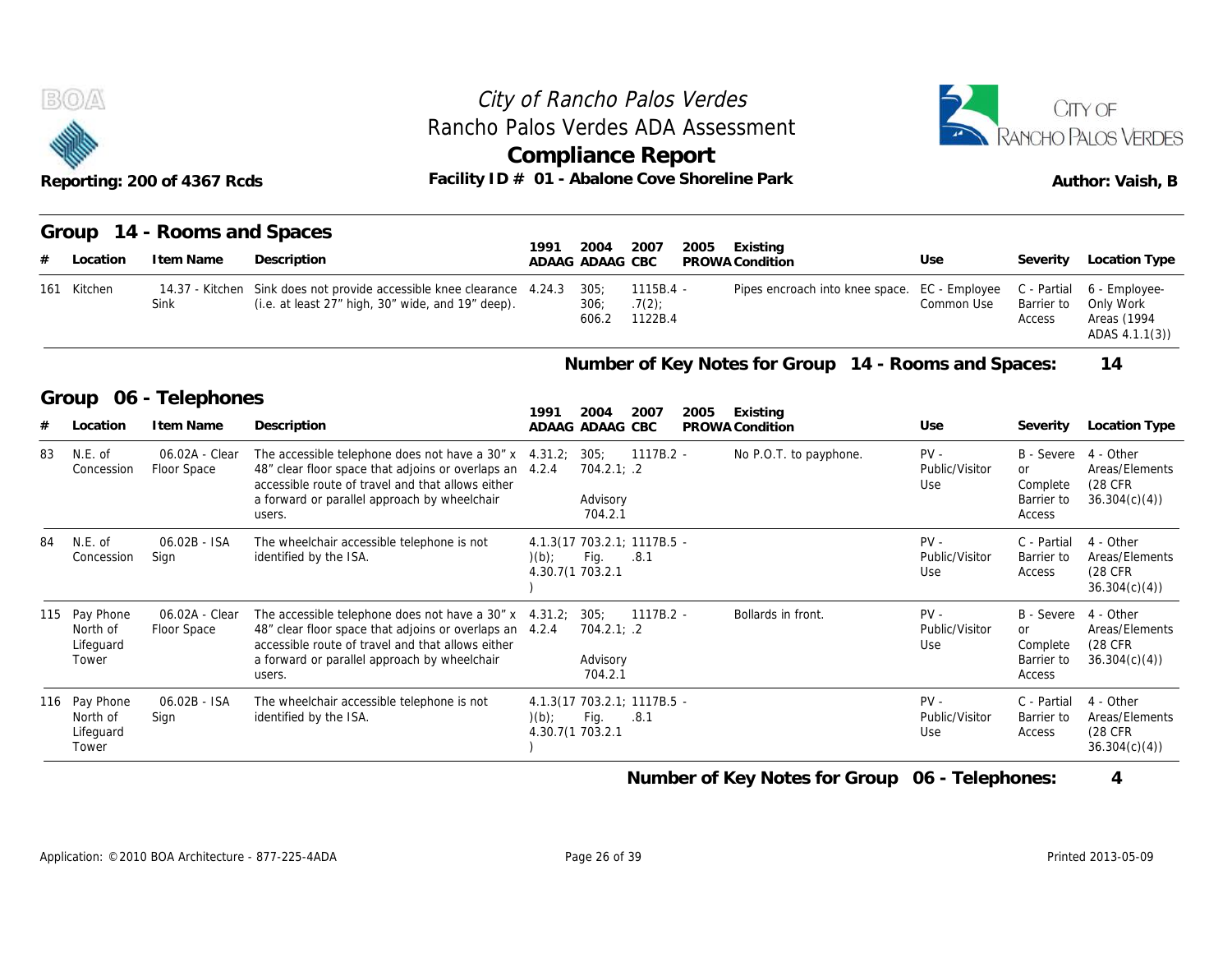



|    |                    | Reporting: 200 of 4367 Rcds                                       | Facility ID # 01 - Abalone Cove Shoreline Park                                                                                                                                                                                                                                    |               | <b>Compliance Report</b>                                                            |                                  |      |                             |                                 |                                               | RANCHO PALOS VERDES<br>Author: Vaish, B                                    |
|----|--------------------|-------------------------------------------------------------------|-----------------------------------------------------------------------------------------------------------------------------------------------------------------------------------------------------------------------------------------------------------------------------------|---------------|-------------------------------------------------------------------------------------|----------------------------------|------|-----------------------------|---------------------------------|-----------------------------------------------|----------------------------------------------------------------------------|
|    | Group              | 16 - Toilet Facilities                                            |                                                                                                                                                                                                                                                                                   | 1991          | 2004                                                                                | 2007                             | 2005 | Existing                    |                                 |                                               |                                                                            |
| #  | Location           | I tem Name                                                        | Description                                                                                                                                                                                                                                                                       |               | ADAAG ADAAG CBC                                                                     |                                  |      | PROWA Condition             | Use                             | Severity                                      | Location Type                                                              |
| 61 | Men's<br>Restroom. | $16.14A -$<br>Mounting<br>Height -<br>Geometric<br>Symbol Signage | The geometric symbol is not centered on the<br>door leaf. OR The symbol is not mounted at a<br>height of 60" AFF.                                                                                                                                                                 |               |                                                                                     | 1115B.6 -                        |      | 65" high.                   | $PV -$<br>Public/Visitor<br>Use | D - Minor<br>Code<br>Deviation                | 3 - Restroom<br>Facilities (28<br>CFR<br>36.304(c)(3)                      |
| 62 | Men's<br>Restroom. | $16.19A -$<br>Mounting<br>Location<br>(Visual/Tactile<br>Signs)   | Sign is not mounted on the wall adjacent to the 4.30.6<br>latch side of the door. OR At double leaf doors,<br>the sign is not placed on the nearest adjacent<br>wall.                                                                                                             |               | Fig.<br>703.4.2                                                                     | 703.4.2: 1117B.5 -<br>.7         |      | On door.                    | $PV -$<br>Public/Visitor<br>Use | <b>or</b><br>Complete<br>Barrier to<br>Access | B - Severe 1 - Access into<br>Facilities (28<br><b>CFR</b><br>36.304(c)(1) |
| 63 | Men's<br>Restroom. | $16.19B -$<br>Mounting Height<br>(Visual/Tactile)<br>Signs)       | Sign is not mounted at 60" o.c. AFF to the<br>centerline of the sign. (If the sign contains<br>pictorial symbols (pictograms) or other non-<br>tactile information, mounting height is measured<br>to the centerline of the tactile characters / Braille<br>portion of the sign.) | 4.30.6        |                                                                                     | 703.4.1 1117B.5 -<br>.7          |      | 45 1/2" high.               | $PV -$<br>Public/Visitor<br>Use | C - Partial<br>Barrier to<br>Access           | 1 - Access into<br>Facilities (28<br><b>CFR</b><br>36.304(c)(1)            |
| 64 | Men's<br>Restroom. | 16.11A - Door<br><b>Operating Effort</b>                          | The force required to operate door exceeds 5<br>Ibs. (Fire doors may have up to 15 lbs to achieve<br>positive latching).                                                                                                                                                          |               | 4.13.11 404.2.9 1133B.2 -                                                           | .5                               |      | 14 LBF, door rubs on floor. | $PV -$<br>Public/Visitor<br>Use | <b>or</b><br>Complete<br>Barrier to<br>Access | B - Severe 1 - Access into<br>Facilities (28<br>CFR<br>36.304(c)(1)        |
| 65 | Men's<br>Restroom. | $16.39A -$<br>Maneuvering<br>WC - End-<br>Opening Door            | Where the stall has an end-opening stall door,<br>the clear space in front of the WC is less than<br>Space in Front of 60" wide by 48" deep.                                                                                                                                      | Fig.<br>30(b) | 4.17.3: 404.2.4. 1115B.4 -<br>1:<br>Table<br>$1$ ; Fig.<br>404.2.4.<br>$\mathbf{1}$ | .1(2)<br>Fig.<br>404.2.4. 11B-1A |      | 47" clear.                  | $PV -$<br>Public/Visitor<br>Use | C - Partial<br>Barrier to<br>Access           | 3 - Restroom<br>Facilities (28<br><b>CFR</b><br>36.304(c)(3)               |
| 66 | Men's<br>Restroom. | 16.49B - WC<br>Flush Controls -<br>Location                       | Flush controls are not located on the wide side<br>of the WC where the clear floor space is<br>provided.                                                                                                                                                                          | 4.16.5        | Advisory $.1(5)$<br>604.6 Fig.                                                      | $604.6; 1115B.4 -$<br>11B-1A     |      | On center.                  | $PV -$<br>Public/Visitor<br>Use | C - Partial<br>Barrier to<br>Access           | 3 - Restroom<br>Facilities (28<br><b>CFR</b><br>36.304(c)(3)               |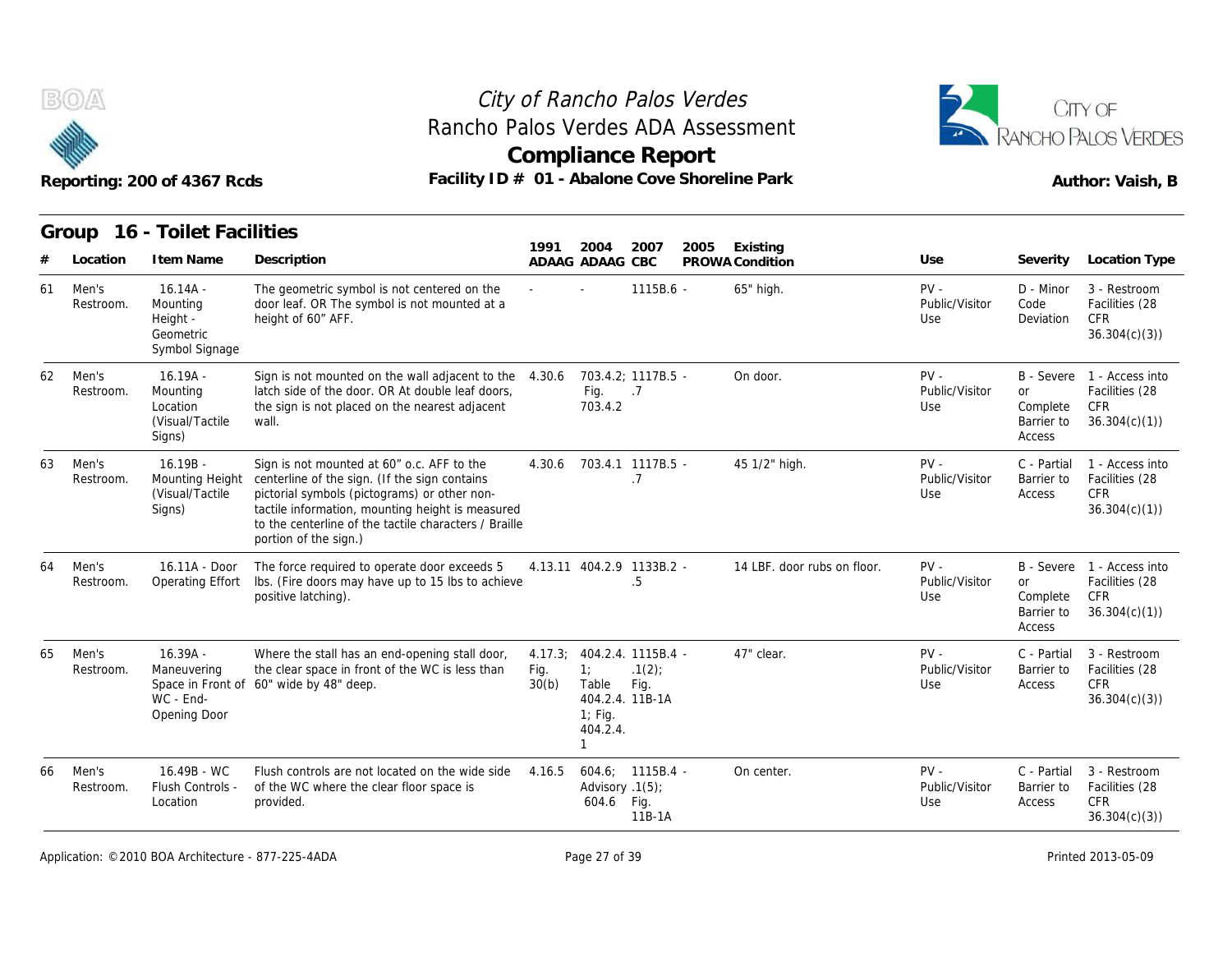



|    |                    | Reporting: 200 of 4367 Rcds                                | Rancho Palos Verdes ADA Assessment<br>Facility ID # 01 - Abalone Cove Shoreline Park                                                                                                                                                                                                                                                             |                                           |                                                               | City of Rancho Palos Verdes<br><b>Compliance Report</b> |      |                             |                                 |                                     | CITY OF<br>RANCHO PALOS VERDES<br>Author: Vaish, B           |
|----|--------------------|------------------------------------------------------------|--------------------------------------------------------------------------------------------------------------------------------------------------------------------------------------------------------------------------------------------------------------------------------------------------------------------------------------------------|-------------------------------------------|---------------------------------------------------------------|---------------------------------------------------------|------|-----------------------------|---------------------------------|-------------------------------------|--------------------------------------------------------------|
|    | Group              | 16 - Toilet Facilities                                     |                                                                                                                                                                                                                                                                                                                                                  |                                           |                                                               |                                                         |      |                             |                                 |                                     |                                                              |
| #  | Location           | I tem Name                                                 | Description                                                                                                                                                                                                                                                                                                                                      | 1991                                      | 2004<br>ADAAG ADAAG CBC                                       | 2007                                                    | 2005 | Existing<br>PROWA Condition | Use                             | Severity                            | Location Type                                                |
| 67 | Men's<br>Restroom. | 16.49A - WC<br>Flush Controls -<br>Operation               | Water closet flush controls are not automatic or<br>operable with one hand. (Accessible controls<br>shall be operable with one hand, and without<br>tight grasping, pinching, or twisting of the wrist,<br>and the force to operate the controls shall be no<br>greater than 5 lbs.)                                                             | 4.16.5;<br>4.27.4                         | Advisory .1(5);<br>604.6; Fig.<br>309.4                       | $604.6; 1115B.4 -$<br>11B-1A                            |      | 20 LBF.                     | $PV -$<br>Public/Visitor<br>Use | C - Partial<br>Barrier to<br>Access | 3 - Restroom<br>Facilities (28<br><b>CFR</b><br>36.304(c)(3) |
| 68 | Men's<br>Restroom. | $16.53 - SC$                                               | Mounting height of seat cover dispenser's<br>Dispenser Height highest operable part exceeds 40" AFF.                                                                                                                                                                                                                                             | $4.22.7: -$<br>4.27.3:<br>4.2.5;<br>4.2.6 |                                                               | 1115B.8 -<br>.3                                         |      | 51" high.                   | $PV -$<br>Public/Visitor<br>Use | C - Partial<br>Barrier to<br>Access | 3 - Restroom<br>Facilities (28<br><b>CFR</b><br>36.304(c)(3) |
| 69 | Men's<br>Restroom. | 16.55A - Side<br>Grab Bar Height                           | Side grab bar is not centered at 33" AFF. (ADA<br>Standards require side grab bars to be centered Figs. 29 Advisory .1(3.1);<br>from 33" to 36" AFF; CBC Standards require side & 30<br>grab bars to be centered at 33" AFF.)                                                                                                                    |                                           | $604.5$ ; Fig.<br>604.5.2; 11B-1A<br>Fig.<br>604.5.2<br>609.4 | 4.17.6; 604.5; 1115B.4 -                                |      | 33 1/2" high.               | $PV -$<br>Public/Visitor<br>Use | C - Partial<br>Barrier to<br>Access | 3 - Restroom<br>Facilities (28<br><b>CFR</b><br>36.304(c)(3) |
| 70 | Men's<br>Restroom. | 16.55B - Back<br>Grab Bar<br>Height - Non-<br>Tank-Type WC | At non-tank-type WC, back grab bar is not<br>centered at 33" AFF. (ADA Standards require<br>back grab bars to be centered from 33" to 36"<br>AFF; CBC Standards require back grab bars to<br>be centered at 33" AFF.)                                                                                                                            | & 30                                      | Figs. 29 Advisory .1(3.2);<br>$604.5$ ; Fig.<br>609.4         | 4.17.6; 604.5; 1115B.4 -<br>11B-1A                      |      | 34 3/4" high.               | $PV -$<br>Public/Visitor<br>Use | C - Partial<br>Barrier to<br>Access | 3 - Restroom<br>Facilities (28<br><b>CFR</b><br>36.304(c)(3) |
| 71 | Men's<br>Restroom. | 16.59 - Side<br>Grab Bar                                   | At WC providing front transfer, the side grab bar 4.17.6; Fig.<br>location is not compliant. (CBC Standards<br>require the side grab bar to extend at least 54"<br>min beyond the back wall while the other end<br>is 12" max from the back wall. CBC also<br>requires the grab bar's front end to be<br>positioned 24" min in front of the WC.) | & 30                                      | Figs. 29 604.5.1 .1(3.1);                                     | $1115B.4 -$<br>Fig.<br>11B-1A                           |      | 53" long.                   | $PV -$<br>Public/Visitor<br>Use | C - Partial<br>Barrier to<br>Access | 3 - Restroom<br>Facilities (28<br><b>CFR</b><br>36.304(c)(3) |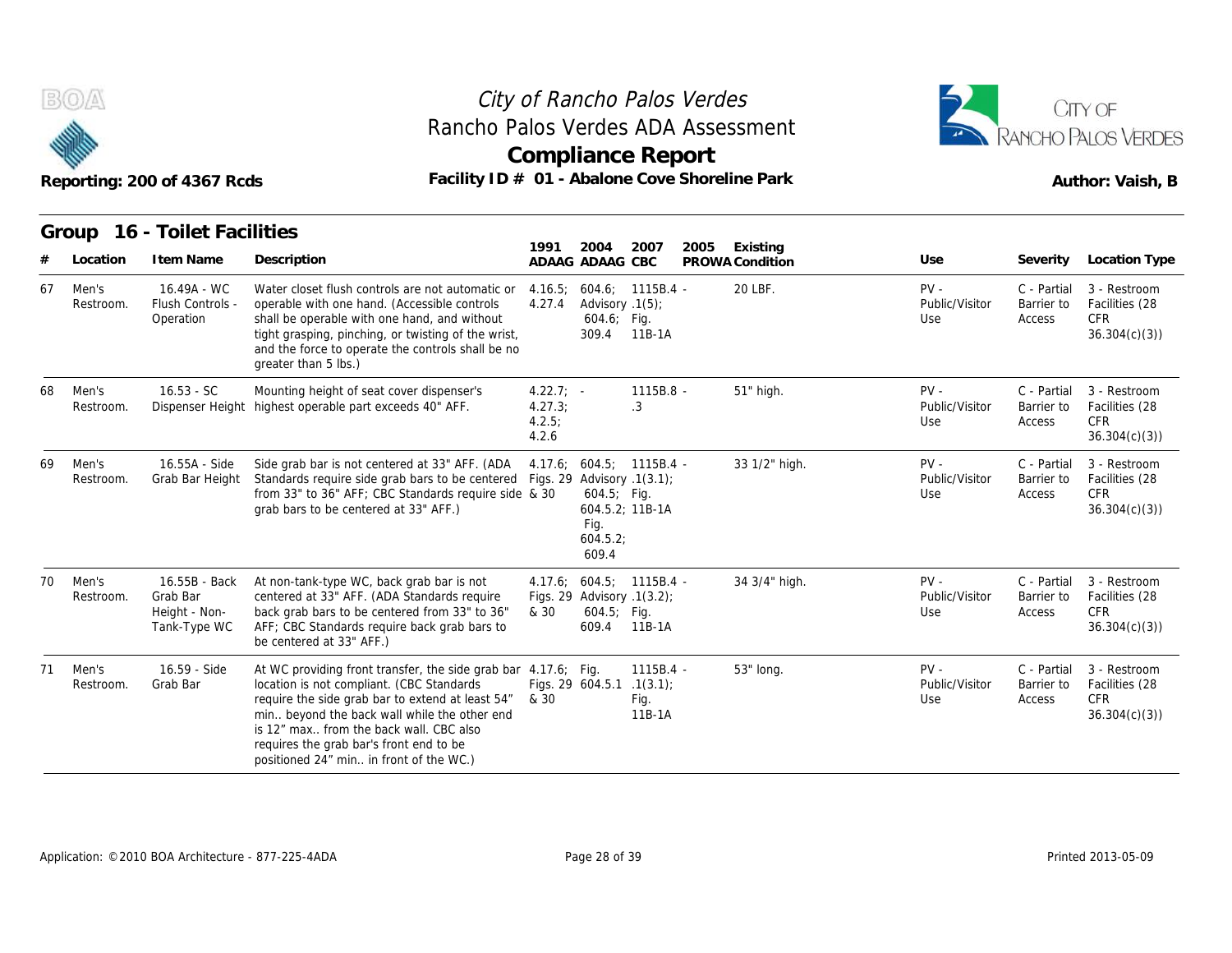



C - Partial 3 - Restroom Barrier to Facilities (28 CFR 36.304(c)(3))

|    | BOA                | Reporting: 200 of 4367 Rcds                                    |                                                                                                                                                                                               |         |                                     | City of Rancho Palos Verdes<br><b>Compliance Report</b><br>Facility ID # 01 - Abalone Cove Shoreline Park | Rancho Palos Verdes ADA Assessment |                                 |                                                                    | CITY OF<br>RANCHO PALOS VERDES<br>Author: Vaish, B                      |
|----|--------------------|----------------------------------------------------------------|-----------------------------------------------------------------------------------------------------------------------------------------------------------------------------------------------|---------|-------------------------------------|-----------------------------------------------------------------------------------------------------------|------------------------------------|---------------------------------|--------------------------------------------------------------------|-------------------------------------------------------------------------|
|    | Group<br>Location  | 16 - Toilet Facilities<br>I tem Name                           | Description                                                                                                                                                                                   | 1991    | 2004<br>ADAAG ADAAG CBC             | 2007<br>2005                                                                                              | Existing<br>PROWA Condition        | Use                             | Severity                                                           | Location Type                                                           |
| 72 | Men's<br>Restroom. | $16.32A - U -$<br>Pulls at Stall Door sides.                   | The stall door does not have U-pulls on both                                                                                                                                                  | 4.17.5  | 404.27; .1(4.4)<br>604.8.1.<br>2    | 4.13.9; 309.4; 1115B.3 -                                                                                  |                                    | $PV -$<br>Public/Visitor<br>Use | or<br>Complete<br>Barrier to<br>Access                             | B - Severe 3 - Restroom<br>Facilities (28<br><b>CFR</b><br>36.304(c)(3) |
| 73 | Men's<br>Restroom. | 16.35C - Out-<br>Swinging Stall<br>Door - Approach             | Where the stall door swings out, the aisle<br>approaching the stall is less than 60" deep.                                                                                                    | 4.13.6; | $1;$ Fig.<br>Fig. 25 404.2.4. Figs. | 4.17.5; 404.2.4. 1133B.2 -<br>.4.2;<br>$11B -$<br>26A<br>and<br>11B-26B                                   | 50" deep door landing.             | $PV -$<br>Public/Visitor<br>Use | <b>or</b><br>Complete<br>Barrier to<br>Access                      | B - Severe 3 - Restroom<br>Facilities (28<br><b>CFR</b><br>36.304(c)(3) |
| 74 | Men's<br>Restroom. | 16.83 - Coat<br>Hook - Height                                  | Where a coat hook is provided In an accessible 4.2.5<br>stall, height of coat hook exceeds 48" AFF.                                                                                           |         | 308;<br>603.4                       | 213.3.7; 1117B.8 -                                                                                        | 65 1/2" high.                      | $PV -$<br>Public/Visitor<br>Use | C - Partial<br>Barrier to<br>Access                                | 3 - Restroom<br>Facilities (28<br>CFR.<br>36.304(c)(3)                  |
| 75 | Men's<br>Restroom. |                                                                | 16.84F - Diaper Mounting height of diaper changing table's<br>Changing Table - highest operable part exceeds 40" AFF. (Where<br>Operating Height provided, at least one shall be accessible.) | 4.27.3  | 308;<br>309                         |                                                                                                           | 43" high.                          | $PV -$<br>Public/Visitor<br>Use | C - Partial<br>Barrier to<br>Access                                | 3 - Restroom<br>Facilities (28<br><b>CFR</b><br>36.304(c)(3)            |
| 76 | Men's<br>Restroom. | 16.65A - Wall-<br>Hung Urinal -<br>Rim Projection<br>from Wall | The wall-hung urinal's elongated rim does not<br>project 14" min to 17" max from the wall.                                                                                                    | 4.18.2  | 605.2;<br>Fig.<br>605.2(a)          | $1115B.4 -$<br>.2(1)                                                                                      | 12" deep.                          | $PV -$<br>Public/Visitor<br>Use | <b>B</b> - Severe<br><b>or</b><br>Complete<br>Barrier to<br>Access | 3 - Restroom<br>Facilities (28<br><b>CFR</b><br>36.304(c)(3)            |
| 77 | Men's<br>Restroom. | $16.71 -$<br>Lavatory - Rim<br>Height                          | Height of lavatory rim or counter surface<br>exceeds 34" AFF.                                                                                                                                 | Fig. 31 | 4.19.2; 606.3                       | 1115B.4 -<br>.3(2)<br>Fig 11B-<br>1 <sub>D</sub>                                                          | 34 3/8" high.                      | $PV -$<br>Public/Visitor<br>Use | C - Partial<br>Barrier to<br>Access                                | 3 - Restroom<br>Facilities (28<br>CFR<br>36.301(c)(3)                   |

1D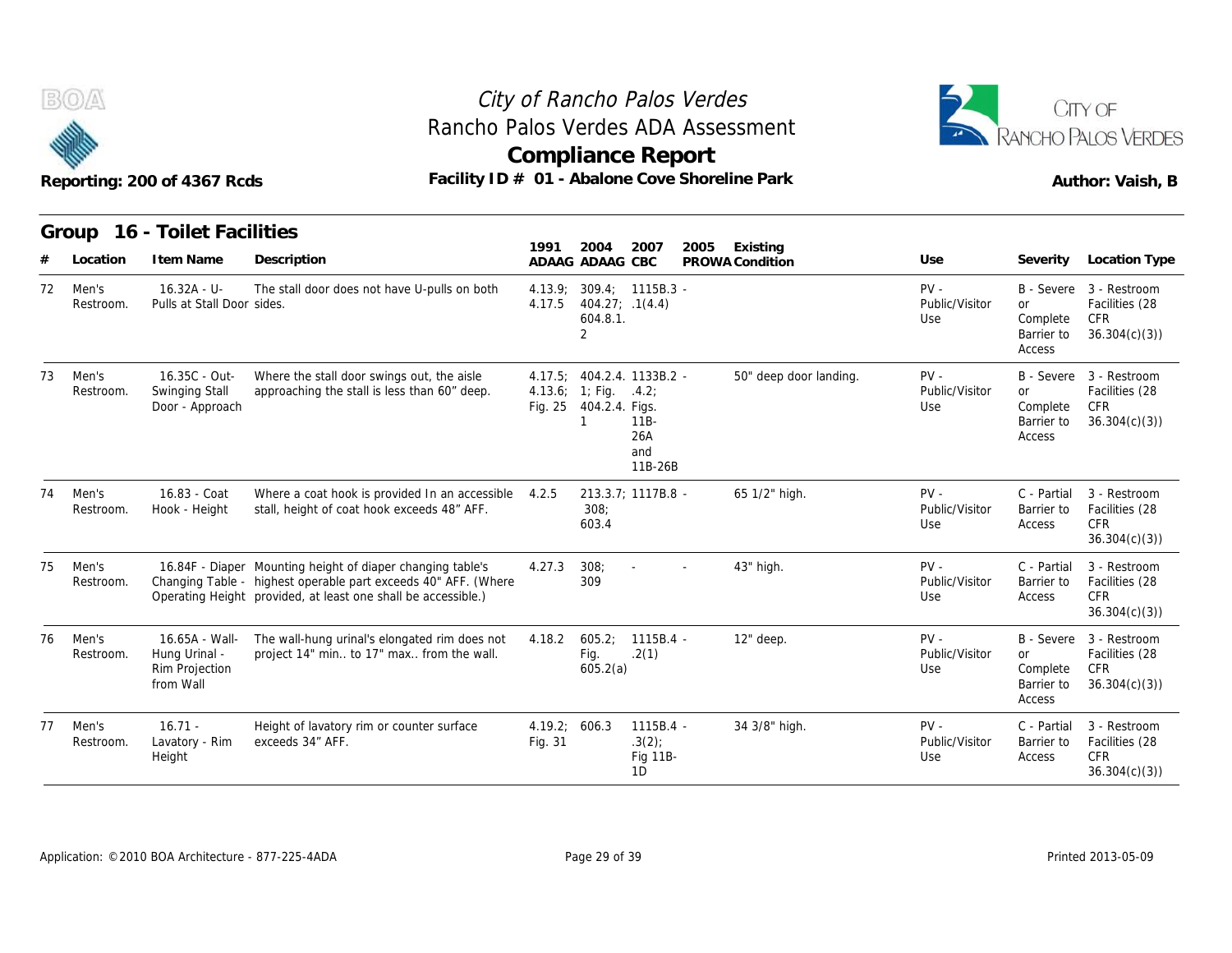



|    |                    | Reporting: 200 of 4367 Rcds                                               | Facility ID # 01 - Abalone Cove Shoreline Park                                                                                                                                                                                                                                                                                                                                                                                                                                             |                                       |                                | <b>Compliance Report</b>                |      |                                                    |                                 |                                     | Author: Vaish, B                                             |
|----|--------------------|---------------------------------------------------------------------------|--------------------------------------------------------------------------------------------------------------------------------------------------------------------------------------------------------------------------------------------------------------------------------------------------------------------------------------------------------------------------------------------------------------------------------------------------------------------------------------------|---------------------------------------|--------------------------------|-----------------------------------------|------|----------------------------------------------------|---------------------------------|-------------------------------------|--------------------------------------------------------------|
|    | Group<br>Location  | 16 - Toilet Facilities<br>I tem Name                                      | Description                                                                                                                                                                                                                                                                                                                                                                                                                                                                                | 1991                                  | 2004<br>ADAAG ADAAG CBC        | 2007                                    | 2005 | Existing<br>PROWA Condition                        | Use                             | Severity                            | Location Type                                                |
| 78 | Men's<br>Restroom. | 16.75 - Clear<br>Floor Space at<br>Lavatory                               | There is no clear floor space at least $30''$ x $48''$ in $4.19.3$ ; 606.2<br>front of the lavatory (extending a maximum of 4.2.4<br>19" underneath the lavatory) to allow a forward<br>approach.                                                                                                                                                                                                                                                                                          |                                       |                                | $1115B.4 -$<br>.3(3);<br>Fig 11B-<br>1D |      | PTD encroaches into lavatory<br>clear floor space. | $PV -$<br>Public/Visitor<br>Use | C - Partial<br>Barrier to<br>Access | 3 - Restroom<br>Facilities (28<br><b>CFR</b><br>36.304(c)(3) |
| 79 | Men's<br>Restroom. | $16.81 -$<br>Lavatory Faucet<br>Operation - Min.<br>10 Second<br>Standard | Self-closing valve remains open for less than 10 4.19.5 606.4<br>seconds.                                                                                                                                                                                                                                                                                                                                                                                                                  |                                       |                                | $1115B.4 -$<br>.3(1)                    |      | 5 seconds.                                         | $PV -$<br>Public/Visitor<br>Use | C - Partial<br>Barrier to<br>Access | 3 - Restroom<br>Facilities (28<br>CFR<br>36.304(c)(3)        |
| 80 | Men's<br>Restroom. | Height - Max.                                                             | 16.82A - Mirror Mirror above accessible lavatory or countertop is 4.19.6; 213.3.5; 1115B.8 -<br>mounted so the bottom edge of the reflective<br>40" AFF Standard surface is not 40" max AFF. (ADA Standards<br>require at least one mirror to be accessible; CBC<br>Standards prior to August 1, 2009 required all<br>mirrors to be accessible. Effective August 1,<br>2009, amended CBC Standards require all<br>mirrors above accessible lavatories or<br>countertops to be accessible.) | Fig. 31                               | 603.3; .1<br>Advisory<br>603.3 |                                         |      | 41 3/4" to reflective surface.                     | $PV -$<br>Public/Visitor<br>Use | C - Partial<br>Barrier to<br>Access | 3 - Restroom<br>Facilities (28<br><b>CFR</b><br>36.304(c)(3) |
| 81 | Men's<br>Restroom. | 16.78 - Pipe<br>Insulation at<br>Lavatory                                 | Drainpipes and hot water pipes are not insulated 4.19.4<br>to protect against contact.                                                                                                                                                                                                                                                                                                                                                                                                     |                                       | 606.5                          | 1115B.4 -<br>.3(4)                      |      |                                                    | $PV -$<br>Public/Visitor<br>Use | A - Safety<br>Hazard                | 3 - Restroom<br>Facilities (28<br><b>CFR</b><br>36.304(c)(3) |
| 82 | Men's<br>Restroom. | 16.84A - Paper<br>Towel<br>Dispenser -<br><b>Operating Height</b>         | Mounting height of paper towel dispenser's<br>highest operable part exceeds 40" AFF. (Where<br>provided, ADA Standards require at least one<br>paper towel dispenser to be accessible with the 4.2.6<br>highest operable part placed within at least one<br>of the reach ranges specified in 4.2.5 and 4.2.6;<br>where provided, CBC Standards require at least<br>one paper towel dispenser to be accessible with<br>the highest operable part no higher than 40"<br>AFF.)                | 4.22.7; 308;<br>4.27.3; 309<br>4.2.5: |                                | $1115B.8 -$<br>.3                       |      | 46" high.                                          | $PV -$<br>Public/Visitor<br>Use | C - Partial<br>Barrier to<br>Access | 3 - Restroom<br>Facilities (28<br><b>CFR</b><br>36.304(c)(3) |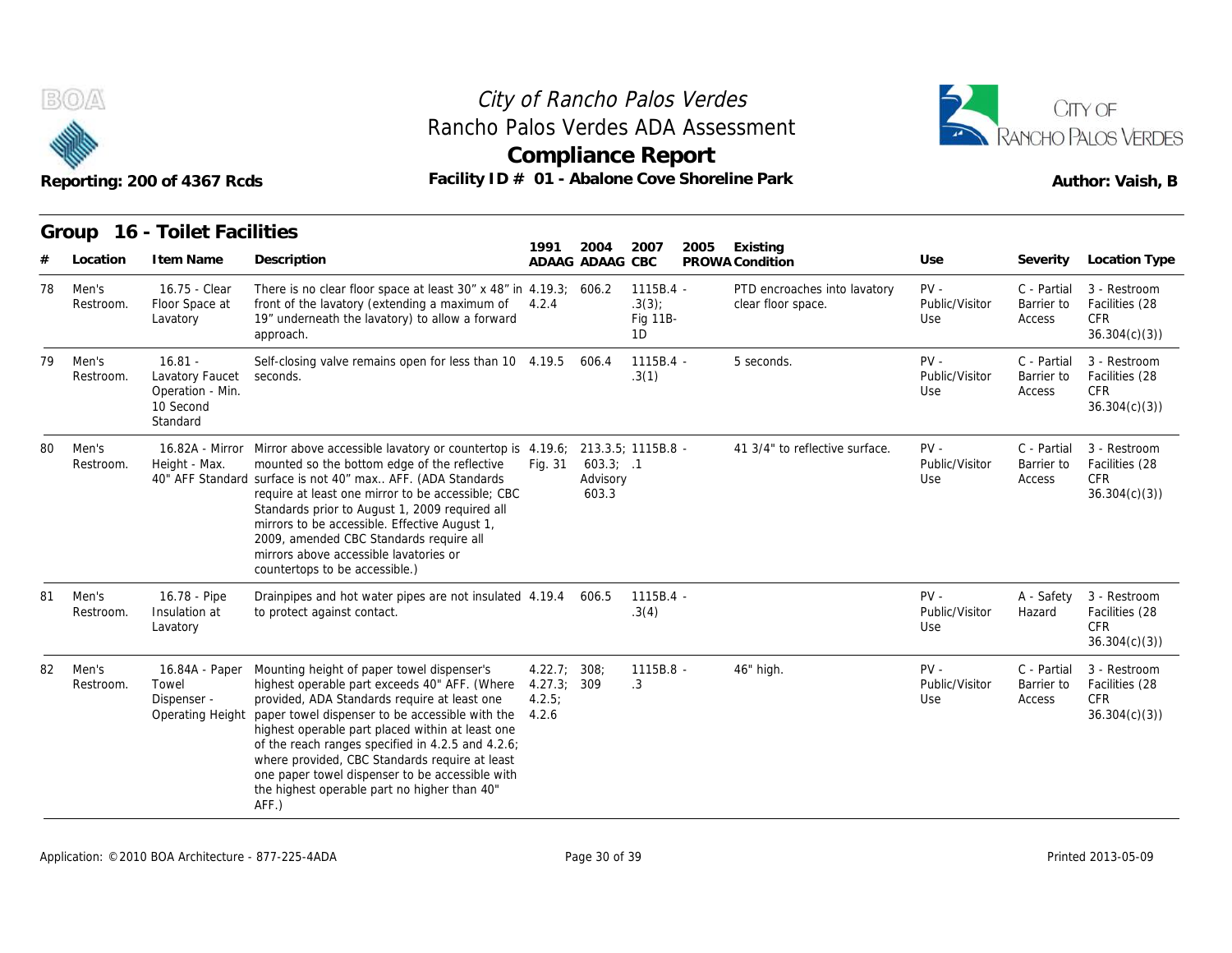



|    |                     | Reporting: 200 of 4367 Rcds                                       | Rancho Palos Verdes ADA Assessment<br>Facility ID # 01 - Abalone Cove Shoreline Park                                                                                                                                                                                                                                                                                      |        | <b>Compliance Report</b>  |                                                   |      |                 |                                 |                                        | RANCHO PALOS VERDES<br>Author: Vaish, B                                    |
|----|---------------------|-------------------------------------------------------------------|---------------------------------------------------------------------------------------------------------------------------------------------------------------------------------------------------------------------------------------------------------------------------------------------------------------------------------------------------------------------------|--------|---------------------------|---------------------------------------------------|------|-----------------|---------------------------------|----------------------------------------|----------------------------------------------------------------------------|
|    | Group               | 16 - Toilet Facilities                                            |                                                                                                                                                                                                                                                                                                                                                                           | 1991   | 2004                      | 2007                                              | 2005 | Existing        |                                 |                                        |                                                                            |
| #  | Location            | I tem Name                                                        | Description                                                                                                                                                                                                                                                                                                                                                               |        | ADAAG ADAAG CBC           |                                                   |      | PROWA Condition | Use                             | Severity                               | <b>Location Type</b>                                                       |
| 85 | Women's<br>Restroom | 16.12 - Other<br>Door<br>Requirements                             | Door does not comply with all applicable ADAAG 4.13<br>and CBC accessibility requirements.                                                                                                                                                                                                                                                                                |        | Advisory<br>404.1         | 404.1; 1133B.2 -                                  |      | 3% to 4.5%      | $PV -$<br>Public/Visitor<br>Use | C - Partial<br>Barrier to<br>Access    | 1 - Access into<br>Facilities (28<br><b>CFR</b><br>36.304(c)(1)            |
| 86 | Women's<br>Restroom | 16.11A - Door<br><b>Operating Effort</b>                          | The force required to operate door exceeds 5<br>Ibs. (Fire doors may have up to 15 lbs to achieve<br>positive latching).                                                                                                                                                                                                                                                  |        | 4.13.11 404.2.9 1133B.2 - | .5                                                |      | 8 LBF.          | $PV -$<br>Public/Visitor<br>Use | or<br>Complete<br>Barrier to<br>Access | B - Severe 1 - Access into<br>Facilities (28<br><b>CFR</b><br>36.304(c)(1) |
| 87 | Women's<br>Restroom | $16.13B -$<br>Women's RR<br>Geometric<br>Symbol Signage<br>Circle | Doorway leading to a women's toilet room is not -<br>identified by a circle, 1/4" thick and 12" in<br>diameter. OR Circle is provided, however it is<br>accompanied by words in raised characters and<br>Braille. (ADA and CBC Standards require a<br>separate sign with raised characters and Braille<br>mounted on the wall adjacent to the latch side<br>of the door.) |        |                           | 1115B.6 -                                         |      | Bad Braille.    | $PV -$<br>Public/Visitor<br>Use | D - Minor<br>Code<br>Deviation         | 3 - Restroom<br>Facilities (28<br><b>CFR</b><br>36.304(c)(3)               |
| 88 | Women's<br>Restroom | $16.19A -$<br>Mounting<br>Location<br>(Visual/Tactile<br>Signs)   | Sign is not mounted on the wall adjacent to the 4.30.6<br>latch side of the door. OR At double leaf doors,<br>the sign is not placed on the nearest adjacent<br>wall.                                                                                                                                                                                                     |        | Fig.<br>703.4.2           | 703.4.2: 1117B.5 -<br>$\overline{\phantom{0}}$ .7 |      |                 | $PV -$<br>Public/Visitor<br>Use | $D - Minor$<br>Code<br>Deviation       | 3 - Restroom<br>Facilities (28<br><b>CFR</b><br>36.304(c)(3)               |
| 89 | Women's<br>Restroom | $16.19B -$<br><b>Mounting Height</b><br>(Visual/Tactile<br>Signs) | Sign is not mounted at 60" o.c. AFF to the<br>centerline of the sign. (If the sign contains<br>pictorial symbols (pictograms) or other non-<br>tactile information, mounting height is measured<br>to the centerline of the tactile characters / Braille<br>portion of the sign.)                                                                                         | 4.30.6 | 703.4.1 1117B.5 -         | .7                                                |      | 50" high.       | $PV -$<br>Public/Visitor<br>Use | D - Minor<br>Code<br>Deviation         | 3 - Restroom<br>Facilities (28<br><b>CFR</b><br>36.304(c)(3)               |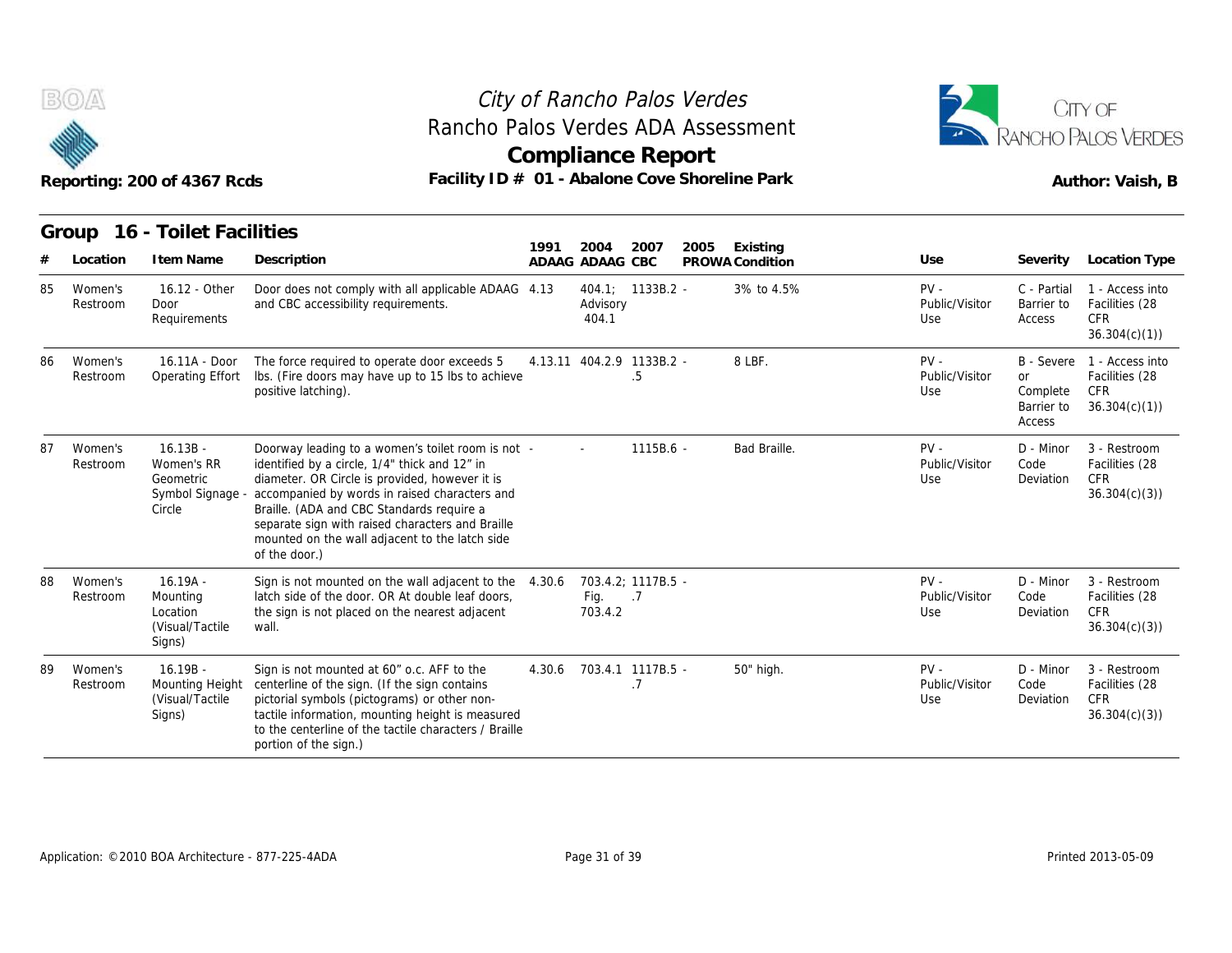



|    |                     | Reporting: 200 of 4367 Rcds                                    | Facility ID # 01 - Abalone Cove Shoreline Park                                                                                                                                                                                                                                                  | <b>Compliance Report</b> |                                                                 |                                                           |      |                             |                                 |                                               | Author: Vaish, B                                                        |
|----|---------------------|----------------------------------------------------------------|-------------------------------------------------------------------------------------------------------------------------------------------------------------------------------------------------------------------------------------------------------------------------------------------------|--------------------------|-----------------------------------------------------------------|-----------------------------------------------------------|------|-----------------------------|---------------------------------|-----------------------------------------------|-------------------------------------------------------------------------|
| #  | Group<br>Location   | 16 - Toilet Facilities<br>I tem Name                           | Description                                                                                                                                                                                                                                                                                     | 1991                     | 2004<br>ADAAG ADAAG CBC                                         | 2007                                                      | 2005 | Existing<br>PROWA Condition | Use                             | Severity                                      | Location Type                                                           |
| 90 | Women's<br>Restroom | Characters and<br><b>Braille</b><br>(Visual/Tactile)<br>Signs) | 16.21A - Raised The raised characters on this sign are not<br>accompanied by California Grade 2 Braille (i.e.,<br>the dots within each cell are domed and spaced<br>$1/10"$ o.c.)                                                                                                               | 4.30.4                   | 703.2:<br>703.3                                                 | $1117B.5 -$<br>.5 item<br>1 <sub>1</sub><br>1117B.5<br>.6 |      |                             | $PV -$<br>Public/Visitor<br>Use | D - Minor<br>Code<br>Deviation                | 3 - Restroom<br>Facilities (28<br><b>CFR</b><br>36.304(c)(3)            |
| 91 | Women's<br>Restroom | 16.12 - Other<br>Door<br>Requirements                          | Door does not comply with all applicable ADAAG 4.13<br>and CBC accessibility requirements.                                                                                                                                                                                                      |                          | Advisory<br>404.1                                               | 404.1; 1133B.2 -                                          |      | Door stop.                  | $PV -$<br>Public/Visitor<br>Use | C - Partial<br>Barrier to<br>Access           | 3 - Restroom<br>Facilities (28<br><b>CFR</b><br>36.304(c)(3)            |
| 92 | Women's<br>Restroom | $16.32A - U -$<br>Pulls at Stall Door sides.                   | The stall door does not have U-pulls on both                                                                                                                                                                                                                                                    | 4.13.9;<br>4.17.5        | 604.8.1.<br>2                                                   | $309.4; 1115B.3 -$<br>404.27; .1(4.4)                     |      |                             | $PV -$<br>Public/Visitor<br>Use | <b>or</b><br>Complete<br>Barrier to<br>Access | B - Severe 3 - Restroom<br>Facilities (28<br><b>CFR</b><br>36.304(c)(3) |
| 93 | Women's<br>Restroom | 16.33 - Self-<br>Closing Stall Door                            | The stall door is not self-closing.                                                                                                                                                                                                                                                             |                          | 4.13.10 604.8.1. 1115B.3 -<br>$\overline{2}$                    | .1(4.4)                                                   |      |                             | $PV -$<br>Public/Visitor<br>Use | <b>or</b><br>Complete<br>Barrier to<br>Access | B - Severe 3 - Restroom<br>Facilities (28<br><b>CFR</b><br>36.304(c)(3) |
| 94 | Women's<br>Restroom | 16.35C - Out-<br>Swinging Stall<br>Door - Approach             | Where the stall door swings out, the aisle<br>approaching the stall is less than 60" deep.                                                                                                                                                                                                      | Fig. 25                  | 4.17.5; 404.2.4. 1133B.2 -<br>4.13.6; 1; Fig.<br>404.2.4. Figs. | .4.2;<br>$11B -$<br>26A<br>and<br>11B-26B                 |      | 45 1/2" deep landing.       | $PV -$<br>Public/Visitor<br>Use | C - Partial<br>Barrier to<br>Access           | 3 - Restroom<br>Facilities (28<br><b>CFR</b><br>36.304(c)(3)            |
| 95 | Women's<br>Restroom | 16.40 - Stall<br>Door Location -                               | In an end-opening stall, the stall door is in front<br>of the WC and not in front of the side transfer<br>End-Opening Stall space. (ADA/CBC Standards require the door to<br>be located in front of the side transfer space and<br>diagonal to the WC, with a maximum stile width<br>of $4"$ .) | 4.17.3;<br>Fig.<br>30(a) | 604.8.1. Fig.<br>2                                              | 604.8.1. 1115B.3 -<br>2; Fig. $.1(4.3)$ ;<br>11B-1A       |      | 9 1/2" stile.               | $PV -$<br>Public/Visitor<br>Use | <b>or</b><br>Complete<br>Barrier to<br>Access | B - Severe 3 - Restroom<br>Facilities (28<br>CFR<br>36.304(c)(3)        |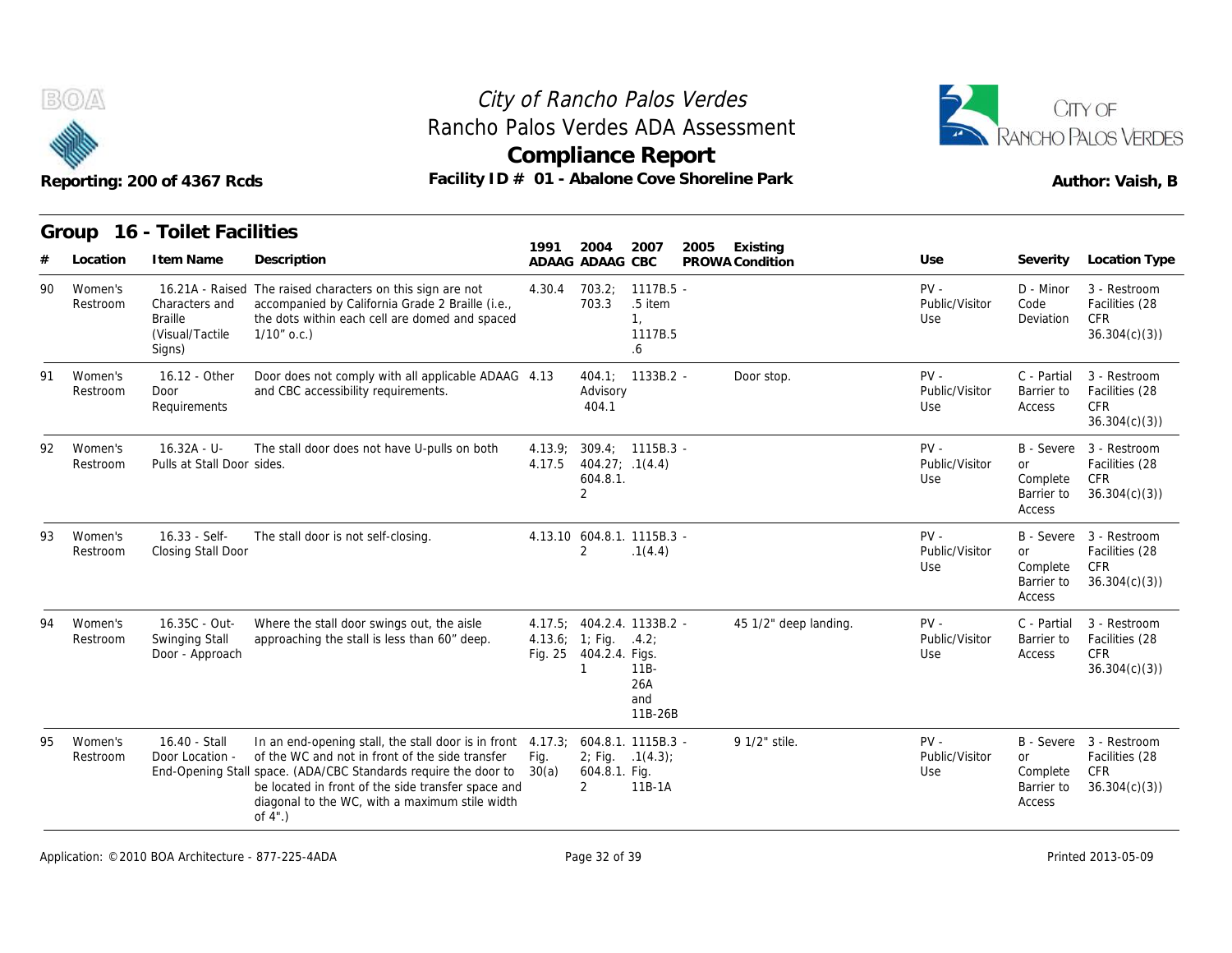



|    |                         | Reporting: 200 of 4367 Rcds                    | Rancho Palos Verdes ADA Assessment<br><b>Compliance Report</b><br>Facility ID # 01 - Abalone Cove Shoreline Park                                                                                                                                                                                                                                                                                     |                                           |                                                                                                 | RANCHO PALOS VERDES<br>Author: Vaish, B |      |                 |                                 |                                               |                                                                         |
|----|-------------------------|------------------------------------------------|------------------------------------------------------------------------------------------------------------------------------------------------------------------------------------------------------------------------------------------------------------------------------------------------------------------------------------------------------------------------------------------------------|-------------------------------------------|-------------------------------------------------------------------------------------------------|-----------------------------------------|------|-----------------|---------------------------------|-----------------------------------------------|-------------------------------------------------------------------------|
|    |                         | Group 16 - Toilet Facilities                   |                                                                                                                                                                                                                                                                                                                                                                                                      | 1991                                      | 2004                                                                                            | 2007                                    | 2005 | Existing        |                                 |                                               |                                                                         |
|    | Location                | I tem Name                                     | Description                                                                                                                                                                                                                                                                                                                                                                                          |                                           | ADAAG ADAAG CBC                                                                                 |                                         |      | PROWA Condition | Use                             | Severity                                      | Location Type                                                           |
| 96 | Women's<br>Restroom     | 16.49A - WC<br>Flush Controls -<br>Operation   | Water closet flush controls are not automatic or<br>operable with one hand. (Accessible controls<br>shall be operable with one hand, and without<br>tight grasping, pinching, or twisting of the wrist,<br>and the force to operate the controls shall be no<br>greater than 5 lbs.)                                                                                                                 | 4.16.5:<br>4.27.4                         | Advisory $.1(5)$ ;<br>$604.6$ ; Fig.<br>309.4 11B-1A                                            | $604.6: 1115B.4 -$                      |      | 11 LBF.         | $PV -$<br>Public/Visitor<br>Use | C - Partial<br>Barrier to<br>Access           | 3 - Restroom<br>Facilities (28<br><b>CFR</b><br>36.304(c)(3)            |
| 97 | Women's<br>Restroom     | 16.49B - WC<br>Flush Controls -<br>Location    | Flush controls are not located on the wide side<br>of the WC where the clear floor space is<br>provided.                                                                                                                                                                                                                                                                                             | 4.16.5                                    | Advisory .1(5)<br>604.6 Fig.                                                                    | $604.6: 1115B.4 -$<br>11B-1A            |      | Center of W.C.  | $PV -$<br>Public/Visitor<br>Use | C - Partial<br>Barrier to<br>Access           | 3 - Restroom<br>Facilities (28<br><b>CFR</b><br>36.304(c)(3)            |
| 98 | Women's<br>Restroom     | $16.50 - TP$<br>Dispenser -<br>Location - Pre- | Location of the toilet paper dispenser does not<br>comply with the Standard in effect at the time of Fig.<br>construction. (The 2001 CBC required toilet<br>2007 CBC Facility tissue dispensers located on the wall within 12"<br>of the front edge of the toilet seat, measured to<br>the centerline of the dispenser; mounted below<br>the grab bar; and centered at a min. height of<br>19" AFF.) | 4.16.6;<br>29(b)                          | $604.7$ ; -<br>Advisory<br>604.7;<br>Fig.<br>604.7                                              |                                         |      | 17" from W.C.   | $PV -$<br>Public/Visitor<br>Use | <b>or</b><br>Complete<br>Barrier to<br>Access | B - Severe 3 - Restroom<br>Facilities (28<br><b>CFR</b><br>36.304(c)(3) |
| 99 | Women's<br>Restroom     | $16.53 - SC$                                   | Mounting height of seat cover dispenser's<br>Dispenser Height highest operable part exceeds 40" AFF.                                                                                                                                                                                                                                                                                                 | $4.22.7: -$<br>4.27.3;<br>4.2.5;<br>4.2.6 |                                                                                                 | 1115B.8 -<br>.3                         |      | 50 1/2" high.   | $PV -$<br>Public/Visitor<br>Use | C - Partial<br>Barrier to<br>Access           | 3 - Restroom<br>Facilities (28<br><b>CFR</b><br>36.304(c)(3)            |
|    | 100 Women's<br>Restroom | 16.55A - Side<br>Grab Bar Height               | Side grab bar is not centered at 33" AFF. (ADA<br>Standards require side grab bars to be centered<br>from 33" to 36" AFF; CBC Standards require side & 30<br>grab bars to be centered at 33" AFF.)                                                                                                                                                                                                   | 4.17.6;                                   | Figs. 29 Advisory $.1(3.1)$ ;<br>$604.5$ ; Fig.<br>604.5.2; 11B-1A<br>Fig.<br>604.5.2;<br>609.4 | $604.5$ ; 1115B.4 -                     |      | 33 1/2" high.   | $PV -$<br>Public/Visitor<br>Use | C - Partial<br>Barrier to<br>Access           | 3 - Restroom<br>Facilities (28<br><b>CFR</b><br>36.304(c)(3)            |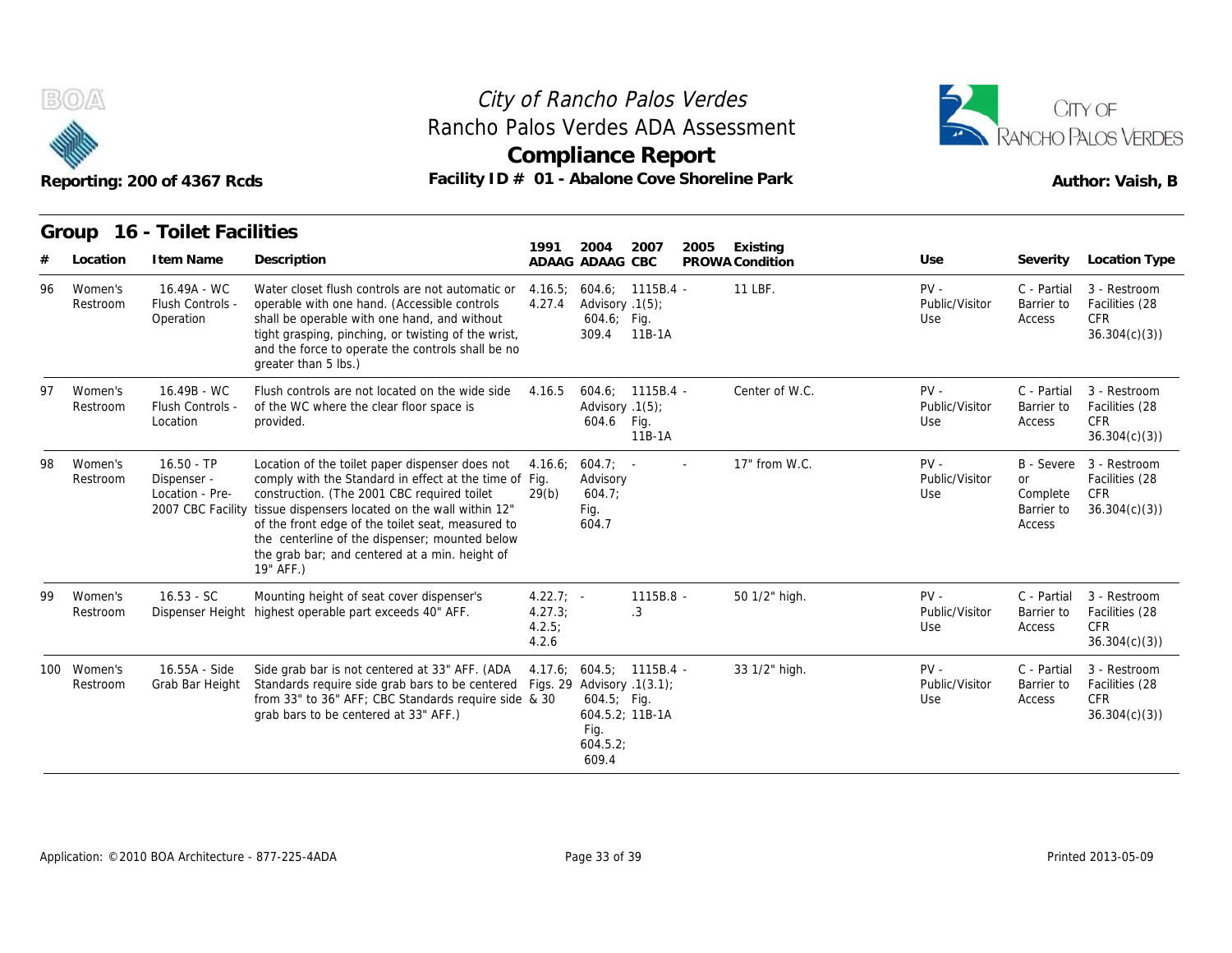



|     |                         | Reporting: 200 of 4367 Rcds                                | Rancho Palos Verdes ADA Assessment<br>Facility ID # 01 - Abalone Cove Shoreline Park                                                                                                                                                                   |                                     |                                                       | <b>Compliance Report</b>               |      |                                             |                                 |                                     | <b>RANCHO PALOS VERDES</b><br>Author: Vaish, B               |
|-----|-------------------------|------------------------------------------------------------|--------------------------------------------------------------------------------------------------------------------------------------------------------------------------------------------------------------------------------------------------------|-------------------------------------|-------------------------------------------------------|----------------------------------------|------|---------------------------------------------|---------------------------------|-------------------------------------|--------------------------------------------------------------|
|     | Group                   | 16 - Toilet Facilities                                     |                                                                                                                                                                                                                                                        | 1991                                | 2004                                                  | 2007                                   | 2005 | Existing                                    |                                 |                                     |                                                              |
|     | Location                | I tem Name                                                 | Description                                                                                                                                                                                                                                            |                                     | ADAAG ADAAG CBC                                       |                                        |      | PROWA Condition                             | Use                             | Severity                            | Location Type                                                |
| 101 | Women's<br>Restroom     | 16.55B - Back<br>Grab Bar<br>Height - Non-<br>Tank-Type WC | At non-tank-type WC, back grab bar is not<br>centered at 33" AFF. (ADA Standards require<br>back grab bars to be centered from 33" to 36"<br>AFF; CBC Standards require back grab bars to<br>be centered at 33" AFF.)                                  | & 30                                | Figs. 29 Advisory .1(3.2);<br>$604.5$ ; Fig.<br>609.4 | 4.17.6; 604.5; 1115B.4 -<br>11B-1A     |      | 32 3/4" high.                               | $PV -$<br>Public/Visitor<br>Use | C - Partial<br>Barrier to<br>Access | 3 - Restroom<br>Facilities (28<br><b>CFR</b><br>36.304(c)(3) |
|     | 102 Women's<br>Restroom | 16.57 - Grab<br><b>Bar Clearance</b>                       | Dispenser is located so that it obstructs the use<br>of the grab bar, i.e. less than 18" above or<br>within 1-1/2" below the tangent point of the<br>grab bar. (Exception: When dispenser is<br>recessed, flush with wall, and has no sharp<br>edges.) | 4.17.6, 609.4<br>4.26.2:<br>Fig. 39 |                                                       |                                        |      | 10 1/2" Clear from seat cover<br>dispenser. | $PV -$<br>Public/Visitor<br>Use | C - Partial<br>Barrier to<br>Access | 3 - Restroom<br>Facilities (28<br><b>CFR</b><br>36.304(c)(3) |
|     | 103 Women's<br>Restroom | $16.71 -$<br>Lavatory - Rim<br>Height                      | Height of lavatory rim or counter surface<br>exceeds 34" AFF.                                                                                                                                                                                          | 4.19.2: 606.3<br>Fig. 31            |                                                       | $1115B.4 -$<br>.3(2)<br>Fig 11B-<br>1D |      | 34 1/2" high.                               | $PV -$<br>Public/Visitor<br>Use | C - Partial<br>Barrier to<br>Access | 3 - Restroom<br>Facilities (28<br>CFR.<br>36.304(c)(3)       |
|     | 104 Women's<br>Restroom | $16.76 -$<br>Lavatory -<br>Clearance near<br>Sidewall      | The centerline of the lavatory is not 18" min<br>from the nearest sidewall or partition.                                                                                                                                                               |                                     |                                                       | $1115B.4 -$<br>.3(2)<br>Fig 11B-<br>1D |      |                                             | $PV -$<br>Public/Visitor<br>Use | C - Partial<br>Barrier to<br>Access | 3 - Restroom<br>Facilities (28<br><b>CFR</b><br>36.304(c)(3) |
|     | 105 Women's<br>Restroom | $16.77 -$                                                  | The lavatory's clear floor space does not adjoin -<br>Lavatory Location or overlap an accessible path of travel.                                                                                                                                       |                                     |                                                       | 1115B.4 -<br>.3(3)                     |      |                                             | $PV -$<br>Public/Visitor<br>Use | C - Partial<br>Barrier to<br>Access | 3 - Restroom<br>Facilities (28<br><b>CFR</b><br>36.304(c)(3) |
|     | 106 Women's<br>Restroom | 16.78 - Pipe<br>Insulation at<br>Lavatory                  | Drainpipes and hot water pipes are not insulated 4.19.4<br>to protect against contact.                                                                                                                                                                 |                                     | 606.5                                                 | $1115B.4 -$<br>.3(4)                   |      |                                             | $PV -$<br>Public/Visitor<br>Use | A - Safety<br>Hazard                | 3 - Restroom<br>Facilities (28<br><b>CFR</b><br>36.304(c)(3) |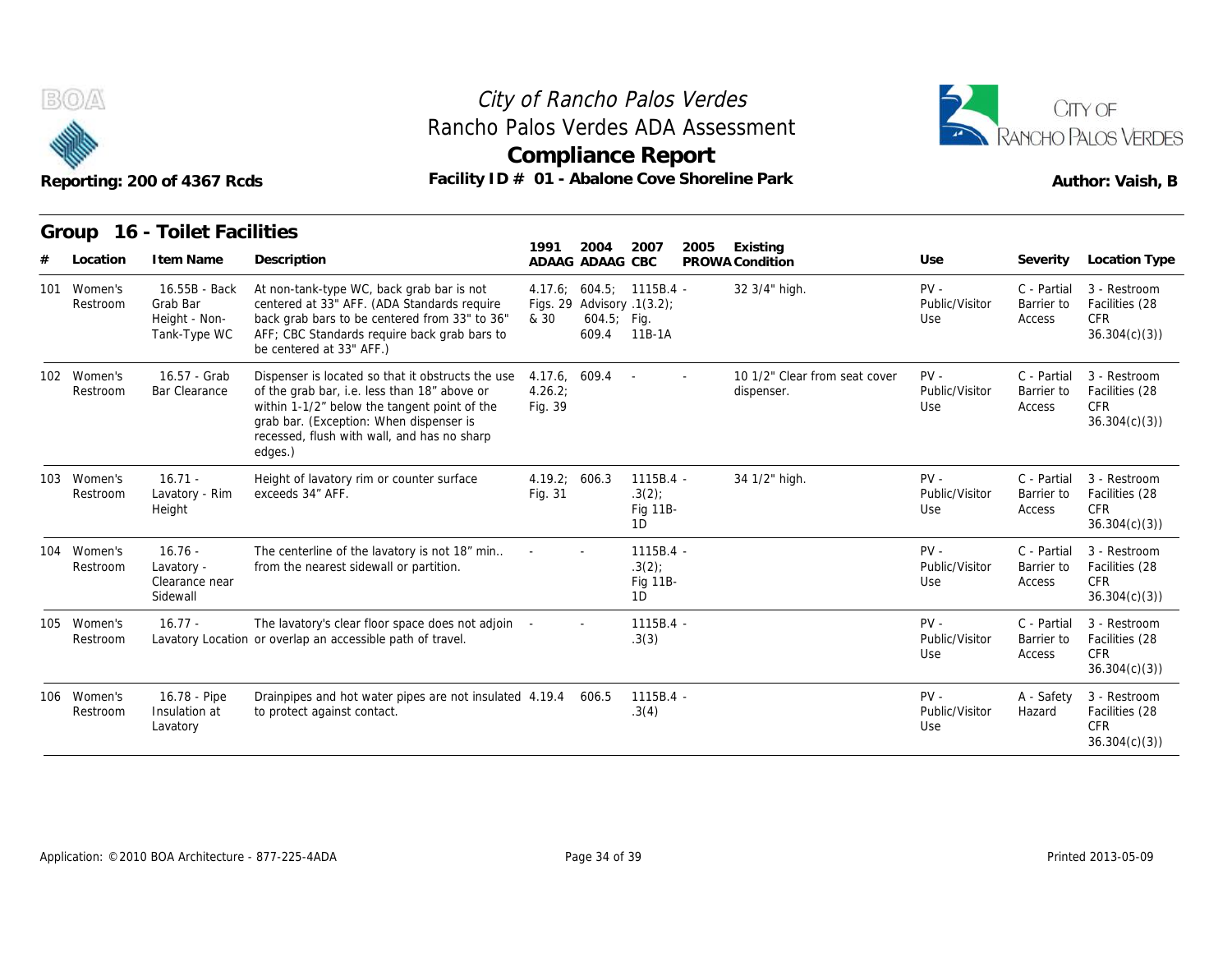



| Reporting: 200 of 4367 Rcds |                         |                                                                           | Rancho Palos Verdes ADA Assessment<br>Facility ID # 01 - Abalone Cove Shoreline Park                                                                                                                                                                                                                                                                                                                                                                                     | City of Rancho Palos Verdes<br><b>Compliance Report</b> |                            | CITY OF<br>RANCHO PALOS VERDES<br>Author: Vaish, B |                                                 |                                    |                                     |                                                              |
|-----------------------------|-------------------------|---------------------------------------------------------------------------|--------------------------------------------------------------------------------------------------------------------------------------------------------------------------------------------------------------------------------------------------------------------------------------------------------------------------------------------------------------------------------------------------------------------------------------------------------------------------|---------------------------------------------------------|----------------------------|----------------------------------------------------|-------------------------------------------------|------------------------------------|-------------------------------------|--------------------------------------------------------------|
|                             | Group                   | 16 - Toilet Facilities                                                    |                                                                                                                                                                                                                                                                                                                                                                                                                                                                          | 1991                                                    | 2004                       | 2007                                               | 2005                                            |                                    |                                     |                                                              |
|                             | Location                | I tem Name                                                                | Description                                                                                                                                                                                                                                                                                                                                                                                                                                                              |                                                         | ADAAG ADAAG CBC            |                                                    | Existing<br>PROWA Condition                     | Use                                | Severity                            | Location Type                                                |
|                             | 107 Women's<br>Restroom | $16.81 -$<br>Lavatory Faucet<br>Operation - Min.<br>10 Second<br>Standard | Self-closing valve remains open for less than 10 4.19.5 606.4<br>seconds.                                                                                                                                                                                                                                                                                                                                                                                                |                                                         |                            | $1115B.4 -$<br>.3(1)                               |                                                 | $PV -$<br>Public/Visitor<br>Use    | C - Partial<br>Barrier to<br>Access | 3 - Restroom<br>Facilities (28<br><b>CFR</b><br>36.304(c)(3) |
|                             | 108 Women's<br>Restroom | 16.84A - Paper<br>Towel<br>Dispenser -<br>Operating Height                | Mounting height of paper towel dispenser's<br>highest operable part exceeds 40" AFF. (Where<br>provided, ADA Standards require at least one<br>paper towel dispenser to be accessible with the<br>highest operable part placed within at least one<br>of the reach ranges specified in 4.2.5 and 4.2.6;<br>where provided, CBC Standards require at least<br>one paper towel dispenser to be accessible with<br>the highest operable part no higher than 40"<br>$AFF.$ ) | 4.22.7; 308;<br>4.27.3;<br>4.2.5;<br>4.2.6              | 309                        | 1115B.8 -<br>.3                                    |                                                 | $PV -$<br>Public/Visitor<br>Use    | C - Partial<br>Barrier to<br>Access | 3 - Restroom<br>Facilities (28<br><b>CFR</b><br>36.304(c)(3) |
|                             | 109 Women's<br>Restroom | 16.85A - Clear<br>Floor Space at<br><b>Dispensers</b>                     | There is no clear floor space at least 30" x 48" in 4.27.2; 305.3<br>front of the dispenser to allow either a forward<br>or a parallel approach to the dispenser. (Where<br>provided, at least one dispenser of each type<br>shall be accessible.)                                                                                                                                                                                                                       | 4.2.4                                                   |                            | $1117B.6 -$<br>(2)<br>1118B.4                      | PTD reduces aisle to 28"                        | $PV -$<br>Public/Visitor<br>Use    | C - Partial<br>Barrier to<br>Access | 3 - Restroom<br>Facilities (28<br><b>CFR</b><br>36.304(c)(3) |
|                             | 110 Women's<br>Restroom | 16.26A - Cross<br>Slope                                                   | Cross slope of the accessible route of travel<br>exceeds 1:50.                                                                                                                                                                                                                                                                                                                                                                                                           | 4.3.7                                                   | 403.3                      | $1133B.7 -$<br>.1.3                                | 2.8%                                            | $PV -$<br>Public/Visitor<br>Use    | C - Partial<br>Barrier to<br>Access | 3 - Restroom<br>Facilities (28<br><b>CFR</b><br>36.304(c)(3) |
|                             | 111 Women's<br>Restroom | 16.88 - Other -<br><b>Toilet Facilities</b>                               | See Additional Comments                                                                                                                                                                                                                                                                                                                                                                                                                                                  |                                                         |                            |                                                    | Feminine dispenser protrudes 6"<br>at 42" high. | $PV -$<br>Public/Visitor<br>Use    | A - Safety<br>Hazard                | 3 - Restroom<br>Facilities (28<br><b>CFR</b><br>36.304(c)(3) |
|                             | 144 Toilet Room         | 16.01 - Toilet<br>Rooms                                                   | Toilet room does not comply with all applicable<br>ADAAG and CBC accessibility requirements.                                                                                                                                                                                                                                                                                                                                                                             | ); 4.22.1                                               | Advisory<br>4.1.3(11 213.2 | $4.1.2(6)$ 213.2; 1115B.1 -                        | Non compliant, room too small<br>40"x56"        | GS - General<br><b>Student Use</b> | C - Partial<br>Barrier to<br>Access | 3 - Restroom<br>Facilities (28<br><b>CFR</b><br>36.304(c)(3) |

#### Application: ©2010 BOA Architecture - 877-225-4ADA Page 35 of 39 Page 35 of 39 Printed 2013-05-09 Printed 2013-05-09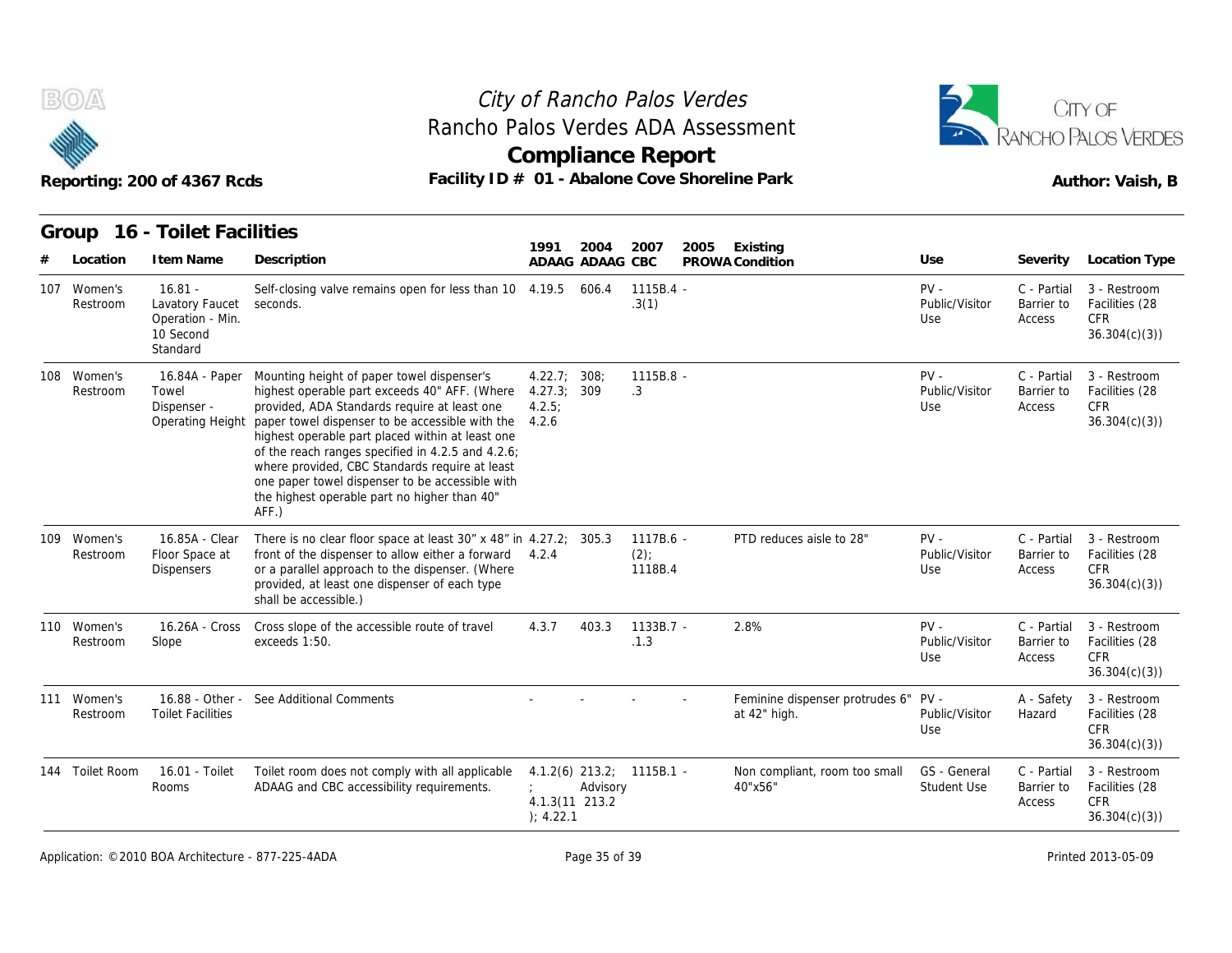



|                           | Reporting: 200 of 4367 Rcds                      | Facility ID # 01 - Abalone Cove Shoreline Park                                                                                                                                                                                                                                                                                                                                                                                                                      |                          | <b>Compliance Report</b>        |                                      |      |                             | RANCHO PALOS VERDES<br>Author: Vaish, B |                                        |                                                                  |  |
|---------------------------|--------------------------------------------------|---------------------------------------------------------------------------------------------------------------------------------------------------------------------------------------------------------------------------------------------------------------------------------------------------------------------------------------------------------------------------------------------------------------------------------------------------------------------|--------------------------|---------------------------------|--------------------------------------|------|-----------------------------|-----------------------------------------|----------------------------------------|------------------------------------------------------------------|--|
|                           | Group 16 - Toilet Facilities                     |                                                                                                                                                                                                                                                                                                                                                                                                                                                                     | 1991                     | 2004                            |                                      | 2005 |                             |                                         |                                        |                                                                  |  |
| Location                  | I tem Name                                       | Description                                                                                                                                                                                                                                                                                                                                                                                                                                                         |                          | ADAAG ADAAG CBC                 | 2007                                 |      | Existing<br>PROWA Condition | Use                                     | Severity                               | Location Type                                                    |  |
| 145 Toilet Room           | 16.07 - Clear<br>Door Opening                    | When the door is open 90 degrees, clear<br>opening width is less than 32" measured<br>between the face of the door and the doorstop<br>on the latch side.                                                                                                                                                                                                                                                                                                           |                          | 4.13.5 404.2.3 1133B.1 -        | .1.1.1<br>1133B.2<br>.2              |      | 261/2"                      | GS - General<br><b>Student Use</b>      | C - Partial<br>Barrier to<br>Access    | 3 - Restroom<br>Facilities (28<br><b>CFR</b><br>36.304(c)(3)     |  |
| 146 Toilet Room           | <b>RR</b> Geometric<br>Circle/Triangle           | 16.13C - Unisex Doorway leading to a unisex toilet room is not<br>identified by a 12" circle, 1/4" with a 1/4" thick<br>Symbol Signage - triangle superimposed and within the circle. OR<br>Circle and triangle are provided, however they<br>are accompanied by words in raised characters<br>and Braille. (ADA and CBC Standards require a<br>separate sign with raised characters and Braille<br>mounted on the wall adjacent to the latch side<br>of the door.) |                          | $\sim$                          | 1115B.6 -                            |      |                             | GS - General<br>Student Use             | D - Minor<br>Code<br>Deviation         | 3 - Restroom<br>Facilities (28<br><b>CFR</b><br>36.304(c)(3)     |  |
| 147 Toilet Room           | $16.15A -$<br>Providing<br>Room/Space ID<br>Sign | A sign designating the permanent room or space 4.30.1<br>has not been provided.                                                                                                                                                                                                                                                                                                                                                                                     |                          | 703.1; .1(1)<br>703.2;<br>703.5 | $216.2$ ; $1117B.5$ -                |      |                             | GS - General<br>Student Use             | or<br>Complete<br>Barrier to<br>Access | B - Severe 3 - Restroom<br>Facilities (28<br>CFR<br>36.304(c)(3) |  |
| 148 Toilet Room           | 16.47A - WC<br>Location from<br>Sidewall         | The centerline of the WC is not 18" absolute<br>from a wall or partition.                                                                                                                                                                                                                                                                                                                                                                                           | $4.22.4 -$               |                                 | $1115B.4 -$<br>.1(1)                 |      | 20"                         | GS - General<br><b>Student Use</b>      | C - Partial<br>Barrier to<br>Access    | 3 - Restroom<br>Facilities (28<br><b>CFR</b><br>36.304(c)(3)     |  |
| 149 Toilet Room           | 16.49B - WC<br>Flush Controls -<br>Location      | Flush controls are not located on the wide side<br>of the WC where the clear floor space is<br>provided.                                                                                                                                                                                                                                                                                                                                                            | 4.16.5                   | Advisory .1(5);<br>604.6 Fig.   | 604.6; 1115B.4 -<br>11B-1A           |      |                             | GS - General<br><b>Student Use</b>      | C - Partial<br>Barrier to<br>Access    | 3 - Restroom<br>Facilities (28<br>CFR<br>36.304(c)(3)            |  |
| 150 Chair<br>Storage Sink | $16.72 -$<br>Lavatory Apron<br>Clearance         | Lavatory does not provide accessible apron<br>clearance (i.e. at least 29" clearance from the<br>floor to the bottom of the apron).                                                                                                                                                                                                                                                                                                                                 | 4.19.2; 606.3<br>Fig. 31 |                                 | 1115B.4 -<br>.3(2)<br>Fig 11B-<br>1D |      | 25 7/8" high.               | GS - General<br>Student Use             | C - Partial<br>Barrier to<br>Access    | 3 - Restroom<br>Facilities (28<br><b>CFR</b><br>36.304(c)(3)     |  |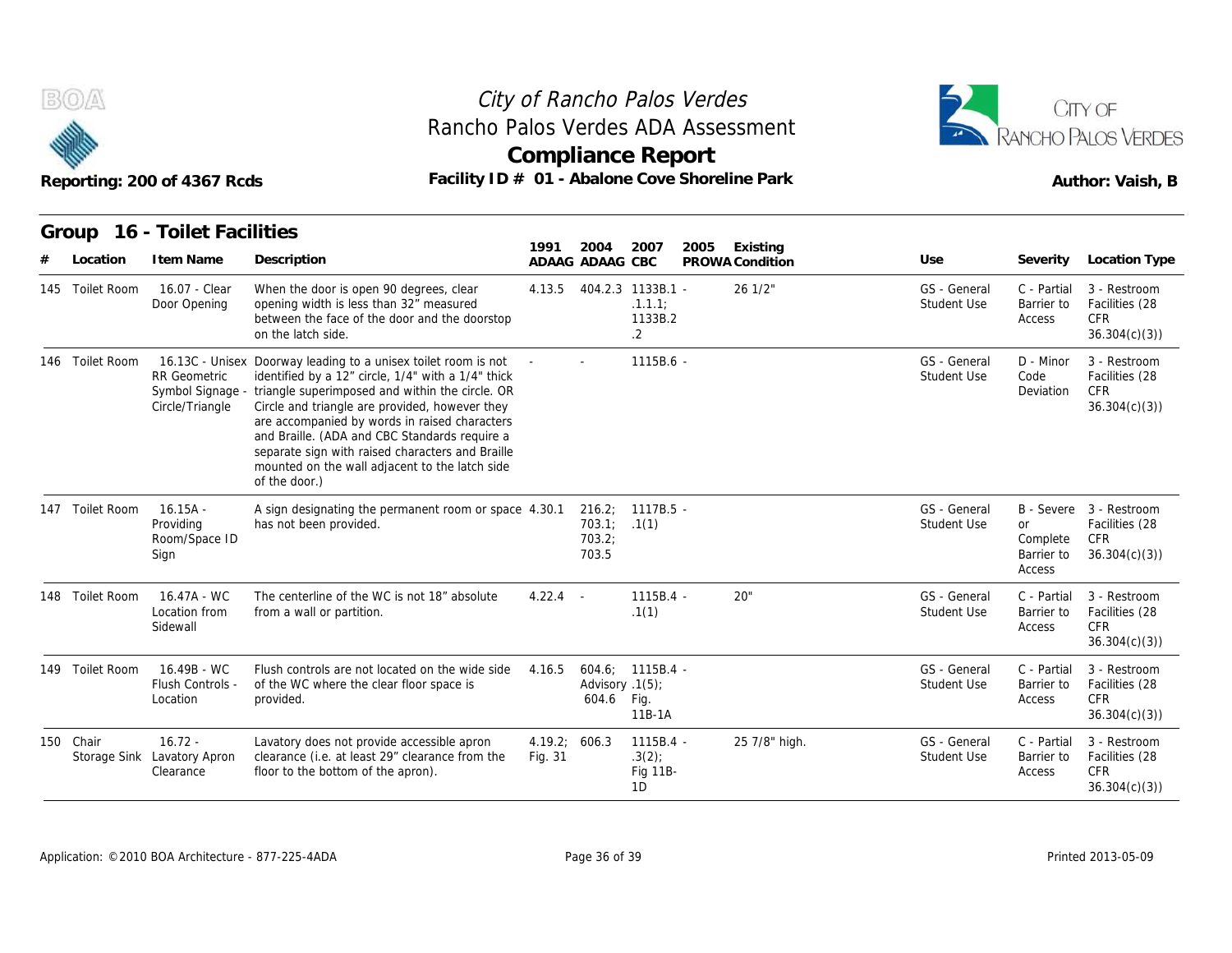



|                                   | Reporting: 200 of 4367 Rcds                          | Facility ID # 01 - Abalone Cove Shoreline Park                                                                                                                                                                                                                                                                                                                                                                                                                                             |                                                  |                                | <b>Compliance Report</b>                   |                             | Author: Vaish, B                   |                                               |                                                                         |  |
|-----------------------------------|------------------------------------------------------|--------------------------------------------------------------------------------------------------------------------------------------------------------------------------------------------------------------------------------------------------------------------------------------------------------------------------------------------------------------------------------------------------------------------------------------------------------------------------------------------|--------------------------------------------------|--------------------------------|--------------------------------------------|-----------------------------|------------------------------------|-----------------------------------------------|-------------------------------------------------------------------------|--|
| Group<br>Location                 | 16 - Toilet Facilities<br>I tem Name                 | Description                                                                                                                                                                                                                                                                                                                                                                                                                                                                                | 1991                                             | 2004<br>ADAAG ADAAG CBC        | 2007<br>2005                               | Existing<br>PROWA Condition | Use                                | Severity                                      | Location Type                                                           |  |
| 151 Chair                         | $16.73 -$<br>Storage Sink Lavatory Knee<br>Clearance | Lavatory does not provide accessible knee<br>clearance (i.e. at least 27" clearance from the<br>floor to the underside of the lavatory, extending<br>8" min measured from the front edge<br>underneath the lavatory back towards the wall).                                                                                                                                                                                                                                                | 4.19.2;<br>Fig. 31                               | 306.3:<br>Fig.<br>306.3        | $1115B.4 -$<br>.3(2)<br>Fig 11B-<br>1D     | 24 1/2"                     | GS - General<br><b>Student Use</b> | C - Partial<br>Barrier to<br>Access           | 3 - Restroom<br>Facilities (28<br><b>CFR</b><br>36.304(c)(3)            |  |
| 152 Chair<br>Storage Sink         | 16.75 - Clear<br>Floor Space at<br>Lavatory          | There is no clear floor space at least $30''$ x $48''$ in $4.19.3$ ; 606.2<br>front of the lavatory (extending a maximum of<br>19" underneath the lavatory) to allow a forward<br>approach.                                                                                                                                                                                                                                                                                                | 4.2.4                                            |                                | $1115B.4 -$<br>$.3(3)$ ;<br>Fig 11B-<br>1D | 28" wide.                   | GS - General<br>Student Use        | <b>or</b><br>Complete<br>Barrier to<br>Access | B - Severe 3 - Restroom<br>Facilities (28<br><b>CFR</b><br>36.304(c)(3) |  |
| 153 Chair                         | Storage Sink Height - Max.                           | 16.82A - Mirror Mirror above accessible lavatory or countertop is 4.19.6; 213.3.5; 1115B.8 -<br>mounted so the bottom edge of the reflective<br>40" AFF Standard surface is not 40" max AFF. (ADA Standards<br>require at least one mirror to be accessible; CBC<br>Standards prior to August 1, 2009 required all<br>mirrors to be accessible. Effective August 1,<br>2009, amended CBC Standards require all<br>mirrors above accessible lavatories or<br>countertops to be accessible.) | Fig. 31                                          | 603.3; .1<br>Advisory<br>603.3 |                                            | 47 1/2" high.               | GS - General<br>Student Use        | C - Partial<br>Barrier to<br>Access           | 3 - Restroom<br>Facilities (28<br><b>CFR</b><br>36.304(c)(3)            |  |
| 154 Toilet Room                   | $16.48 - WC$<br>Seat Height                          | The top of the WC seat is not between 17" and<br>19" AFF.                                                                                                                                                                                                                                                                                                                                                                                                                                  | 4.16.3; 604.4<br>Fig.<br>29(b)                   |                                | $1115B.4 -$<br>.1(4)<br>Fig.<br>11B-1A     | 151/4"                      | GS - General<br>Student Use        | C - Partial<br>Barrier to<br>Access           | 3 - Restroom<br>Facilities (28<br><b>CFR</b><br>36.304(c)(3)            |  |
| 169 Lifequard<br>Sanitary<br>Room | 16.01 - Toilet<br>Rooms                              | Toilet room does not comply with all applicable<br>ADAAG and CBC accessibility requirements.                                                                                                                                                                                                                                                                                                                                                                                               | $4.1.2(6)$ 213.2;<br>4.1.3(11 213.2<br>); 4.22.1 | Advisory                       | 1115B.1 -                                  |                             | EC - Employee<br>Common Use        | C - Partial<br>Barrier to<br>Access           | 3 - Restroom<br>Facilities (28<br>CFR.<br>36.304(c)(3)                  |  |
| 170 Lifequard<br>Sanitary<br>Room | 16.06 - Entry<br>Doors                               | Entry door does not comply with all applicable<br>ADAAG and CBC accessibility requirements.                                                                                                                                                                                                                                                                                                                                                                                                | 4.22.2 404.1                                     |                                | $1115B.5 -$<br>1133B.2                     |                             | EC - Employee<br>Common Use        | C - Partial<br>Barrier to<br>Access           | 3 - Restroom<br>Facilities (28<br><b>CFR</b><br>36.304(c)(3)            |  |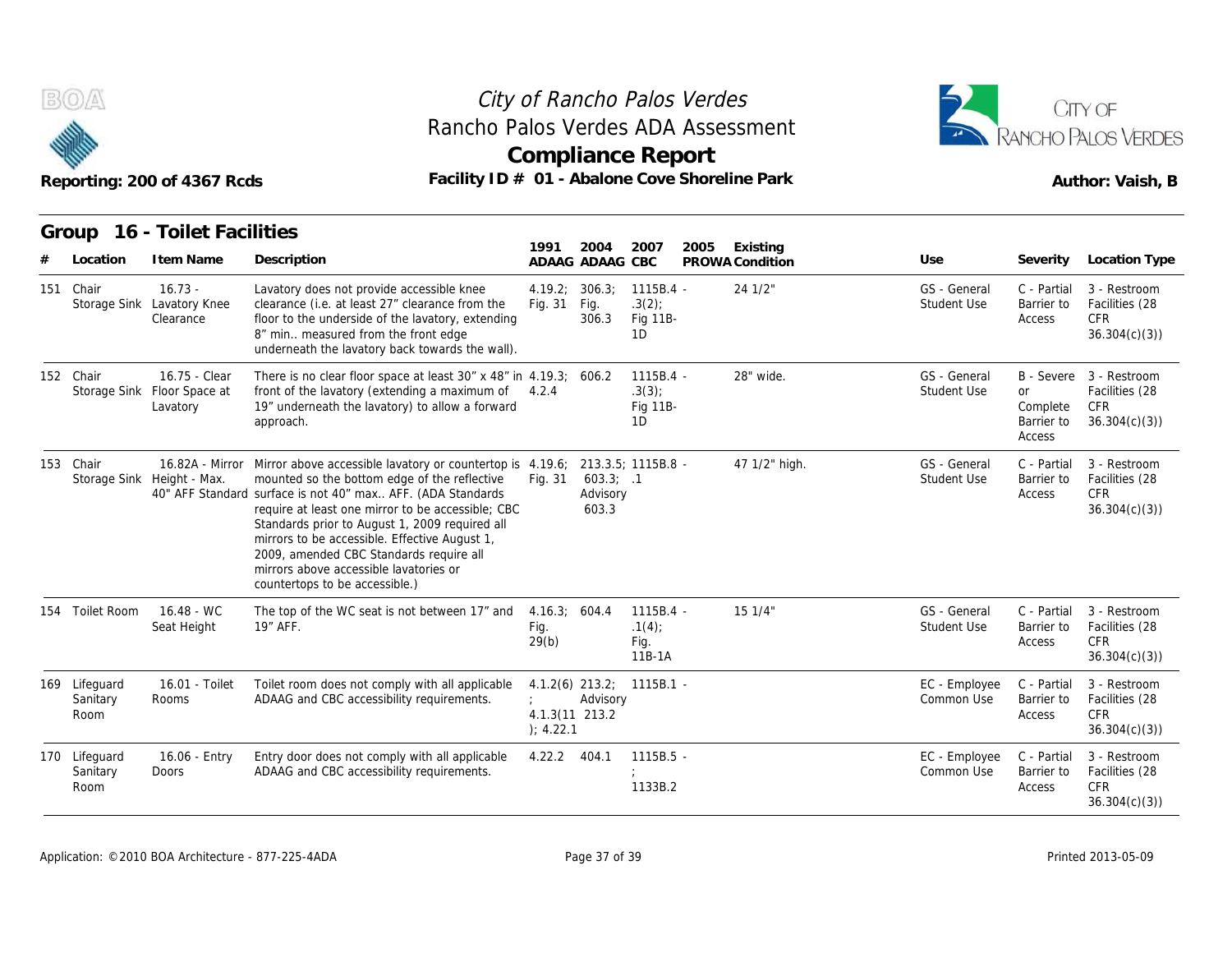



|               |                  | Reporting: 200 of 4367 Rcds                      |                                                                                                                                                                                                                                                                                                                                                                                                                                                                     |            | <b>Compliance Report</b>                                   | Facility ID # 01 - Abalone Cove Shoreline Park |                             |                                        | RANCHO PALOS VERDES<br>Author: Vaish, B                                 |  |
|---------------|------------------|--------------------------------------------------|---------------------------------------------------------------------------------------------------------------------------------------------------------------------------------------------------------------------------------------------------------------------------------------------------------------------------------------------------------------------------------------------------------------------------------------------------------------------|------------|------------------------------------------------------------|------------------------------------------------|-----------------------------|----------------------------------------|-------------------------------------------------------------------------|--|
|               | Location         | Group 16 - Toilet Facilities<br>I tem Name       | Description                                                                                                                                                                                                                                                                                                                                                                                                                                                         | 1991       | 2004<br>2007<br>ADAAG ADAAG CBC                            | Existing<br>2005<br>PROWA Condition            | Use                         | Severity                               | <b>Location Type</b>                                                    |  |
| 171 Lifeguard | Sanitary<br>Room | 16.07 - Clear<br>Door Opening                    | When the door is open 90 degrees, clear<br>opening width is less than 32" measured<br>between the face of the door and the doorstop<br>on the latch side.                                                                                                                                                                                                                                                                                                           | 4.13.5     | 404.2.3 1133B.1 -<br>.1.1.1:<br>1133B.2<br>$\overline{2}$  |                                                | EC - Employee<br>Common Use | C - Partial<br>Barrier to<br>Access    | 3 - Restroom<br>Facilities (28<br><b>CFR</b><br>36.304(c)(3)            |  |
| 172 Lifeguard | Sanitary<br>Room | 16.10 - Single-                                  | Handles, locks, and latches or other operative<br>Action Hardware devices are not operable with one hand. OR<br>They are not operable without tight grasping,<br>pinching, or twisting of the wrist. (U-shaped<br>handles, levers, and push/pull type mechanisms<br>are acceptable designs.)                                                                                                                                                                        | 4.13.9     | 309.4<br>1133B.2 -<br>404.2.7; .5.2<br>Advisory<br>404.2.7 |                                                | EC - Employee<br>Common Use | C - Partial<br>Barrier to<br>Access    | 3 - Restroom<br>Facilities (28<br><b>CFR</b><br>36.304(c)(3)            |  |
| 173 Lifeguard | Sanitary<br>Room | <b>RR</b> Geometric<br>Circle/Triangle           | 16.13C - Unisex Doorway leading to a unisex toilet room is not<br>identified by a 12" circle, 1/4" with a 1/4" thick<br>Symbol Signage - triangle superimposed and within the circle. OR<br>Circle and triangle are provided, however they<br>are accompanied by words in raised characters<br>and Braille. (ADA and CBC Standards require a<br>separate sign with raised characters and Braille<br>mounted on the wall adjacent to the latch side<br>of the door.) |            | 1115B.6 -                                                  |                                                | EC - Employee<br>Common Use | D - Minor<br>Code<br>Deviation         | 3 - Restroom<br>Facilities (28<br><b>CFR</b><br>36.304(c)(3)            |  |
| 174 Lifeguard | Sanitary<br>Room | $16.15A -$<br>Providing<br>Room/Space ID<br>Sign | A sign designating the permanent room or space 4.30.1<br>has not been provided.                                                                                                                                                                                                                                                                                                                                                                                     |            | 216.2;<br>1117B.5 -<br>703.1; .1(1)<br>703.2:<br>703.5     |                                                | EC - Employee<br>Common Use | or<br>Complete<br>Barrier to<br>Access | B - Severe 3 - Restroom<br>Facilities (28<br><b>CFR</b><br>36.304(c)(3) |  |
| 175 Lifeguard | Sanitary<br>Room | 16.47A - WC<br>Location from<br>Sidewall         | The centerline of the WC is not 18" absolute<br>from a wall or partition.                                                                                                                                                                                                                                                                                                                                                                                           | $4.22.4 -$ | 1115B.4 -<br>.1(1)                                         |                                                | EC - Employee<br>Common Use | C - Partial<br>Barrier to<br>Access    | 3 - Restroom<br>Facilities (28<br><b>CFR</b><br>36.304(c)(3)            |  |